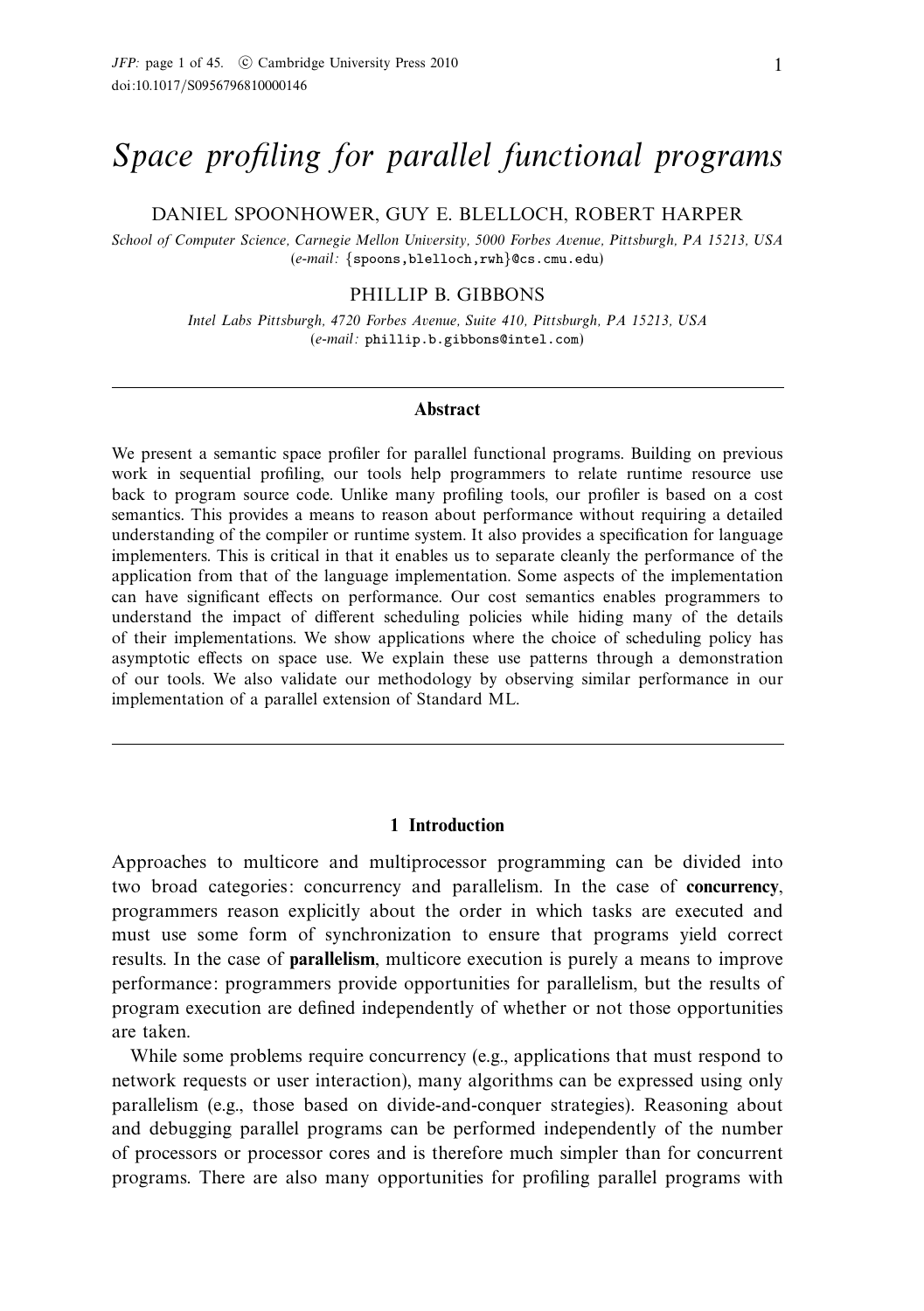only a few assumptions about how tasks will be assigned to processor cores. We will investigate several such opportunities in this work.

Functional programming languages are an attractive means for writing parallel programs. By eschewing side effects, programmers can find many opportunities for parallel evaluation. Many sequential functional programming languages also offer a clear semantic definition that can serve as a foundation for a semantic definition of parallelism.

In practice, however, achieving better performance through parallelism can be quite difficult. While the extensional behavior of parallel functional programs does not depend on the language implementation, their performance certainly does. In fact, even sequential implementations of functional languages can have dramatic and unexpected effects on performance. To analyze and improve performance, functional programmers often rely upon profilers to analyze resource use (Appel et al. 1988; Runciman & Wakeling 1993a; Sansom & Peyton Jones 1995; Röjemo & Runciman 1996). With parallel implementations, the need for profilers is magnified by such issues as task granularity, communication, and scheduling policy—all of which can have a significant impact on time and space use.

We present a **semantic space profiler** for a call-by-value parallel functional language and implementations of that language for shared memory architectures. Our method abstracts away from many details of the language implementation and yet allows programmers to reason about asymptotic performance. Because it is based on a semantics rather than a particular implementation, our profiling method remains true to the spirit of functional programming: thinking about program behavior does not require a detailed understanding of the compiler or target machine.

Our profiling method must account, at least abstractly, for some parts of the implementation. In this work, we focus on scheduling policy and its effects on application space use. Because the choice of scheduling policy often has dramatic, and even asymptotic, effects on space use (as detailed in this paper), it is critical that a programmer has the flexibility to choose a policy that is best suited to his or her application. This flexibility must be reflected both in the language implementation and in any profiling tools.

Our profiling tools are based on a cost semantics (Blelloch & Greiner 1995; Sansom & Peyton Jones 1995). A **cost semantics** is a dynamic semantics that, in addition to the ordinary extensional result, yields an abstract measure of cost. In our semantics, this cost is a pair of directed graphs that capture essential dependencies during program execution (Section 3). One of these graphs is used to record sequential dependencies; parallel pebblings of this graph correspond to different scheduling policies. The second graph, novel to this work, records dependencies between parts of the program state.

These graphs are used by our tools to simulate the behavior of different scheduling policies and to make predictions about space use. For example, by generating graphs for a range of inputs, programmers can perform an asymptotic analysis of space use. Our profiling tools also allow programmers to visualize the parallel execution of programs and compare scheduling policies (Section 4).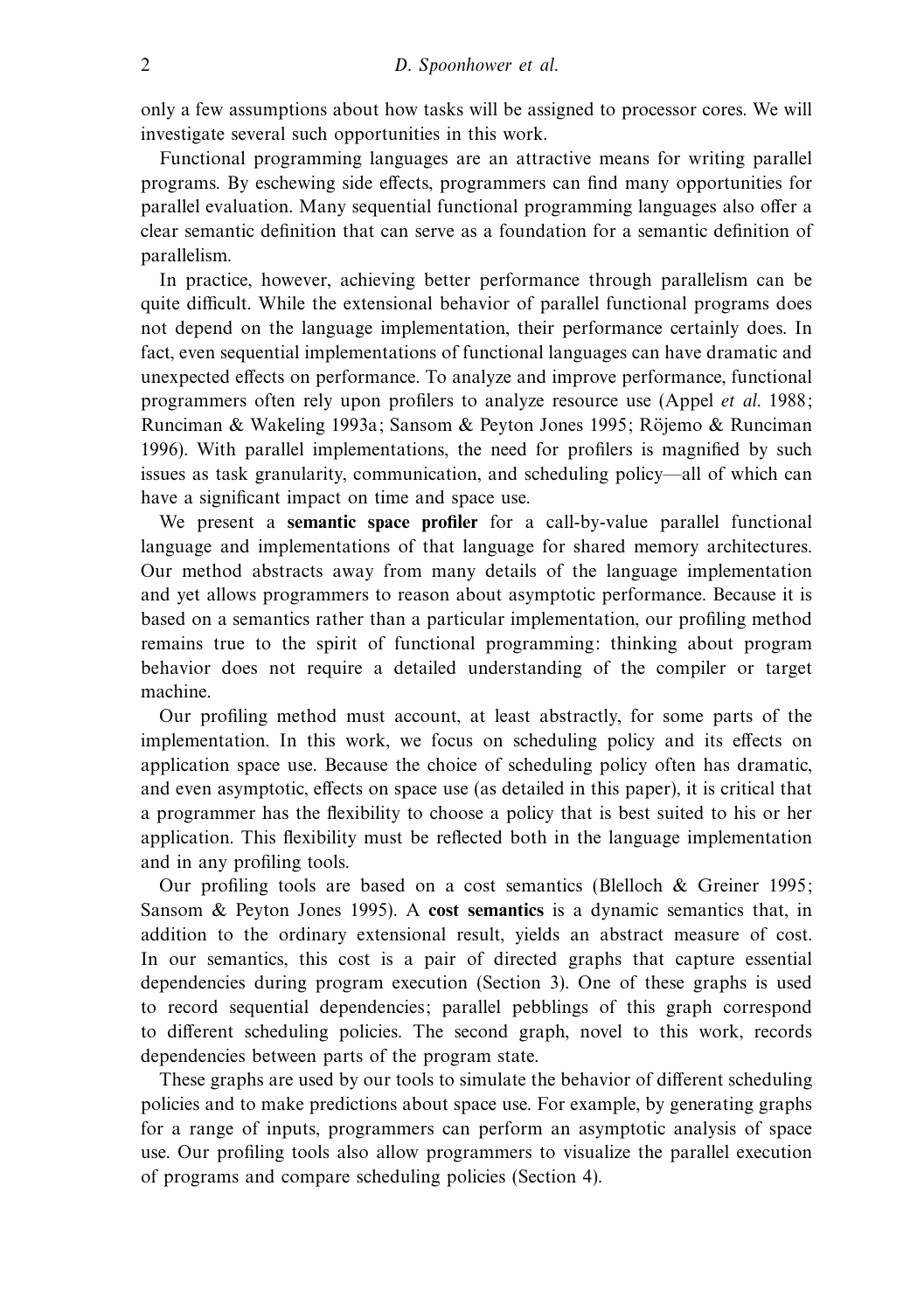We emphasize that our method enables users to profile parallel *programs*. This stands in contrast to many existing profilers, which provide a means of profiling a program based only on a particular language implementation. While our approach leads to some loss of precision, there is a tradeoff between precision and offering performance results that can be easily related to the program text. Our cost semantics is the fulcrum that enables us to balance this tradeoff.

Our cost semantics also provides a formal specification that forces language implementations to be "safe-for-space" (Shao & Appel 1994). Besides acting as a guide for implementers, it maintains a clean separation between the performance of a program and the performance of the language implementation. This ensures that profiling results are meaningful and that programmers can expect the same asymptotic performance when moving from one compliant implementation to another.

To demonstrate that this specification does not place an onerous burden on implementers, we present an implementation (Section 5) of a parallel extension of Standard ML (Milner et al. 1997) based on our cost semantics and the MLton optimizing compiler (Weeks 2006). Our framework also extends to other parallel extensions of ML (e.g., Fluet *et al.* 2007) as well as languages with eager parallelism such as NESL (Blelloch et al. 1994) and Data Parallel Haskell (Peyton Jones et al. 2008). By factoring out scheduling, our framework can also bring to light performance issues in language implementations that bake in a particular scheduling policy.

Our implementation includes three scheduling policies: two based on parallel breadth- and depth-first traversals of the cost graphs and a third based on work stealing (Burton & Sleep 1981; Blumofe & Leiserson 1999). As we anticipate the need for other policies, we have isolated the core decisions of such policies behind a simple signature.

We implemented several parallel algorithms to validate our work and measured performance using both our tools and by sampling memory use in our implementation. The results show that our cost semantics is able to correctly predict asymptotic trends in memory use (Section 6).

Using our semantics, we also discovered a space leak in an optimization in MLton (Section 7.2). As a specification, a cost semantics determines which performance problems must be blamed on the programmer, and which can be attributed to the language implementation.

A preliminary version of this paper appeared in the Proceedings of the 2008 International Conference on Functional Programming.

## **2 Motivating example**

In the next section, we introduce a profiling semantics that assigns a space cost to each program. This cost abstracts away from many details of the compiler, but enables programmers to predict (within a constant factor) the space behavior of different scheduling policies. To motivate this work, we present a small example, matrix multiplication, where the choice of scheduling policy has a dramatic effect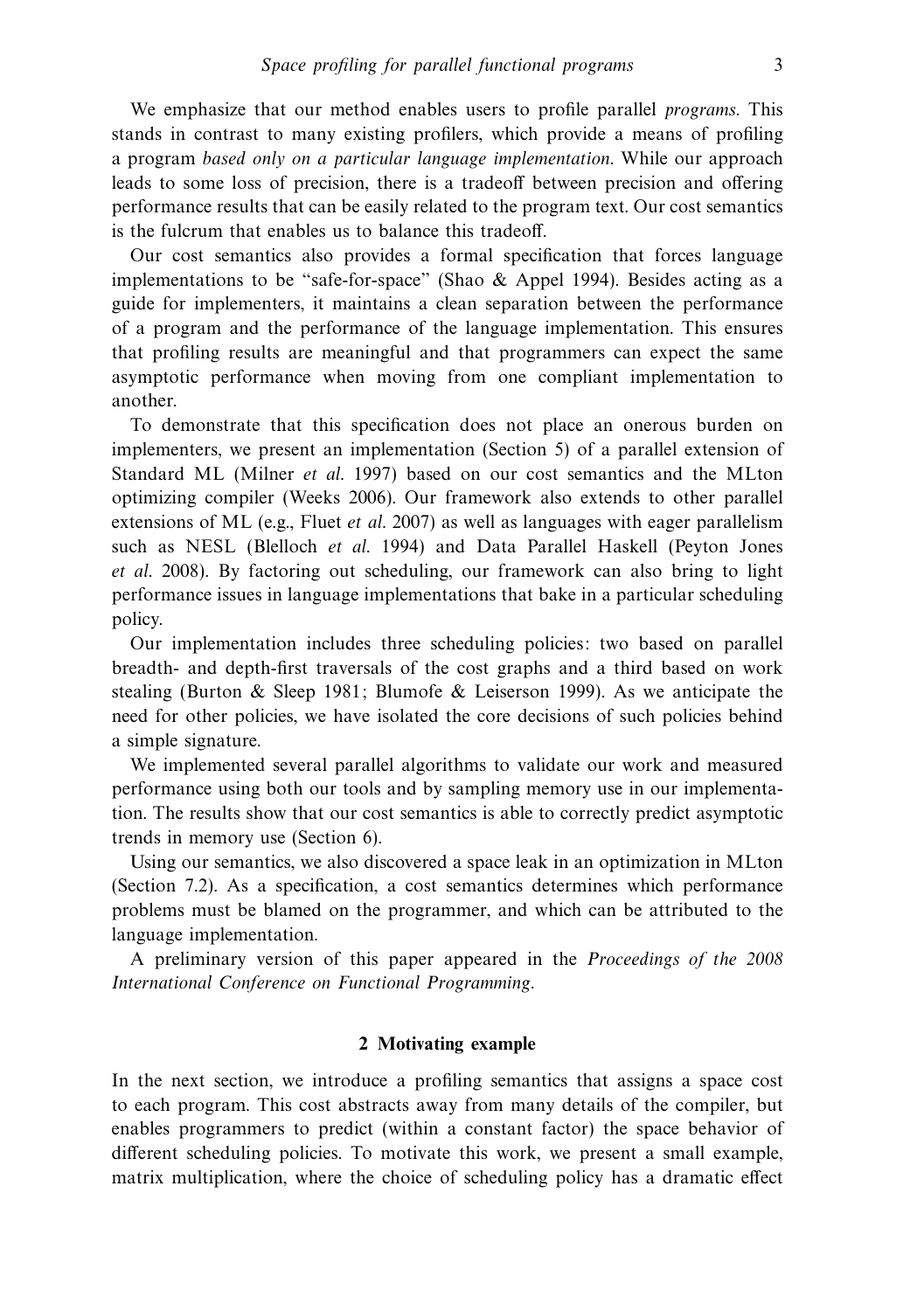```
fun tabulate (f, n) =
  let fun loop (i, j) = (* \text{offset } i, \text{length } j*)if j = 0 then vector (0, 1)else if j = 1 then vector (1, 6i)else let
                  val k = i div 2
                  val \text{lr} = \{ \text{loop} (i, k), \text{loop} (i + k, j - k) \}in
                  append (#1 lr, #2 lr) (∗ line flagged by tool ∗)
                end
  in
    loop (0, n)
  end
fun mm_mult (A, B) =let
    fun vv_mult (b, a) = reducei op+ (fn (i, x) \Rightarrow sub (b, i) * x) 0.0 a
    fun my mult (B, a) = tabulate (fn i \Rightarrow yy mult (sub (B, i), a), length B)
  in
    tabulate (fn i \Rightarrow mv mult (B, sub (A, i)), length A)
  end
```
Fig. 1. Matrix multiplication code.

on space use. We give a cursory discussion here, and consider this application in further detail in Section 6, along with four other applications (sorting, convex hull, *n*-body simulation, and the *n*-queens problem).

Figure 1 shows the source code for matrix multiplication written in our parallel extension of ML. This example defines two top-level functions. The first is a parallel version of tabulate and the second, mm mult, multiplies two matrices of appropriate sizes using persistent vectors. Within the definition of mm mult, two additional functions are defined. The first,  $vv$ -mult, computes the dot product of two vectors. The second, my\_mult, computes a matrix-vector product. In this example, variables A and B stand for matrices, a and b for vectors, and x for scalars. Persistent vectors are created with one of two primitives. The first primitive, vector (s, x), creates a vector of size s where every element is given by the value of x. The other primitive, append, creates a new vector that is the result of appending its arguments. (For simplicity, this implementation of multiplication assumes that one of its arguments is in row-major form while the other is in column-major form.)

The parallelism in this example is derived in part from the implementation of tabulate. As in an ordinary implementation of tabulate, this function returns a vector where each element is initialized using the function supplied as an argument. In this implementation, whenever the result will have two or more elements, each half of the result may be built in parallel. In our parallel language, the two components of a pair written with curly braces  $({\{\ldots\}})$  may be computed in parallel. Thus the two recursive calls to loop in the body of tabulate maybe computed in parallel.

Matrix multiplication offers a tremendous amount of potential parallelism. In this example, multiplying two  $n \times n$  matrices may result in  $n^3$  scalar multiplications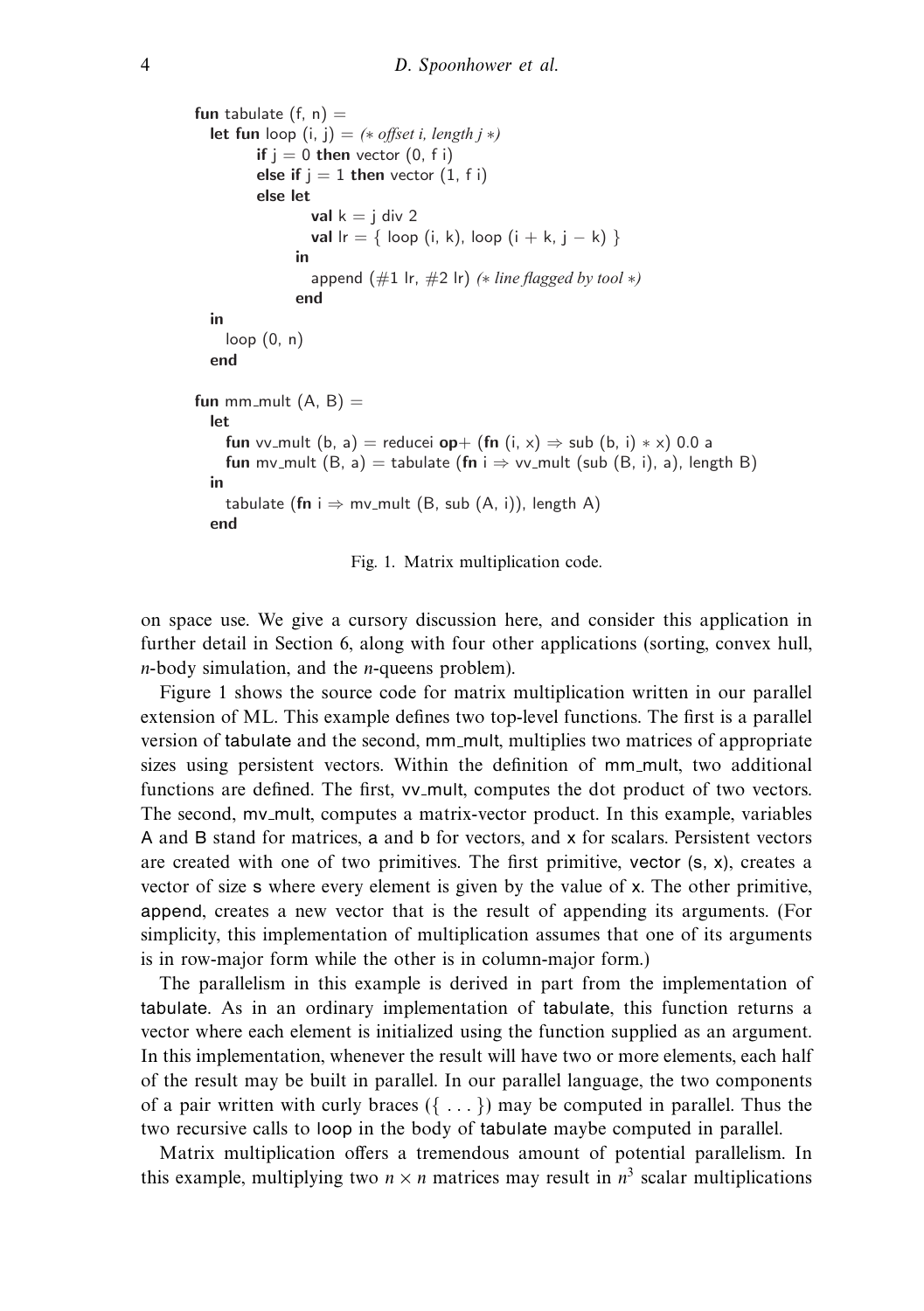occurring in parallel. (Recall that there are *n* scalar multiplications for each of the  $n^2$  elements in the result.)

Not shown here are the implementations of several other functions on vectors, including length, which returns the length of its argument, and reducei, which is a form of fold but may reduce two halves of a vector in parallel before combining the results.

With this example in hand, we will now briefly consider this example in a broader context of parallel programs, how these programs can be implemented, and the performance consequences of these implementation choices.

Our framework can be used by programmers to predict the behavior of parallel programs such as matrix multiplication, as summarized below. In general, a programmer would:

1. Select a program and run it using the profiling interpreter based on our cost semantics.

The cost semantics yields a pair of directed graphs. As these graphs are too detailed to present in their raw form, our tools summarize these graphs into a more compact form. An example of summarized graphs for matrix multiplication is shown in Figure  $2(a)$ . In these graphs, nodes represent sequential computation. In the graph on the left, edges point downward, and an edge from  $n_1$  to  $n_2$  indicates that  $n_1$  must be executed before  $n_2$ . For matrix multiplication, we see the regular structure of its parallelism: work is evenly distributed among parallel branches. In the graph on the right, edges point upward, and an edge from  $n_2$  to  $n_1$  indicates that  $n_2$  depends on the value allocated at  $n_1$ .

At the first stage of analysis, these graphs allow programmers to make qualitative statements about their programs and to classify parallel algorithms visually: algorithms with different parallel structure will give rise to graphs with different shapes. These graphs are also used as input in the following step.

2. Use our simulator to predict the space performance for different scheduling policies and numbers of processors.

Each scheduling policy determines a traversal of the cost graphs. By fixing a policy and the number of processors, our simulator uses these graphs to determine the high-water mark for space use (i.e., the smallest heap that can be used to run the program). It also determines the point during execution at which this mark is reached, as well as where in the source code these data are allocated and used.

3. Repeat steps 1 and 2 for different inputs. Plot the results to draw conclusions about asymptotic performance.

For each input, programmers generate a new pair of graphs. Our tools can then be used to generate plots such as those shown in Figure 2(b). These plots show trends in space use as a function of input size for different schedulers. In this example, we compare two schedulers each using two processors. The scheduling policy on the left manages parallel tasks using a FIFO queue and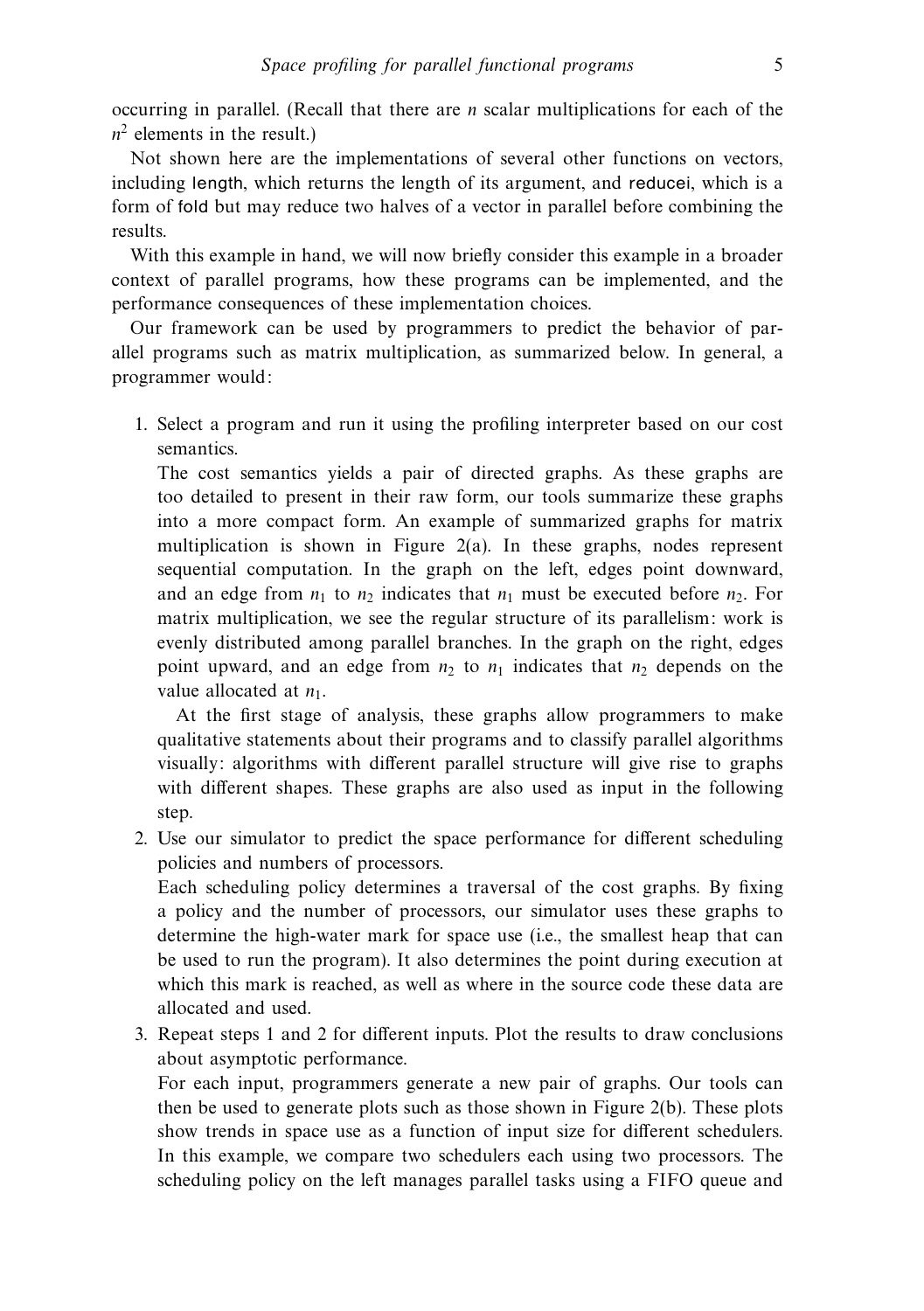

Fig. 2. Profiler output for matrix multiplication. (a) Summarized cost graphs; and (b) simulated space use as a function of input size for two scheduling policies: breadth-first (left) and depth-first (right).

implements a breadth-first traversal of the left cost graph. The scheduling policy on the right implements a parallel depth-first traversal (see Section 5.2 for details) of the left cost graph. Our tools also help explain the space use through a breakdown according to particular allocation points (as shown in the figure) or use points. As the figure shows, for both schedulers, a significant part of the space use at the high-water mark can be attributed to the vectors allocated in the implementation of tabulate (i.e., append  $(\ldots)$ ), as marked in Figure 1). However, for the breadth-first scheduler (on the left), most of the space is attributed to the work queue and two forms of closure (denoted with " $[...]$ " in the key). These two closures appear during the application of reducei.

4. Reexamine the cost graphs to isolate space use and elucidate the effects of the scheduling policy.

While the plots generated in the previous step depict trends in space use, they provide little insight into how the scheduling policy affects these trends. The final step in an analysis often requires programmers to revisit the cost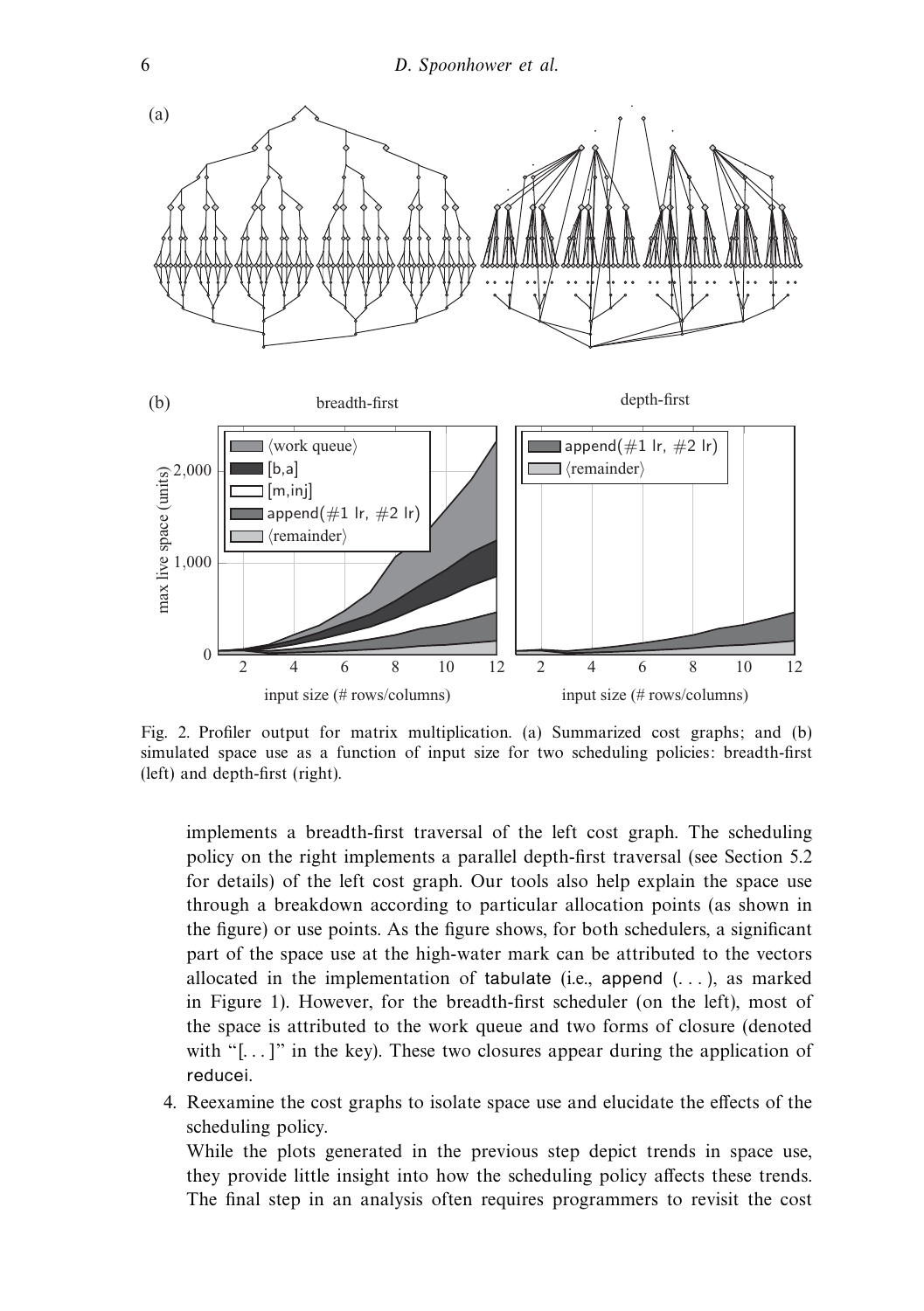(expressions) 
$$
e ::= x | \text{ fun } f(x) = e | e_1 e_2 | \{e_1, e_2\} | \#1 e | \#2 e
$$
  
\n $| \text{ true } | \text{ false } | \text{ if } e_1 \text{ then } e_2 \text{ else } e_3 | v$   
\n(values)  $v ::= \langle f.x.e \rangle^{\ell} | v_1, v_2 \rangle^{\ell} | \text{ true}^{\ell} | \text{ false}^{\ell}$   
\n(locations)  $\ell \in L$ 

Fig. 3. Language syntax. Components of pairs written {*e*1*, e*2} may be computed in parallel. We include a separate class of values with annotations that capture sharing explicitly, but these values do not appear in the surface syntax used by programmers. As in Standard ML, projections from a pair are denoted #1 and #2 .

graphs, this time including information about the scheduling policy. In the course of analyzing our example applications, we will show how computing the difference between two executions based on different schedules can explain why one policy yields better performance and how programs can be modified to improve performance. In our matrix multiplication example (right graph of Figure  $2(a)$ ), we see that the point where the graph is the widest (i.e., where the most parallelism is available) also marks a shift in how the program uses space. From this point on, most of the data allocated by the program are no longer in use. Our tools can show that the high-water mark for space under a breadth-first policy arises because all these nodes at the widest point are concurrently active. These nodes represent the evaluation of the body of vv mult and correspond to the top three entries in the left plot of Figure 2(b).

We have presented a simple example here but the framework and tools also apply to programs with irregular parallel structure.

#### **3 Cost semantics**

The cost semantics for our language is an evaluation semantics that computes both a result and an abstract cost reflecting how that result is obtained. It assigns a single cost to each closed program that enables us to construct a model of parallel execution and reason about the behavior of different scheduling policies.

In general, a cost semantics is necessary for any asymptotic analysis of running time or space use. For sequential implementations of eager languages, there is an obvious cost semantics that nearly all programmers understand implicitly. For languages that fix the order of evaluation, the source code contains all the information necessary to reason about performance.

In this work, we give a cost semantics that serves as a basis for the asymptotic analysis of parallel programs, including their use of space. We believe that it is important that this semantics assigns costs to source-level programs. However, since the performance of programs depends on some aspects of the implementation, we must further interpret the results of the cost semantics, as discussed in Sections 3.2 and 3.3 below.

Figure 3 shows the syntax of the call-by-value language we discuss in this section. In addition to variables *x*, recursive functions fun  $f(x) = e$ , and function application  $e_1$   $e_2$ , it includes syntax for constructing pairs  $\{e_1, e_2\}$  in parallel. As in Standard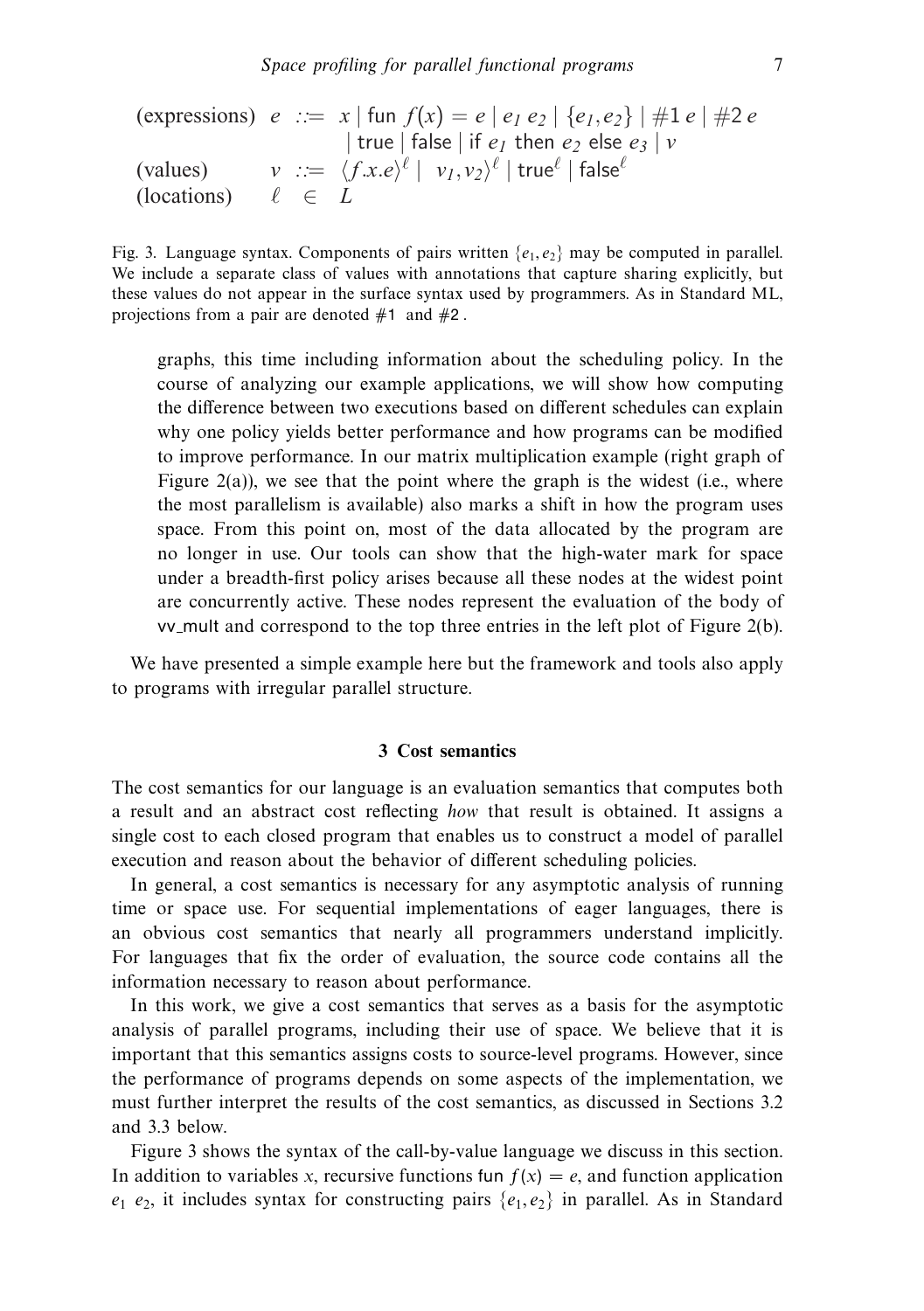ML, components of a pair may be projected using functions  $#1$  and  $#2$ . We also include booleans and conditional expressions as they will play an interesting role in the cost semantics.

The syntax of values *v* (including functions, pairs, and booleans) is distinguished from the syntax of the corresponding source expressions: programmers never write values in their code. Associated with each value is a location  $\ell$  drawn from an infinite set of locations *L*. The location of a value  $loc(v)$  is defined in Figure 6. Locations are used to express sharing and will be important in reasoning about the space use of programs. For example, given the pair value  $\langle v_1, v_2 \rangle^{\ell}$ , if  $\text{loc}(v_1) = \text{loc}(v_2)$ then both components occupy the same space. If  $\text{loc}(v_1) \neq \text{loc}(v_2)$  then the two components are represented separately. For example, the two components may be extensionally identical (i.e., they are indistinguishable using language primitives) but represented using disjoint parts of the heap. We refer to the subset of expressions that does not contain any values as source expressions.

In the implementation of our profiler, we extend this fragment with integers, floating-point numbers, lists, trees, and vectors, but none of these extensions prove difficult. We also include an additional form of pairs that always evaluates components of the pair sequentially. The choice between parallel and sequential pairs allows programmers to control the granularity of parallel tasks explicitly. Finally, we assume that all values are allocated in the heap for the sake of simplicity, but this assumption may also be relaxed.

#### *3.1 Semantics*

A cost semantics is a dynamic semantics and thus yields results only for closed expressions, i.e., for a given program over a single input. Just as in ordinary performance profiling, we must run a program over a series of inputs before we can generalize its behavior. Our cost semantics is defined by the following judgment, which is read, expression *e* evaluates to value *v* with computation graph *g* and heap graph *h*.

# *e* ⇓ *v*; *g*; *h*

This judgment is defined in Figure 4. The extensional portions of this judgment are standard in the way that they relate expressions to values. As discussed below, edges in a computation graph represent control dependencies in the execution of a program, while edges in a heap graph represent dependencies on and between values.

**Computation Graphs.** Each node in the computation graph represents a single reduction of some subexpression, or more specifically an event associated with that reduction. Edges represent constraints on the order in which these events can occur. Computation graphs are similar to the graphs introduced by Blumofe & Leiserson (1998) and those used by Greiner & Blelloch (1999).

For the programs considered in this article, each computation graph is a seriesparallel graph. Each such graph consists of a single node, or a sequential or parallel composition of smaller graphs. Every series-parallel graph has a unique **initial node**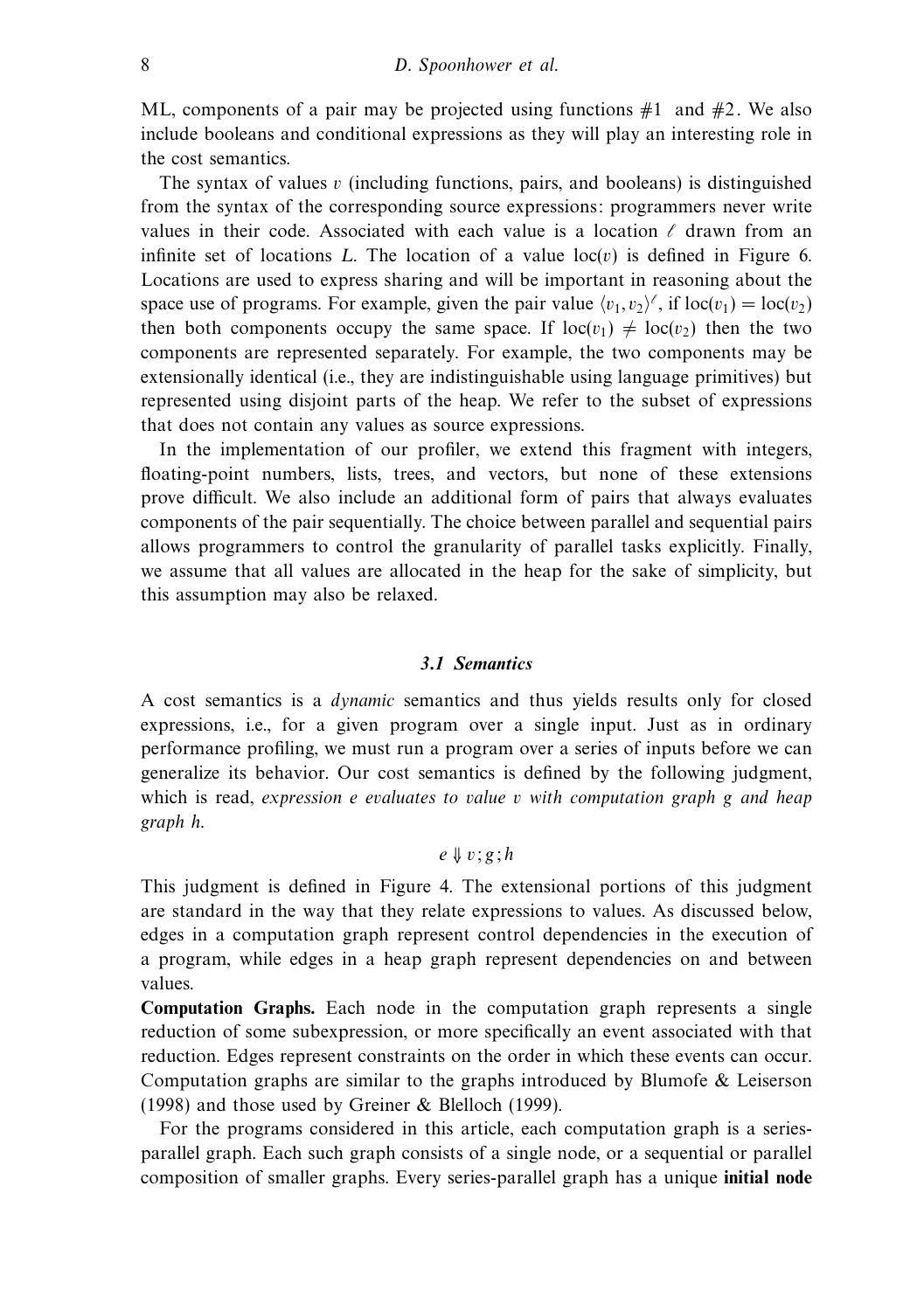$$
\frac{e \Downarrow v; g; h}{e_1, e_2} \Downarrow \frac{e_1 \Downarrow v_1; g_1; h_1 \quad e_2 \Downarrow v_2; g_2; h_2 \quad (\ell \text{ fresh})}{e_1, e_2} \Downarrow \frac{e_1 \Downarrow v_1; v_2 \Downarrow g; g \otimes g_2 \oplus [\ell]; h_1 \cup h_2 \cup \{(\ell, \text{loc}(v_1)), (\ell, \text{loc}(v_2))\}}{e_1 \Downarrow v; g \oplus [n]; h \cup \{(n, \ell)\}} \text{ c-Prov}_i \qquad \frac{(n \text{ fresh})}{v \Downarrow v; [n]; 0} \text{ c-Val}
$$
\n
$$
\frac{(\ell \text{ fresh})}{\text{fun } f(x) = e \Downarrow \frac{\langle f.x.e \rangle^{\ell}; [\ell]; \bigcup_{\ell' \in \text{locs}(e)} (\ell, \ell')}{v \Downarrow v; [n]; 0} \text{ c-Val}
$$
\n
$$
\frac{e_1 \Downarrow \frac{\langle f.x.e \rangle^{\ell}; [\ell]; \bigcup_{\ell' \in \text{locs}(e)} (\ell, \ell')}{e_1 \cup \{v_1\}} \text{ c-Fun}
$$
\n
$$
\frac{e_1 \Downarrow \frac{\langle f.x.e \rangle^{\ell}; g_1; h_1}{e_1 \cup \{v_2\}}}{e_1 \cup \{v_2\} : g_2; h_2} \text{ c-Relv}_i \frac{\langle f.x.e \rangle^{\ell}; f \cap [\bigcup_{\ell \geq \ell} \bigcup_{\ell \geq \ell} g, \bigcup_{\ell \geq \ell} g, \bigcup_{\ell \geq \ell} g, \bigcup_{\ell \geq \ell} g, \bigcup_{\ell \geq \ell} g, \bigcup_{\ell \geq \ell} g, \bigcup_{\ell \geq \ell} g, \bigcup_{\ell \geq \ell} g, \bigcup_{\ell \geq \ell} g, \bigcup_{\ell \geq \ell} g, \bigcup_{\ell \geq \ell} g, \bigcup_{\ell \geq \ell} g, \bigcup_{\ell \geq \ell} g, \bigcup_{\ell \geq \ell} g, \bigcup_{\ell \geq \ell} g, \bigcup_{\ell \geq \ell} g, \bigcup_{\ell \geq \ell} g, \bigcup_{\ell \geq \ell} g, \bigcup_{\ell \ge
$$

Fig. 4. Cost semantics. This semantics yields two graphs that can be used to reason about the parallel performance of programs. The substitution  $[v/x]$  of a value *v* for a variable *x* is a capture-avoiding substitution defined in Figure 5. The outermost locations of values  $loc(v)$ and expressions locs(*e*) are defined in Figure 6. Parallel composition takes precedence over serial composition so  $g_1 \otimes g_2 \oplus g_3$  should be read as  $(g_1 \otimes g_2) \oplus g_3$ .

that precedes all other nodes. Dually, every series-parallel graph also has a unique **final node** that is preceded by all other nodes. Nodes are denoted  $\ell$  and *n* (and variants). Graph are written as tuples such as  $(n; n'; E)$  where *n* is the initial node,  $n'$  is the final node, and  $E$  is a set of edges. The remaining nodes of the graph are implicitly defined by the edge list. The primitive operations used to build computation graphs are shown in Figure 7. (In this figure and elsewhere, a gray diamond stands for an arbitrary subgraph.) A graph consisting of a single node *n* is written  $(n; n; \emptyset)$  or more briefly [*n*]. In the parallel composition (on the right),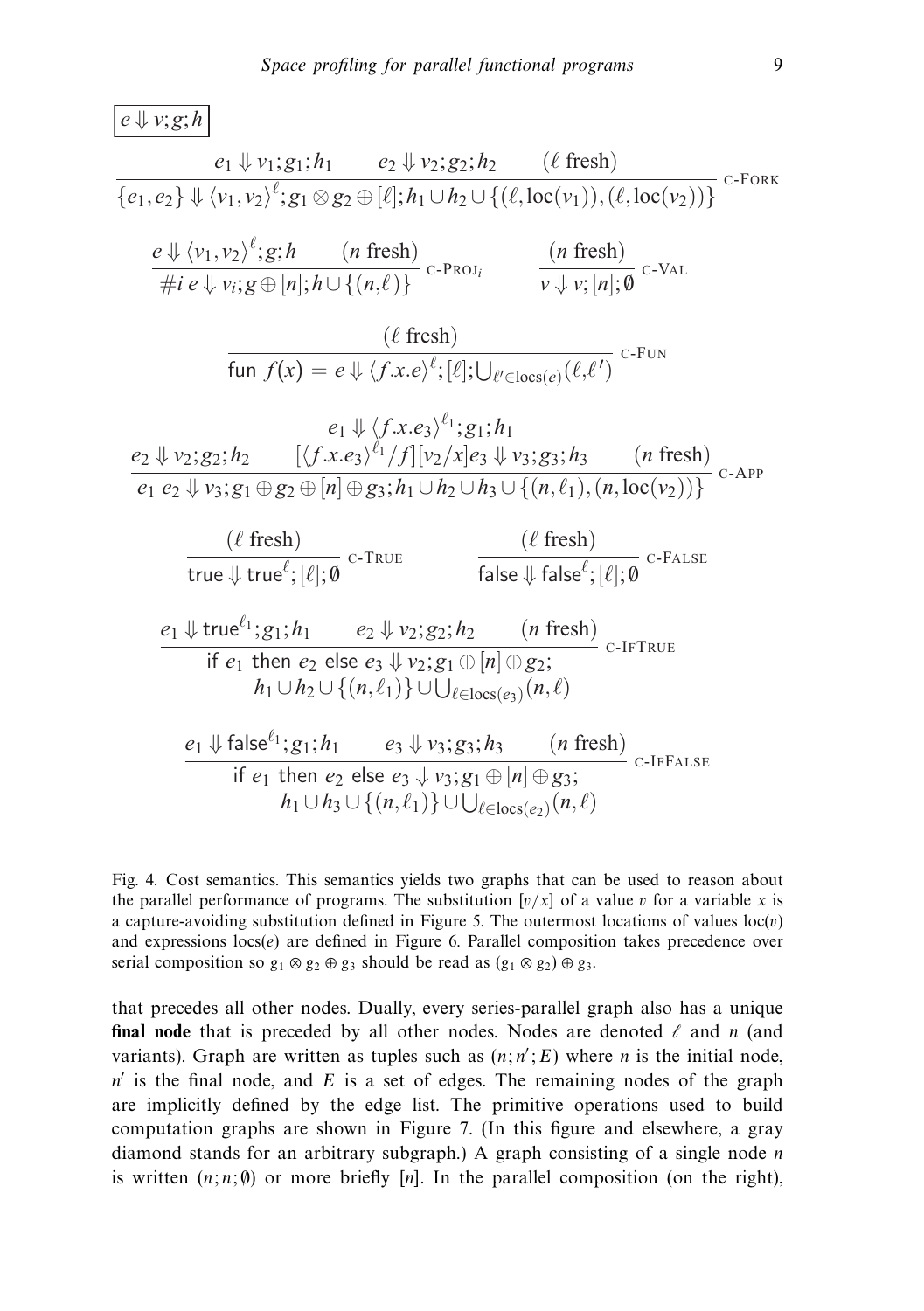| $[v/x]x$                                     | $= v$                              | $(if x \neq y)$              |
|----------------------------------------------|------------------------------------|------------------------------|
| $[v/x]fun f(y) = e$                          | $= \lim_{x \to 0} f(y) = [v/x]e$   | $(if x \neq y) and x \neq f$ |
| $[v/x]e_1 e_2$                               | $= [v/x]e_1 [v/x]e_2$              |                              |
| $[v/x](f + ie)$                              | $= \lim_{x \to 0} f(y) = [v/x]e$   |                              |
| $[v/x](f + ie)$                              | $= \lim_{x \to 0} f(y) = [v/x]e_2$ |                              |
| $[v/x](f + ie)$                              | $= \lim_{x \to 0} f(y) = [v/x]e_2$ |                              |
| $[v/x]true$                                  | $= \lim_{x \to 0} f(y) = [v/x]e_2$ |                              |
| $[v/x]true$                                  | $= \lim_{x \to 0} f(y) = [v/x]e_2$ |                              |
| $[v/x]true$                                  | $= \lim_{x \to 0} f(y) = [v/x]e_2$ |                              |
| $[v/x]true$                                  | $= \lim_{x \to 0} f(y) = [v/x]e_2$ |                              |
| $[v/x]true$                                  | $= \lim_{x \to 0} f(y) = [v/x]e_2$ |                              |
| $[v/x]g(x) = \lim_{x \to 0} f(y) = [v/x]e_2$ |                                    |                              |
| $[v/x]g(x) = \lim_{x \to$                    |                                    |                              |

Fig. 5. Substitution. These equations define substitution for our semantics. This is a standard, capture-avoiding substitution.

| $loc(\langle f.x.e \rangle^{\ell})$    |            |                                                                                                      |
|----------------------------------------|------------|------------------------------------------------------------------------------------------------------|
| $loc(\langle v_1, v_2 \rangle^{\ell})$ | $=$ $\ell$ |                                                                                                      |
| $loc(true^{\ell})$                     | $=$ $\ell$ |                                                                                                      |
| $loc(false^{\ell})$                    | $=$ $\ell$ |                                                                                                      |
|                                        |            |                                                                                                      |
| $\log(\text{fun } f(x) = e)$           |            | $= \log(e)$                                                                                          |
| $\log(e_1 \, e_2)$                     |            | $= \log(e_1) \cup \log(e_2)$                                                                         |
| $\log(\{e_1, e_2\})$                   |            | $= \log(e_1) \cup \log(e_2)$                                                                         |
| $\log(\#ie)$                           |            | $= \log(e)$                                                                                          |
| $\log(\text{true})$                    |            | $\emptyset$                                                                                          |
| locs(false)                            |            | Ø                                                                                                    |
|                                        |            | $\cos(\text{if } e_1 \text{ then } e_2 \text{ else } e_3) = \cos(e_1) \cup \cos(e_2) \cup \cos(e_3)$ |
| $\log(v)$                              |            | loc(v)                                                                                               |

Fig. 6. Locations of values and expressions. Locations are used in measuring the space required to represent a value and can appear in expressions after a substitution has occurred.

the node *n* is called the **fork** point and the node  $n'$  is called the **join** point. We identify graphs up to reordering of nodes and edges: binary operations ⊕ and ⊗ on computation graphs are commutative and associative. As suggested by the notation, ⊗ is assigned higher precedence than ⊕.

Edges in the computation graph point forward in time: an edge from node  $n_1$  to node  $n_2$  indicates that the expression corresponding to  $n_1$  must be evaluated before that corresponding to  $n_2$ . In our figures, nodes will be arranged so that time passes from top to bottom. We follow standard terminology and say that if there is an edge from  $n_1$  to  $n_2$  then  $n_1$  is a parent of  $n_2$  and  $n_2$  is a child of  $n_1$ . If there is a non-empty path from  $n_1$  to  $n_2$ , then we write  $n_1 \prec_g n_2$  and say that  $n_1$  is a predecessor of  $n_2$ , and that  $n_2$  is a descendant of  $n_1$ .

**Heap Graphs.** We extend the work of Greiner & Blelloch (1999) with heap graphs. Heap graphs are also directed, acyclic graphs but are not necessarily series-parallel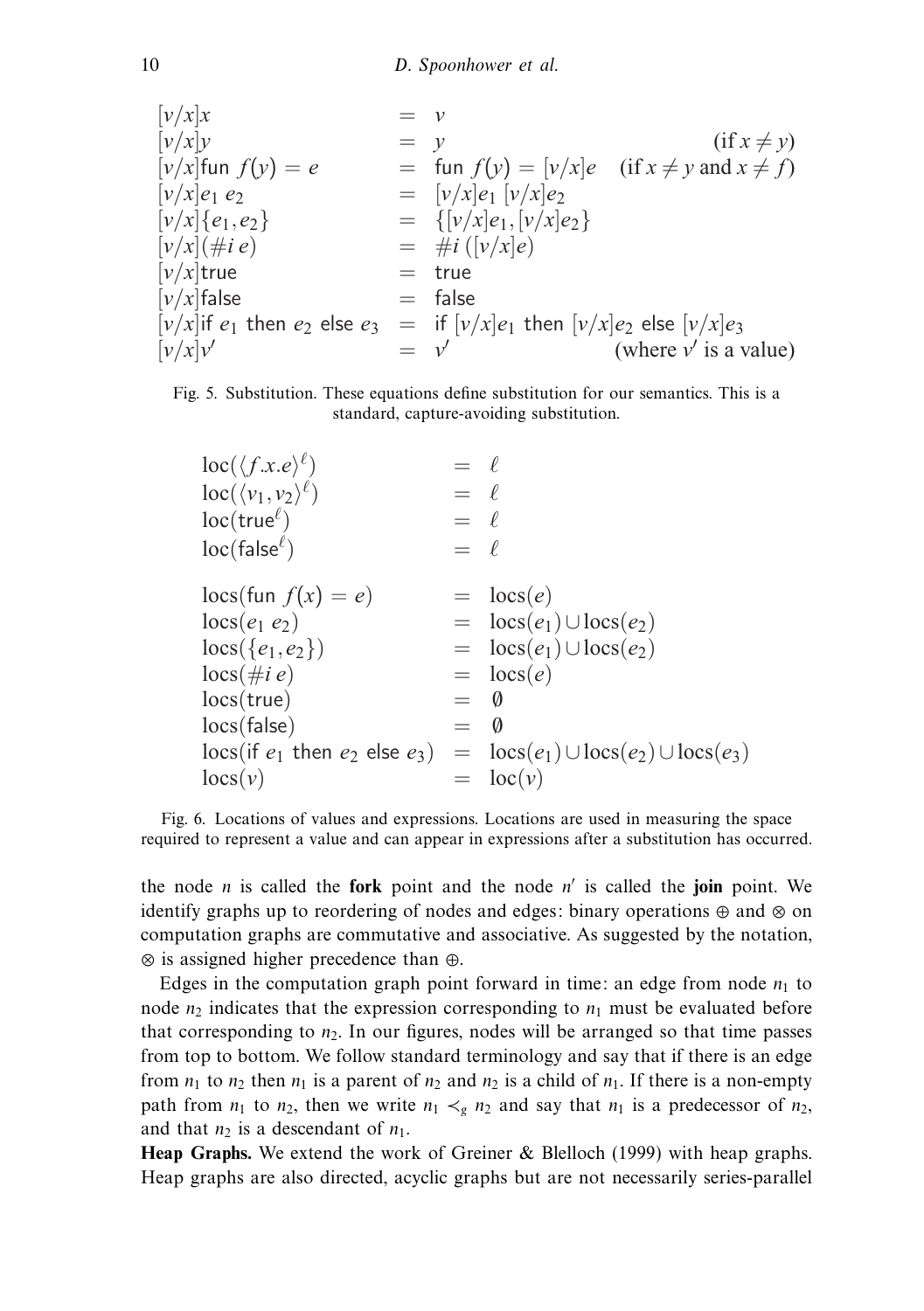

Fig. 7. Graph operations for pairs. The graphs associated with our language (a language with parallel pairs) are built from single nodes as well as the serial and parallel composition of smaller graphs.

graphs. Each node again represents the evaluation of a subexpression. For source expressions, each heap graph shares nodes with the computation graph arising from the same execution. In a sense, computation and heap graphs may be considered as two sets of edges on a shared set of nodes. While edges in the computation graph point forward in time, edges in the heap graph point backward in time.

Each edge in the heap graph represents a dependency on a value: if there is an edge from *n* to  $\ell$  then *n* depends on the value with location  $\ell$ . The sink of a heap edge will always be a node  $\ell$  corresponding to the value allocated at that point in time. The source of a heap edge may be either a node  $\ell'$  (indicating a dependency among values) or node *n* (indicating a dependency on a value by an arbitrary computation). In the first case, the memory associated with  $\ell$  cannot be reclaimed while the value represented by  $\ell'$  is still in use. In the second case (where *n* represents a point in the evaluation of an expression) the memory associated with *-* cannot be reclaimed until after the expression corresponding to *n* has been evaluated. Heap graphs will be written as a set of edges. As above, the nodes are left implicit. The evaluation rule for parallel pairs (c-Fork) is an example of a dependency between values: two edges are added to the heap graph to represent the dependencies of the pair on each of its components. Thus, if the pair is reachable, so is each component.

In the evaluation of a function application (c-App), however, two edges are added to express the uses of values. The first such edge marks a use of the function. The second edge is more subtle and denotes a possible last use of the argument. For strict functions, this second edge is redundant: there will be another edge leading to the argument when it is used. However, for nonstrict functions, this is the first point at which the garbage collector might reclaim the space associated with the argument. As discussed in Section 7, these edges are critical in ensuring that the specification given by the cost semantics can be implemented.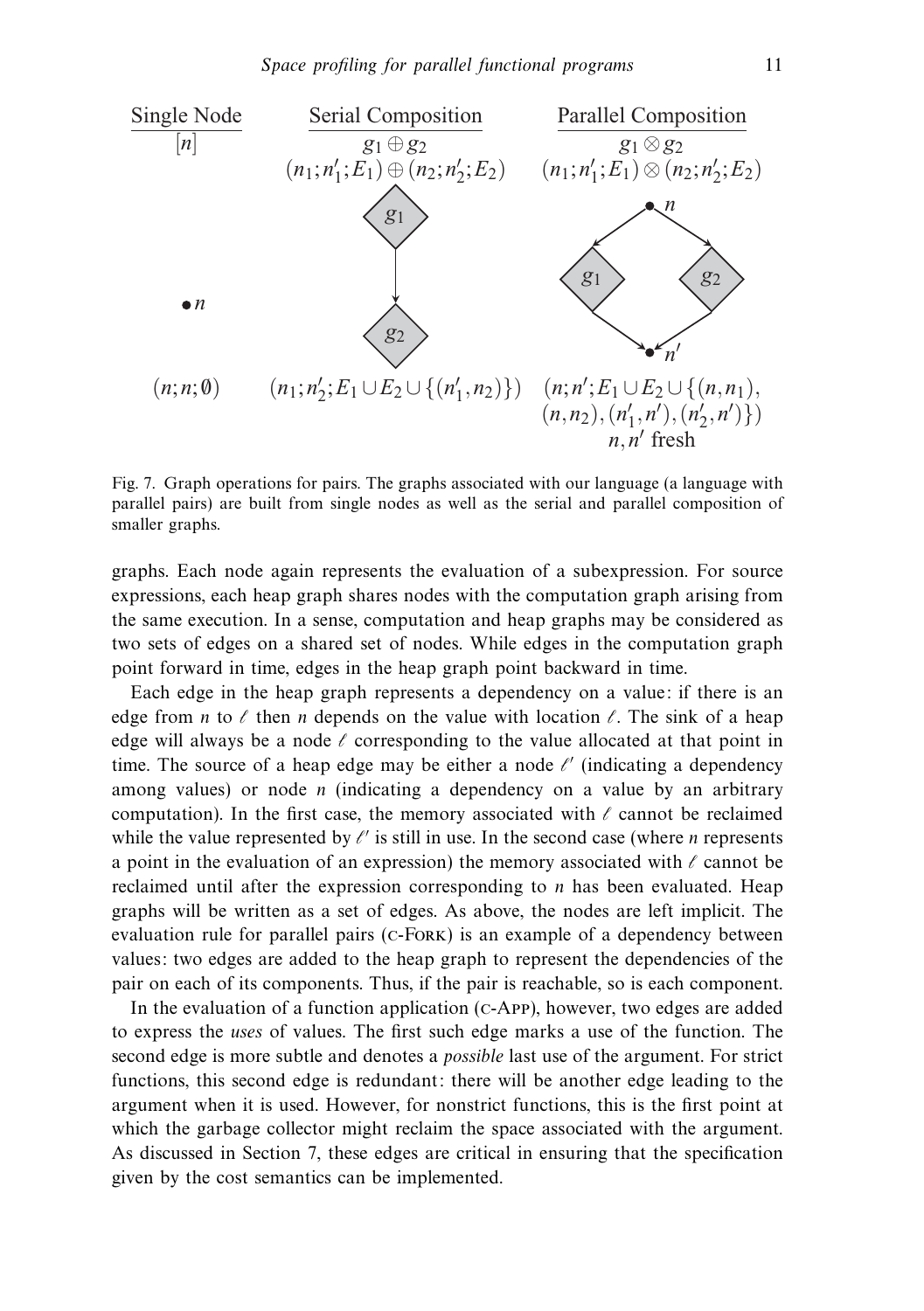A similar concern arises in the rules for conditionals. In c-IfTrue, the semantics must record the locations that appear in the branch that is *not* taken. (In this case, these are the locations of  $e_3$ .) Again, the intuition is that this is the first point at which the storage corresponding to these locations might be reclaimed. These edges represent our imperfect knowledge of program behavior at runtime: we cannot, in general, predict which branch will be taken nor which values may be reclaimed. The rule c-IfFalse is analogous. These rules will be discussed in more detail after we have made a more concrete connection between heap graphs and space use.

While there is some flexibility in designing these rules, we choose the versions presented here because they can be implemented in a reasonable way and yet seem to constrain the implementation sufficiently. Care must be taken, however, as the implications of rules can be subtle (see the example in Section 7.1).

## *3.2 Schedules*

Together, the computation and heap graphs enable a programmer to analyze the behavior of her program under a variety of scheduling policies. For a given program, each policy will give rise to a particular parallel execution that is constrained by the computation graph *g* (as well as other parameters such as the number of processors).

## Definition 1 (Schedule Order)

A **schedule order**  $\leq$  (or more briefly a **schedule**) for a computation graph *g* is defined by a partial order on the nodes of *g* such that,

- $\forall n \in \text{nodes}(g)$ .  $n \leq n$ ,
- $\forall n_1, n_2 \in \text{nodes}(g)$ *.*  $n_1 \prec_g n_2 \Rightarrow n_1 \prec n_2$ ,

Where  $\leq$  is the corresponding strict partial order given by the reflexive reduction of  $\leq$ .

An instance  $n_1 \leq n_2$  of this partial order can be read as " $n_1$  is scheduled no later than  $n_2$ ." The definition above requires that every node in *g* is scheduled. It also requires that the corresponding strict partial order is a super-order of the precedence relation given by the edges of *g*. It follows that the initial node of a graph is the always the first node scheduled, and the final node is always the last node scheduled.

We can extend a schedule order from individual nodes to sets of nodes in a straightforward manner. Given two sets of nodes  $N_1$  and  $N_2$ ,  $N_1$  is scheduled before  $N_2$  if every node in  $N_1$  is scheduled before every node in  $N_2$ .

$$
N_1 \lhd N_2
$$
 iff  $\forall n_1 \in N_1, n_2 \in N_2$ .  $n_1 \lhd n_2$ 

The partial order defining a schedule gives a global view of all the events that occur during the evaluation of a program. In some cases, it will be useful to consider more narrow views of the events that occur in a schedule. For example, we can view a schedule from a particular moment in time. Two nodes  $n_1$  and  $n_2$  are scheduled **simultaneously** (written  $n_1 \bowtie n_2$ ) if neither  $n_1$  nor  $n_2$  is scheduled after the other.

$$
n_1 \bowtie n_2 \quad \text{iff} \quad n_1 \leq n_2 \land n_2 \leq n_1
$$

We shall use this notion of simultaneity to reason about space use in the next section.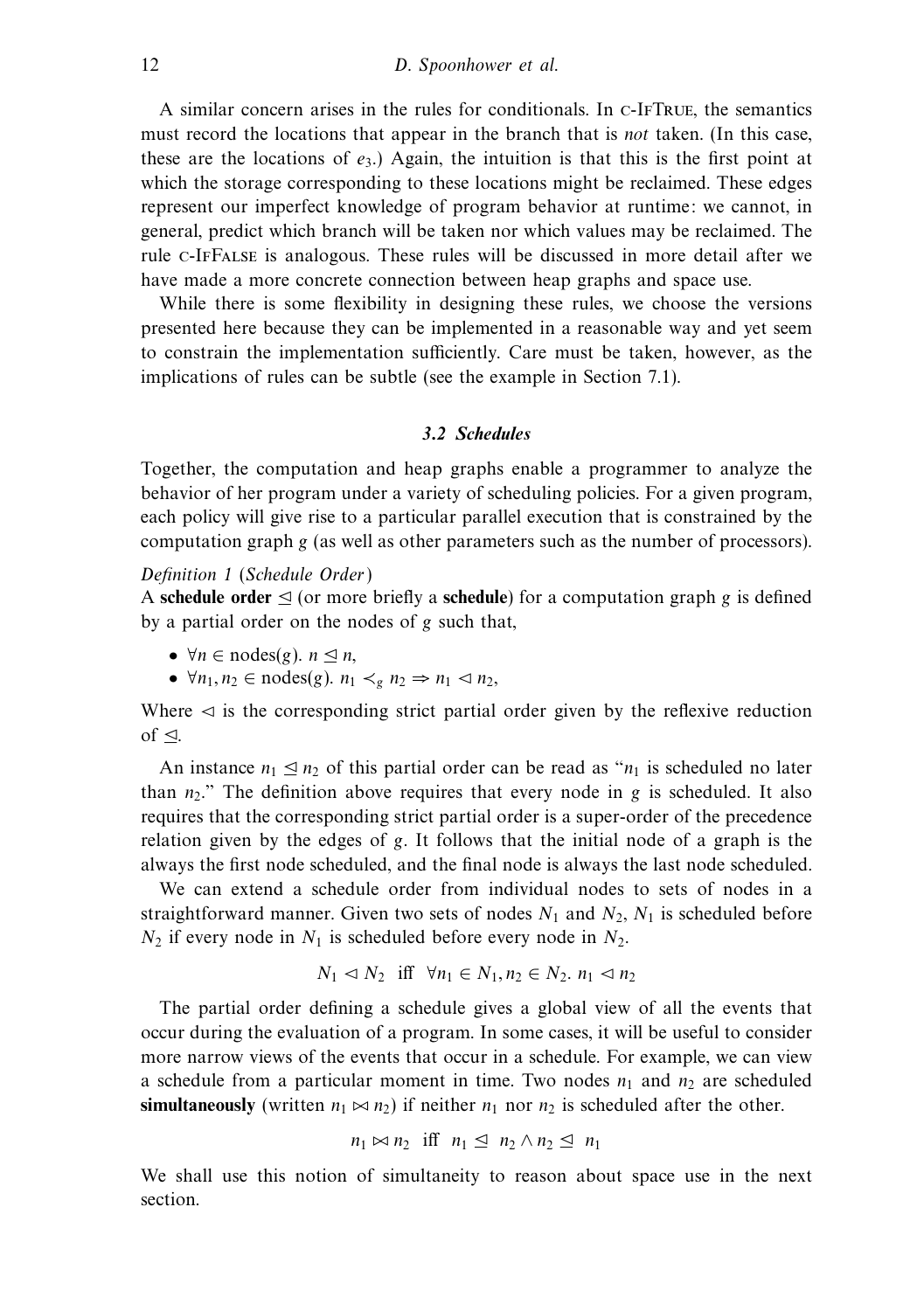#### *3.3 Roots*

To understand the space use of a schedule  $\leq$ , we first partition the set of nodes in the computation graph into a sequence of sets of simultaneously scheduled nodes. We call such a partition the **steps** of the schedule.

$$
\text{steps}(\preceq) = N_1, \dots, N_k \text{ such that } \begin{cases} \forall n \in \text{nodes}(g). \exists N_i. n \in N_i, \\ N_1 \lhd \cdots \lhd N_k, \text{ and} \\ \forall 1 \leq i \leq k, \forall n_1, n_2 \in N_i. n_1 \bowtie n_2 \end{cases}
$$

The first two conditions ensure that these sets define a partition: no node is related to itself by the strict partial order  $\leq$ . This partition is unique because every node in  $N_i$  is scheduled simultaneously and is therefore incomparable with every other node in  $N_i$ . Thus no node in  $N_i$  can be moved to any other set that is scheduled before or after *Ni*.

For any step  $N_i$ , we define the closure  $N_i$  as the set of all the nodes that have been scheduled up to and including that step.

$$
\widehat{N_i} = \bigcup_{1 \leq j \leq i} N_j
$$

While nodes in  $N_i$  are not necessarily scheduled simultaneously, it is still the case that  $N_i \leq N_{i+1}$ . With these sets in mind, we can think of a schedule as defining a wavefront that advances across the computation graph, visiting some set of nodes at each step. We say that a node *n* is **ready** at step  $N_{i+1}$  if all of the parents of *n* appear in  $N_i$  but  $n \notin N_i$ .

Given a schedule  $\leq$  of a graph *g* with steps  $N_1, \ldots, N_k$ , consider the moment in time represented by some  $N_i$ . Because  $N_i$  contains all previously scheduled nodes and because edges in *h* point backward in time, each edge  $(n, \ell)$  in *h* will fall into one of the following three categories.

- Both  $n, \ell \notin N_i$ . As the value associated with  $\ell$  has not yet been allocated, the edge  $(n, \ell)$  does not contribute to the use of space at step  $N_i$ .
- Both  $n, \ell \in N_i$ . While the value associated with  $\ell$  has been allocated, the use of this value represented by this edge is also in the past. Again, the edge  $(n, \ell)$ does not contribute to the use of space at step *Ni*.
- We have  $\ell \in N_i$ , but  $n \notin N_i$ . The value associated with  $\ell$  has been allocated, and *n* represents a possible use in the future. The edge  $(n, \ell)$  does contribute to the use of space at step *Ni*.

In the definition below, we must also explicitly account for the location of the final value resulting from evaluation. Though this value may never be used in the program itself, we must include it when computing space use.

## Definition 2 (Roots)

Given  $e \Downarrow v$ ;  $g$ ; *h*, the **roots** after scheduling the nodes in *N* and with respect to location  $\ell$ , written roots<sub>h, $\ell$ </sub>(N), is the set of nodes  $\ell' \in N$  where  $\ell' = \ell$  or *h* contains an edge leading from outside  $N$  to  $\ell'$ . Symbolically,

$$
\text{roots}_{h,\ell}(N) = \{ \ell' \in N \mid \ell' = \ell \vee (\exists n.(n,\ell') \in h \land n \notin N) \}
$$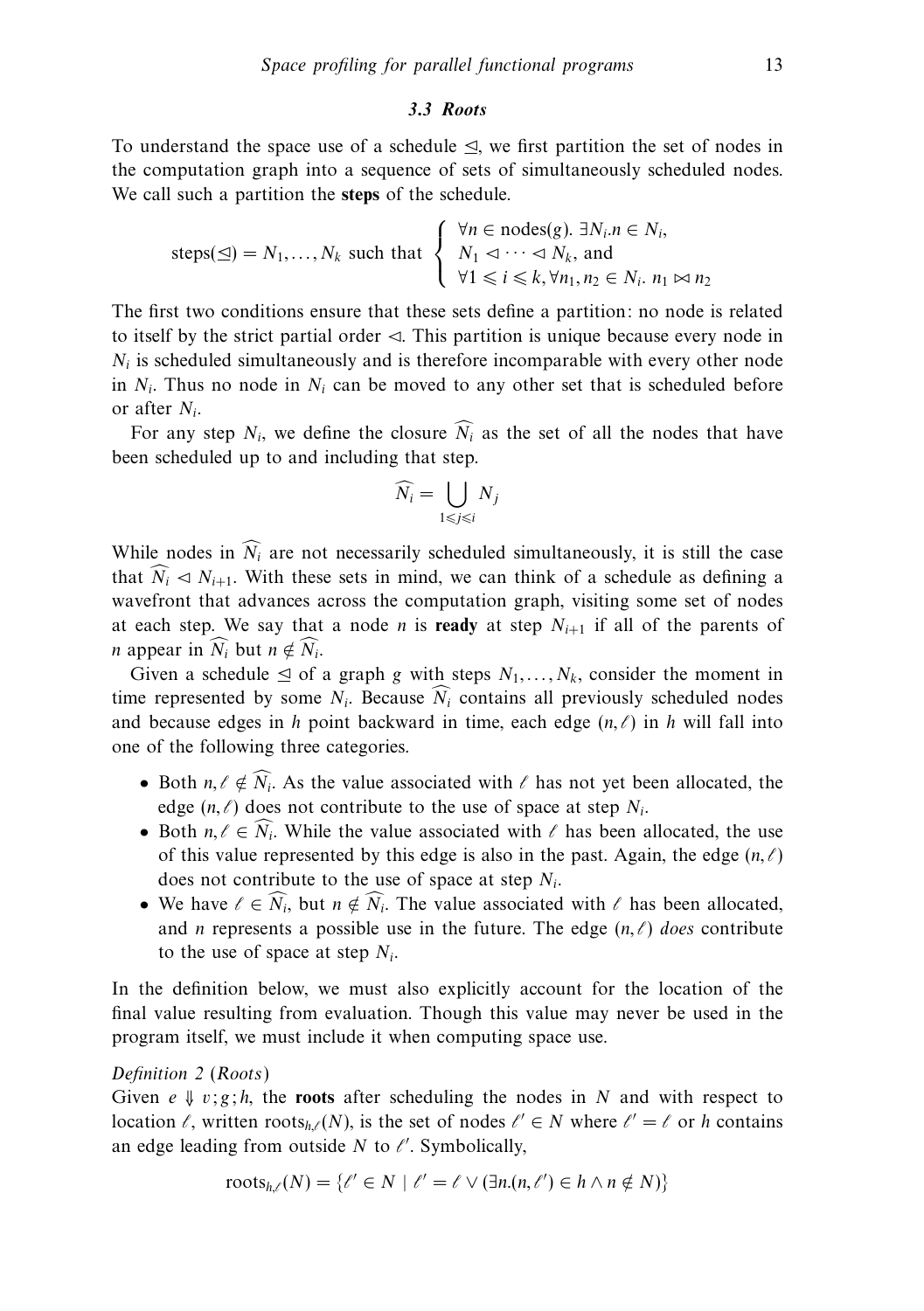

Fig. 8. Modeling space use for conditional expressions. This figure shows cost graphs for a conditional expression evaluated using the rule c-IfTrue. Each part shows one step of a schedule of these graphs: before (a) and after (b) the branch is taken. A dashed line divides those nodes that have been scheduled from those that have not, and heap edges that point to roots are drawn with heavy lines.

The location of a value  $loc(v)$  is the outermost location of the value as defined in Figure 6, and serves to uniquely identify that value. The locations of an expression locs(*e*) are the locations of any values that appear in that expression as a result of substitution. As we will often be interested in the roots with respect to a value, we write roots<sub>*hv*</sub> $(N)$  as an abbreviation for roots<sub>*h*</sub> $log(N)$ .

We use the term *roots* to evoke a related concept from work in garbage collection. For a reader that is most comfortable thinking in terms of an implementation, the roots might correspond to those memory locations that are reachable directly from the processor registers or the call stack. In a parallel implementation, it also includes those locations that are reachable directly from the scheduler queue.

Roots must be defined "with respect to a location" so that the final result of evaluating an expression is not lost. This corresponds to an observation of that result. Thus roots<sub>*h<sub>r</sub></sub>*(*N*) will account for the cost of representing *v* even if *v* is not</sub> used in the remainder of the computation.

As an example, Figure 8 shows simplified cost graphs derived from an expression of the form if  $e_1$  then  $e_2$  else  $e_3$  and an application of the rule c-IFTRUE. The two parts of the figure depict two distinct points in time for a single schedule of these graphs. In both parts, a dashed line divides those nodes that have been scheduled from those that have not. As in other figures, edges in a computation graph run from top to bottom, while edges in a heap graph run from bottom to top. Those heap edges that point to roots are drawn as thicker lines.

By assumption,  $e_1$  evaluates to true (or more precisely, a value true<sup> $\ell_1$ </sup>). This computation is represented by the subgraph  $g_1$ . Next,  $e_2$  is evaluated (as represented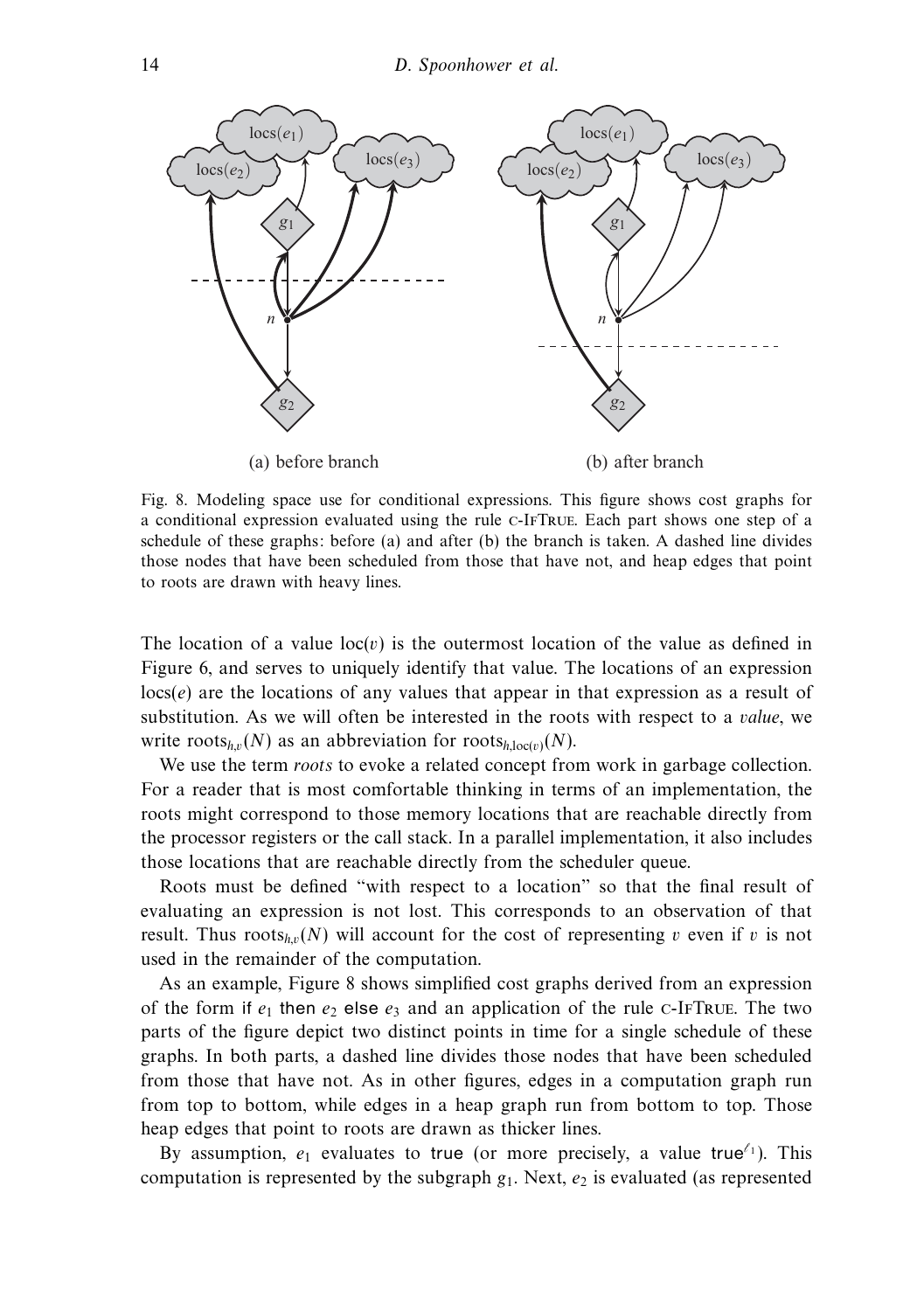by the subgraph  $g_2$ ). The three clouds at the top of each graph represent the sets of nodes in the heap graph corresponding to the locations of the expressions  $e_1$ , *e*2, and *e*3. (We assume that this conditional expression appears within the context of a larger expression and that this conditional may have subexpressions which are values.) The node labeled *n* represents the point at which the condition is tested and the branch is taken. Recall that the cost semantics adds heap edges from *n* to the locations of the branch that is *not* taken (here, *e*<sub>3</sub>).

In Part (a), *n* has not yet been scheduled. At this point in time, the roots include the locations of  $e_3$  as well as those of  $e_2$  and the value that is being tested. Each of the four heavy heap edges in the figure points to one such root. A garbage collector cannot (in general) determine which values will actually be required in the remainder of the computation and therefore must preserve any reachable values until the branch is taken. The cost semantics admits such an implementation by including all these locations among the roots.

Part (b) depicts the point in time just after *n* has been scheduled, or equivalently, after the branch has been taken. At this point, a garbage collector may reclaim space used to represent any values that appear in  $e_3$  (but do not appear in  $e_2$ ). The figure shows how this is reflected in the cost semantics: the edges from *n* to the locations of *e*<sup>3</sup> are no longer roots.

It is possible to define a cost semantics that does not include edges pointing to the values of the branch not taken (e.g., those from *n* to the  $\log(e_3)$ ). However, building an implementation faithful to such a cost semantics would be impossible: it would require the language implementation (and in particular, the garbage collector) to predict which branch will be taken for each conditional expression in the program. Furthermore, it must make such predictions without consuming any additional space. These additional edges distinguish what might be called "true" garbage from "provable" garbage: though we would like to measure the memory required by only those values that will actually be used in the remainder of the computation, we cannot expect an implementation to efficiently determine that set of values. Instead, we settle for an approximation of those values based on reachability.

Our cost semantics maintains an invariant that at each point in a schedule, the roots of the heap graph correspond to values that must be preserved given information available *at that point in time*. Thus the heap graph encodes not only information about values in the heap, but also information about uses of those values over time.

The following theorem serves as a sanity check for our definition of roots and of the heap graphs defined in the cost semantics. Informally, it states that, given an expression *e* and cost graphs *g* and *h*, the locations of *e* are the same as the roots at the start of the evaluation of *e*. (When considered in the context of a larger computation, all of the locations of *e* will be scheduled before any of the nodes of *g*. Thus roots<sub>h,v</sub>(locs(*e*)) is the smallest set of roots at the start of the evaluation of *e* in any parallel schedule.) If one of the locations in locs(*e*) did not appear in the set of roots, then either our definition of roots is incorrect or there are edges missing from the heap graph.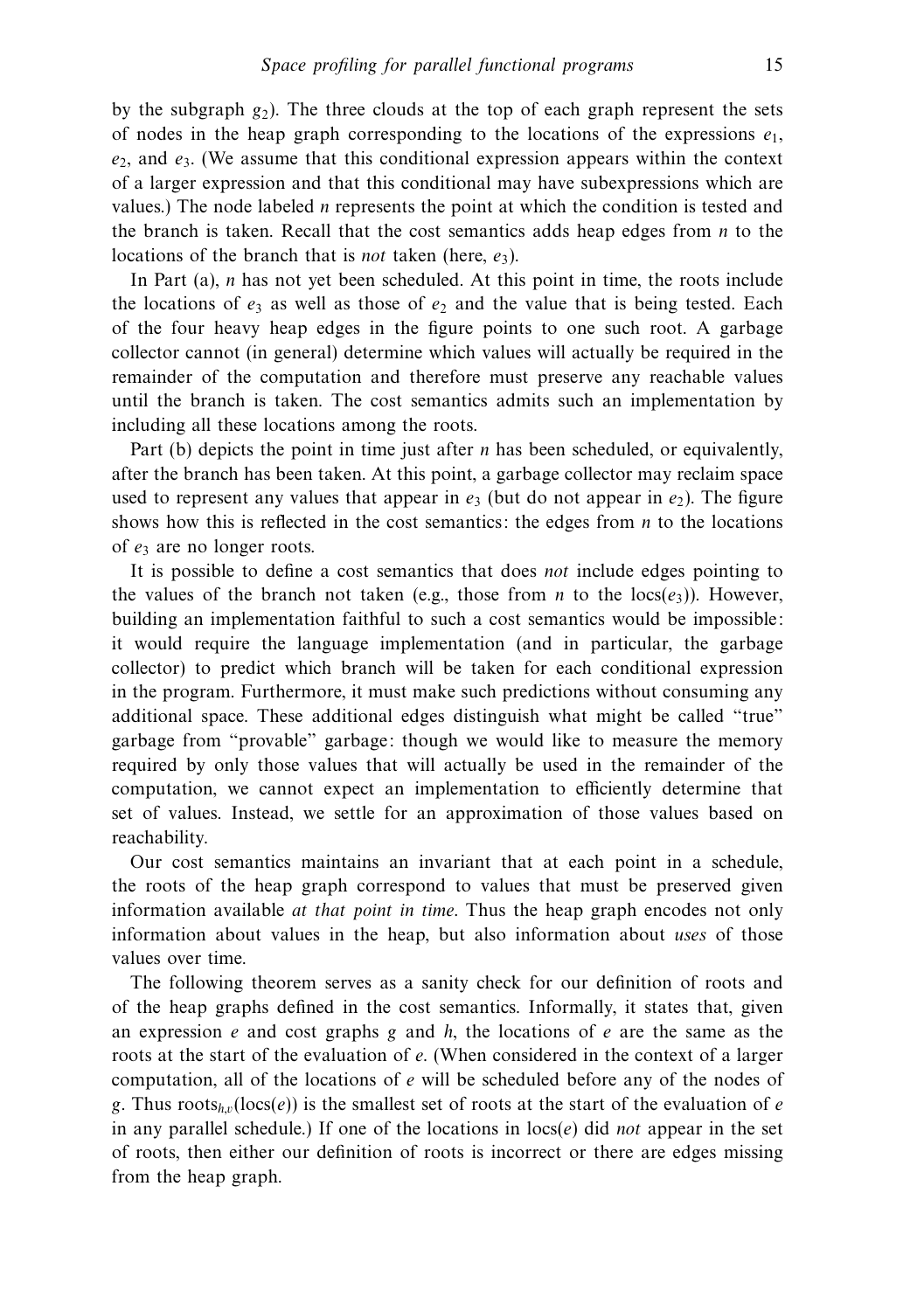Theorem 1 (Initial Roots) If  $e \Downarrow v$ ;  $g$ ; *h* then roots<sub>*h,v*</sub>(locs( $e$ )) = locs( $e$ ).

# Proof

By induction on the given derivation.

**Case** c-Fork: Here, we have  $\text{loss}(e) = \text{loss}(e_1) \cup \text{loss}(e_2)$ . For  $i \in \{1, 2\}$ , the induction hypothesis yields  $\text{roots}_{h_i,v_i}(\text{locs}(e_i)) = \text{locs}(e_i)$ . It suffices to show that for each  $\ell \in \text{locs}(e)$  either  $\ell = \text{loc}(v)$  or that there exists an edge  $(n, \ell) \in h$  such that  $n \notin \text{loc}(e)$ . Consider one location  $e'$  such that  $e' \neq \text{loc}(v)$ . Without loss of generality, assume that  $\ell' \in \text{locs}(e_1)$ , and therefore  $\ell' \in \text{roots}_{h_1, v_1}(\text{locs}(e_1))$ . It follows that either  $\ell' = \text{loc}(v_1)$  or there exists an edge  $(n, \ell') \in h_1$  such that  $n \notin \text{locs}(e_1)$ . Take the first case; by construction, there is an edge  $(\ell, \text{loc}(v_1))$  and  $\ell \notin \text{loc}(e)$  since  $\ell$  was chosen to be fresh. In the second case, the edge  $(n, \ell')$  is also in *h* and it remains to show that  $n \notin \text{locs}(e_2)$ . Since  $(n, \ell') \in h_1$  it follows that  $n \in \text{nodes}(g_1)$  and since nodes in the computation graph are chosen to be fresh,  $n \notin \text{locs}(e_2)$ .

**Case** c-Proj<sub>i</sub>: In this case,  $e = #i e'$  and  $\text{locs}(e) = \text{locs}(e')$ . As a subderivation, we have  $e' \Downarrow \langle v_1, v_2 \rangle^{\ell}$ ; *g'*; *h'* with  $h = h' \cup (n, \ell)$ . Inductively, roots<sub>*h',l*</sub>(locs(*e'*)) = locs(*e'*). It is sufficient to show that for each  $\ell' \in \text{loc}(e')$  either  $\ell' = \text{loc}(v)$  or there exists an edge  $(n', \ell') \in h$  such that  $n' \notin \text{loc}(e')$ . Assume that  $\ell' \neq \text{loc}(v)$ . Since  $\ell' \in \text{loc}(e')$ we have  $\ell' \in \text{roots}_{h',\ell}(\text{loss}(e'))$ . Then either  $\ell' = \ell$  or there exists an edge  $(n', \ell') \in h'$ such that  $n' \notin \text{locs}(e')$ . In the first case, we have an edge  $(n, \ell') \in h$  and since *n* was chosen to be fresh  $n \notin \text{locs}(e')$ . In the second case, the required edge is also in *h* since  $h' \subseteq h$ .

**Case** c-VAL: Here,  $\text{loc}(e) = {\text{loc}(v)}$ . From the definition,  $\text{roots}_{h,v}({\text{loc}(v)}) =$  $\{loc(v)\}.$ 

**Case** c-Fun: In this case,  $e = \tan f(x) = e'$  and  $\ln(\cos(e)) = \ln(\cos(e'))$ . Assume  $\ln(\cos(e)) = \ell$ . As there are edges in *h* from *l* to each  $l' \in \text{locs}(e')$ , it follows that roots<sub>*h*,*v*</sub> (locs(*e'*)) =  $\text{locs}(e').$ 

**Case** c-App: In this case,  $e = e_1 \cdot e_2$ . Each of the locations in locs(*e*) comes from *e*<sup>1</sup> or *e*2. As in the case for c-Fork, we apply the inductive hypothesis to each subexpression and then show that each location in  $\text{locs}(e_i)$  is also in  $\text{roots}_{h,v}(e)$ , either because of an edge appearing in one of the heap subgraphs or because of one of the edges added in this rule.

**Case** c-True **(**and c-False**):** Here, locs(*e*) is empty, and the result is immediate.

**Case** c-IfTrue **(**and analogously c-IfFalse**):** As the locations of a conditional expression may come from either branch, we must ensure that they are also in the initial roots. In  $c$ -IfTRUE, the locations of  $e_2$  are included in the set of roots as has been shown inductively in previous cases. For each location  $\ell$  in  $e_3$ , there is an edge from *n* to each  $\ell$  and, because *n* does not appear in the locations of  $e$ , each such location is also in the roots of *e*.  $\Box$ 

## *3.4 Space use*

Roots describe only those values which are *immediately* reachable from the current program state. To understand the total space required to represent a value, we must consider all reachable nodes in the heap graph. We write  $\ell_1 \leq h \ell_2$  if there is a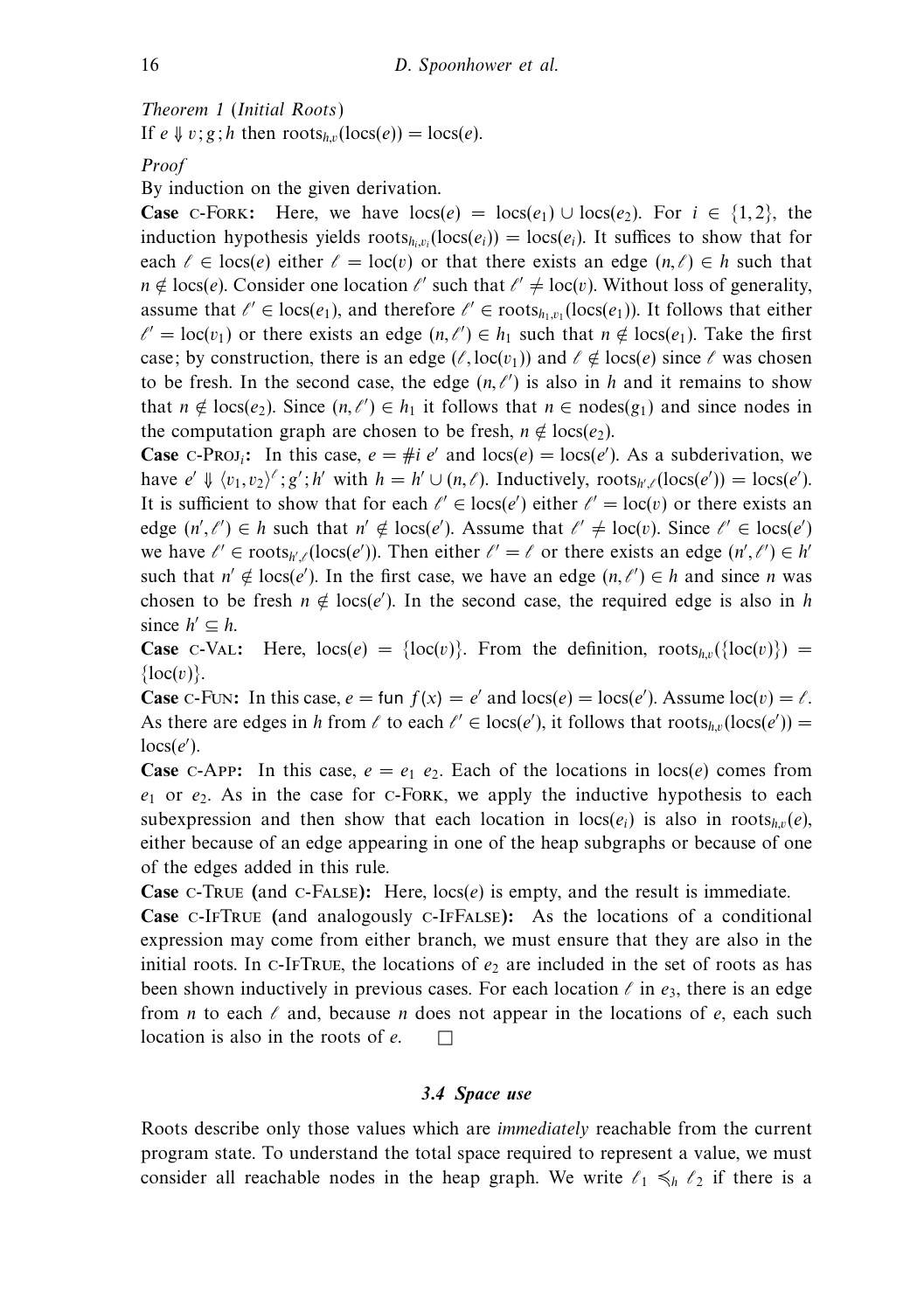(possibly empty) path from  $\ell_1$  to  $\ell_2$  in *h*. Below, we define the space required for the parallel evaluation of expressions. Though these definitions do not precisely account for the space required to represent values in some implementations of the language, they will still enable us to account for the asymptotic space use of programs. Moreover, an implementation may use more space than is described here, depending on some details of the language implementation (e.g., how frequently the garbage collector runs).

The first definition gives the space required to represent the state of parallel evaluation at a single moment in time. It accounts for all values that have been allocated and may be used in the remaining evaluation of the expression.

## Definition 3 (Space Required at a Step)

The **space required at a step** *N* of a schedule that eventually computes a value *v* is the number of nodes in the heap graph *h* that are reachable starting from the nodes in roots $_{h,v}(N)$ .

$$
\mathrm{space}_{v,h}(N) = |\{ \ell \in h \mid \exists \ell' \in \mathrm{roots}_{h,v}(N). \ell' \leq_h \ell \}|
$$

# Definition 4 (Space Required by a Schedule)

The **space required by a schedule**  $\leq$  that computes a value *v* is the maximum amount of space required in any step in that schedule.

$$
\text{space}_{v,h}(\trianglelefteq) = \max(\{\text{space}_{v,h}(N) \mid N \in \text{steps}(\trianglelefteq)\})
$$

These definitions are implemented as part of our profiler and are used to generate the plots such as those in Figure 2(b) and in the following section. Plots that show the simulated high-water mark for space-use (such as Figure  $2(b)$ ) are derived as follows: given a program and input, the cost semantics is used to derive a value *v*, a computation graph *g*, and a heap graph *h*; a scheduling policy is then used to determine a schedule  $\leq$  for *g*; and the minimum required space is computed as  $space_{v,h}(\trianglelefteq)$ .

#### *3.5 Provable implementations*

In the following section, we will use cost graphs, schedules, and roots as a basis for our profiling tools. However, these concepts can also serve as part of a formal specification of a language implementation. The definition of schedules given above includes any execution that respects the dependencies present in the original program. This includes schedules that use an unbounded amount of parallelism in a single step as well as those that allow some processor to remain idle even when there is work to be performed.

We can refine this definition to limit ourselves to more realistic classes of schedulers and even to particular policies. One advantage of using cost graphs is that such refinements can be stated in a simple and clear manner. For example, **greedy** scheduling policies are those that avoid leaving processors idle whenever possible. Using the definitions above, a schedule  $\leq$  that uses p processors is greedy if

$$
\forall n_1, n_2. n_1 \lhd n_2 \Rightarrow \exists n_3. (n_3 \prec_g n_2 \land n_1 \bowtie n_3) \lor |\{n \mid n \bowtie n_1\}| = p
$$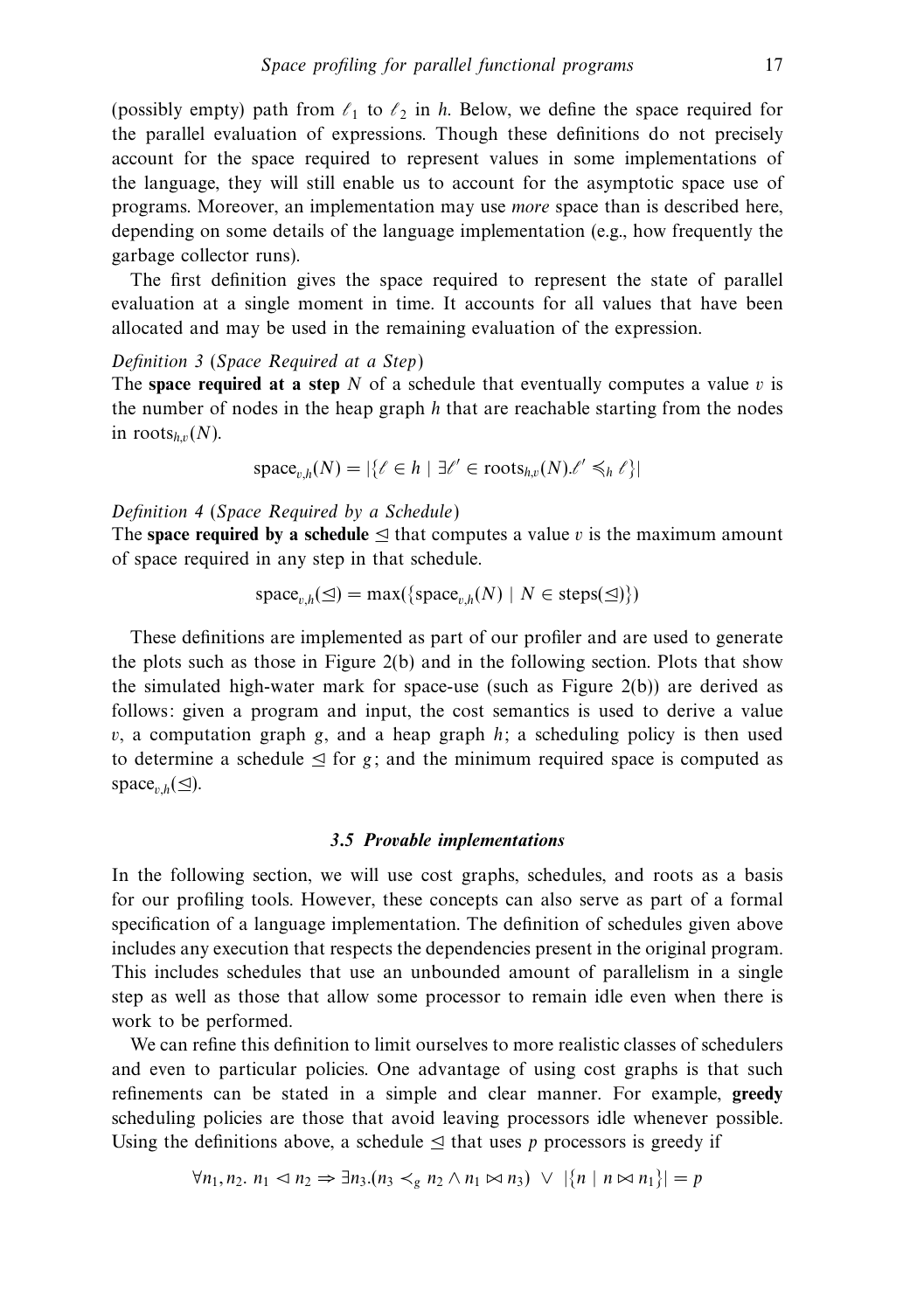This states that a schedule that uses  $p$  processors is greedy if, whenever  $n_2$  is scheduled after  $n_1$  then either there was a sequential dependency to  $n_2$  from some node scheduled simultaneously with  $n_1$ , or there were  $p-1$  other nodes that were scheduled simultaneously with  $n_1$ .

Similarly, we can define the behavior of any scheduling policy that is based on a schedule for a single processor or a 1-schedule (Blelloch et al. 1999). This includes both the depth-first and breadth-first scheduling policies used in this work. A 1 schedule is defined by a strict linear order  $\lt_1$  on the nodes of the computation graph. The following implication must hold for any parallel schedule  $\leq$  based on such a 1-schedule.

$$
\forall n_1, n_2. n_1 \triangleleft n_2 \Rightarrow n_1 \lt_1 n_2 \vee \exists n_3.(n_3 \lt_g n_2 \wedge n_1 \bowtie n_3)
$$

This implication states that whenever a node  $n_1$  is scheduled before node  $n_2$  then either  $n_1$  came before  $n_2$  in the strict order  $\lt_1$  or there was a predecessor of  $n_2$  that was scheduled simultaneously with  $n_1$ .

Though it is beyond the scope of the current work, one can also give an implementation of our parallel language that makes the scheduling policy explicit. For example, one can present such an implementation using a small-step parallel semantics. Such a semantics is known as a provably efficient implementation (Greiner & Blelloch 1999) because each transition can be related to a step in a schedule of the corresponding cost graphs. The constraints described in this section serve as concise specifications for these implementations.

# **4 Profiling**

Profiling has long been used as a means for improving the performance of programs, and space profiling has been used to great effect in improving the performance of sequential call-by-need programs (Runciman & Wakeling 1993a). Measurements are usually taken by instrumenting either the source code or the runtime system and then running the program. One issue that arises is that measurements derived using this method reflect not only the original program but also the compiler and runtime system. In the case of our implementation in MLton and for one particular program, there was a significant difference in space use between the original and the compiled versions of that program, due to a space leak introduced by one of the existing optimizations in MLton.

We address this issue by considering an alternative method of profiling. **Semantic profiling** relies only on the semantics of the source program. While more traditional profiling can be viewed as a set of measurements about a program together with a particular implementation of the language, semantic profiling gives results independently of any implementation. Using the profiling tools described in this section, we discovered and helped to fix the aforementioned bug in MLton (see Section 7).

To achieve this implementation-independence, our profiler is based on the cost semantics presented in the previous section. Though this method offers less precision than a traditional profiler, its results predict asymptotic space use for any provable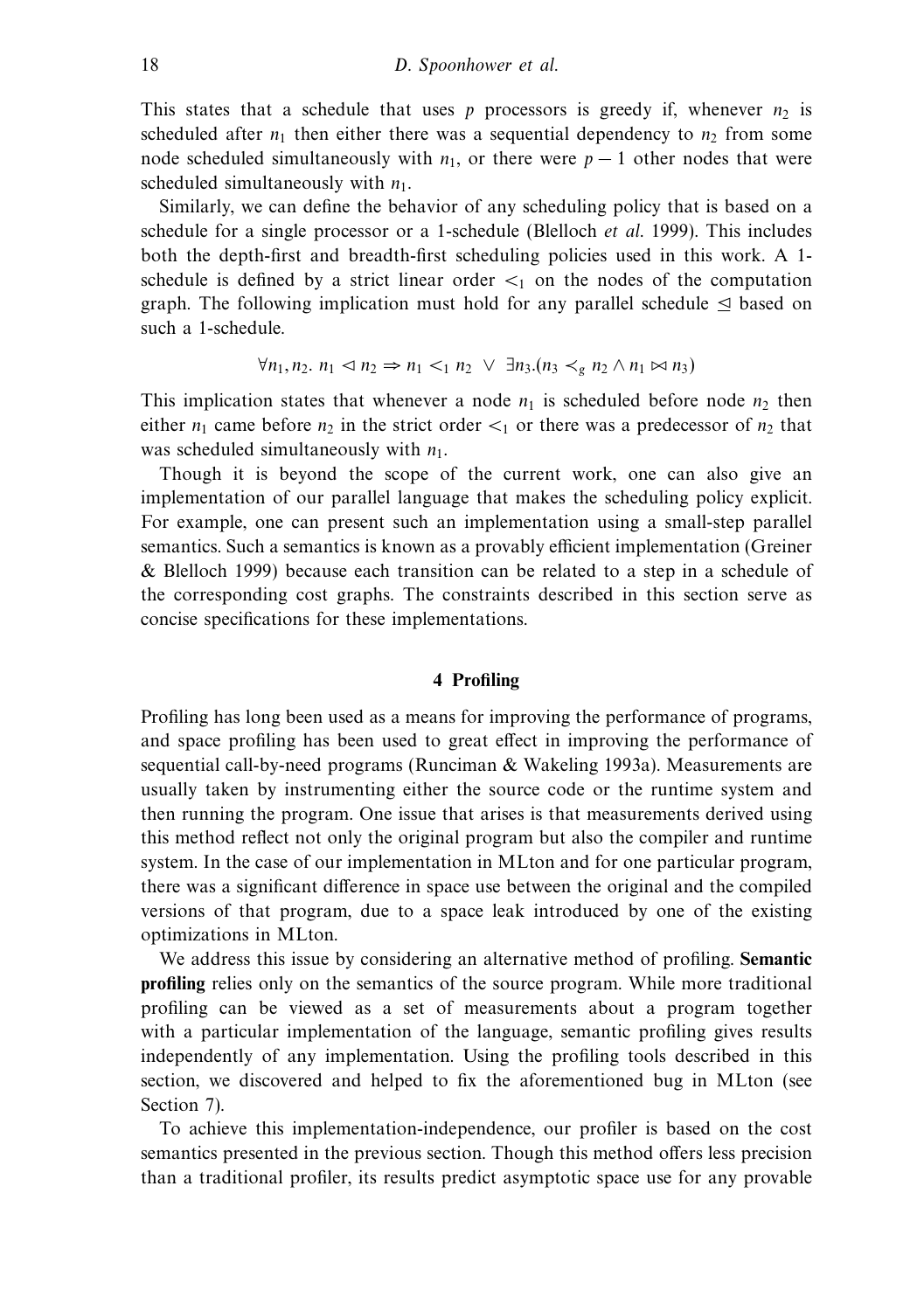implementation of the language. In addition, a semantic profiler can be used to reason about the performance of scheduling policies or hardware configurations even without full implementations of these policies or access to the hardware.

As with other forms of profiling, semantic profiling gives answers specific to a particular input and, similarly, only yields results for inputs where the program terminates. For each closed program, the cost semantics is used to derive a pair of cost graphs. We have implemented our cost semantics as an interpreter in Standard ML (Milner et al. 1997) using a straightforward transcription of the inference rules. The cost graphs are then interpreted using the techniques described in this section, and the results are presented to the programmer along with more concrete measures of performance. We remind the reader that cost graphs, and therefore the results of the profiler, are not abstract in the sense of abstract interpretation (Cousot  $\&$  Cousot 1977): they do not approximate the extensional behavior of programs. Instead, they are abstract in that they do not explicitly account for many aspects of the language implementation, including the compiler and garbage collector.

## *4.1 Simulation*

Using cost graphs, our profiler can simulate the parallel execution of programs. This simulation can be broken down into three parts: a generic component that maintains information about the graph traversal, an implementation of a scheduling policy, and a function that measures some aspect of program performance. Below, we describe how different scheduling policies are integrated into our profiler and how information about memory use is computed and presented to the programmer. **Scheduling Policies.** To include different scheduling policies in our profiler, one must simply implement a function that, given a graph and the set of all ready nodes, determines which nodes should be scheduled in the next step. Policies can usually be implemented with a few lines of code.

For example, the depth-first scheduling policy is simulated using a list to represent the set of ready nodes. (Recall that a node is ready if all its parents have been visited, but it has not yet been visited.) To simulate *P* processors, the first *P* nodes are removed from the list. The profiler must then determine the set of nodes that are enabled in this step. This is accomplished by mapping a function defined by the edges of the computation graph across these nodes. The results are then concatenated together and added at the front of the list of ready nodes. These concatenated nodes must be kept in the same order as the corresponding nodes that were removed from the ready list to ensure a depth-first traversal of the graph (Blelloch et al. 1999). Note that the profiler performs none of the actual computation of the program. The process of simulating a scheduling policy requires only the nodes and edges of the computation graph. The breadth-first policy uses a similar implementation, but instead of adding new nodes to the beginning of the list, it adds them at the end.

The work-stealing scheduling requires slightly more effort: it must maintain a separate set of nodes for each processor. Each set is maintained using a list similar to that used by the depth-first scheduler. If a list becomes empty, another list from which to steal is chosen randomly. Though work-stealing derives many of its benefits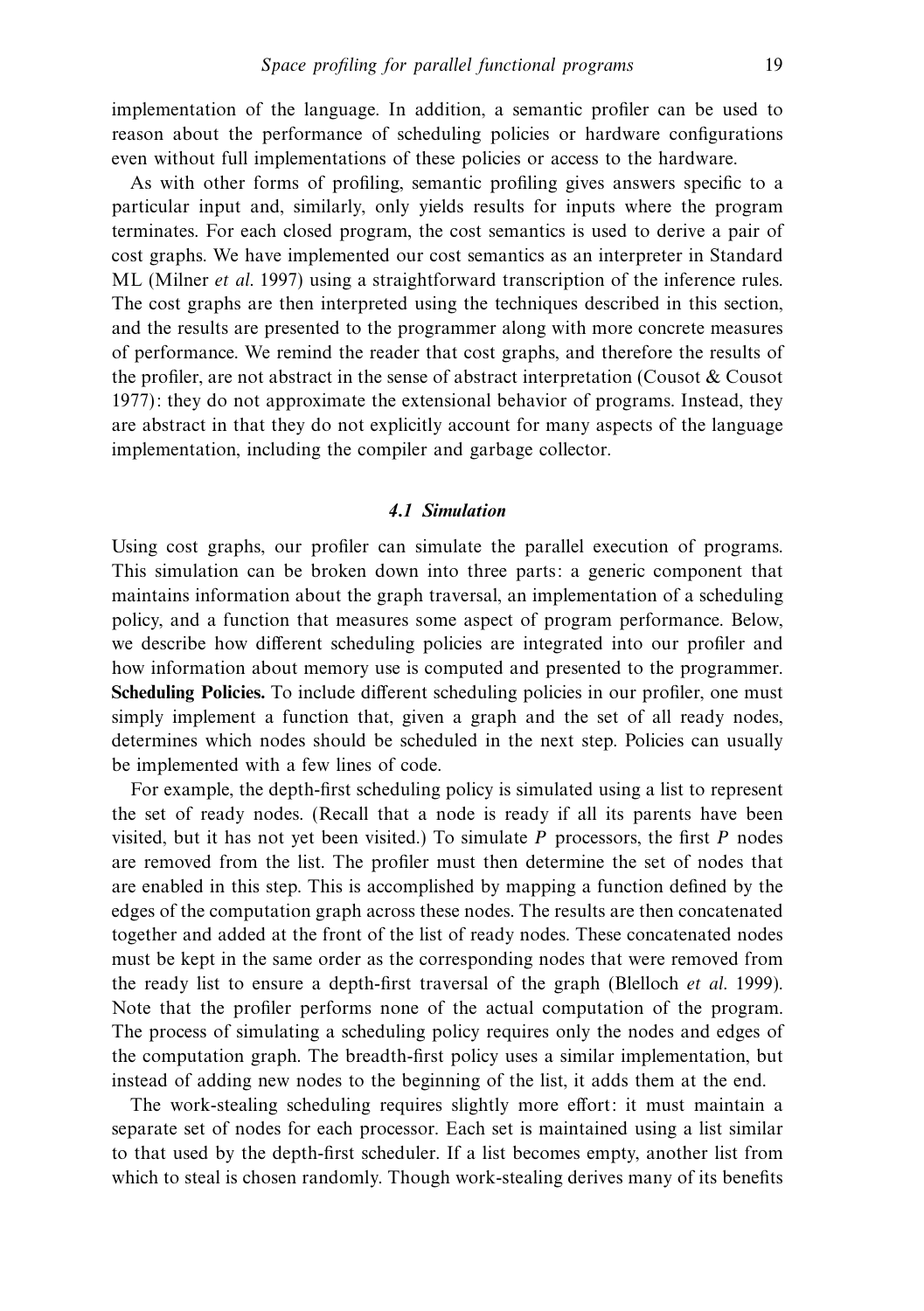from efficient techniques for managing these sets of tasks (e.g., using doubly ended queues as described by Frigo *et al.* 1998), these techniques have little if any effect on space use and we are free to omit them in our profiler.

We have also implemented a variant of each of these policies that simulates the more coarsely grained schedules that are used by our runtime implementation. That is, the versions described above schedule tasks at the granularity of individual nodes. Put another way, those versions simulate the behavior of threads that can be preempted at arbitrary points in the execution of the program. In our runtime implementation (as described in Section 5), scheduling is performed cooperatively by processors, and thus a thread will only be interrupted if it makes a call to the scheduling library, for example, to spawn a new task. In terms of the cost graphs, which means that whenever there is exactly one node  $n_2$  that becomes ready as a result of processor *p* visiting a node  $n_1$ , then *p* will always visit  $n_2$  in the next step, regardless of what nodes are enabled by other processors.

As the profiler is a sequential program, simulating scheduling policies in the profiler avoids most of the complexity associated with implementing a scheduling policy as part of the runtime: an online scheduler implemented as part of a language runtime is an example of a *concurrent* program, since its behavior depends crucially on the interleaving of memory accesses by the hardware. Such an implementation must carefully use synchronization primitives to guard any state shared among different processors. This is not necessary in our profiler. While the profiler could easily be implemented as a parallel program, we leave such an implementation as future work. Note, however, that the extensional semantics of such a implementation would be identical, by definition, to the one we describe in this article. We should further note that our implementation is not a hardware simulator. It is an abstraction of the actual implementation: it does not account for the precise cost of scheduling each node, and it only approximates the interleaving of tasks that would occur in the runtime implementation. In the simulation, processors move in lock-step as they visit nodes and fully "synchronize" after each step.

**Space Use.** Once the profiler has computed the set of nodes visited at a given step, the amount of memory required at this step can be determined by following the steps outlined in the previous section. In particular, the profiler uses the set of visited nodes to determine the set of roots (i.e., visited nodes that are the sink of a heap edge that leads from an unvisited node). The total space use is determined by the set of nodes in the heap graph that are reachable from these roots. Because the number of nodes visited in each step is small compared to the total number of nodes in the computation graph, our profiler explicitly maintains the set of edges that cross between unvisited and visited nodes. At each step, it simply adds and removes edges from that set based on which nodes are visited.

While it is possible to use this technique to show the total space use as a function of time since the beginning of program execution (as in Runciman & Wakeling 1993a), we have found it more useful to record the maximum amount of space required at any point during an execution. We refer to this quantity as the highwater mark of space use. By iterating over different inputs, this quantity may then be plotted as a function of input size to show trends in space use.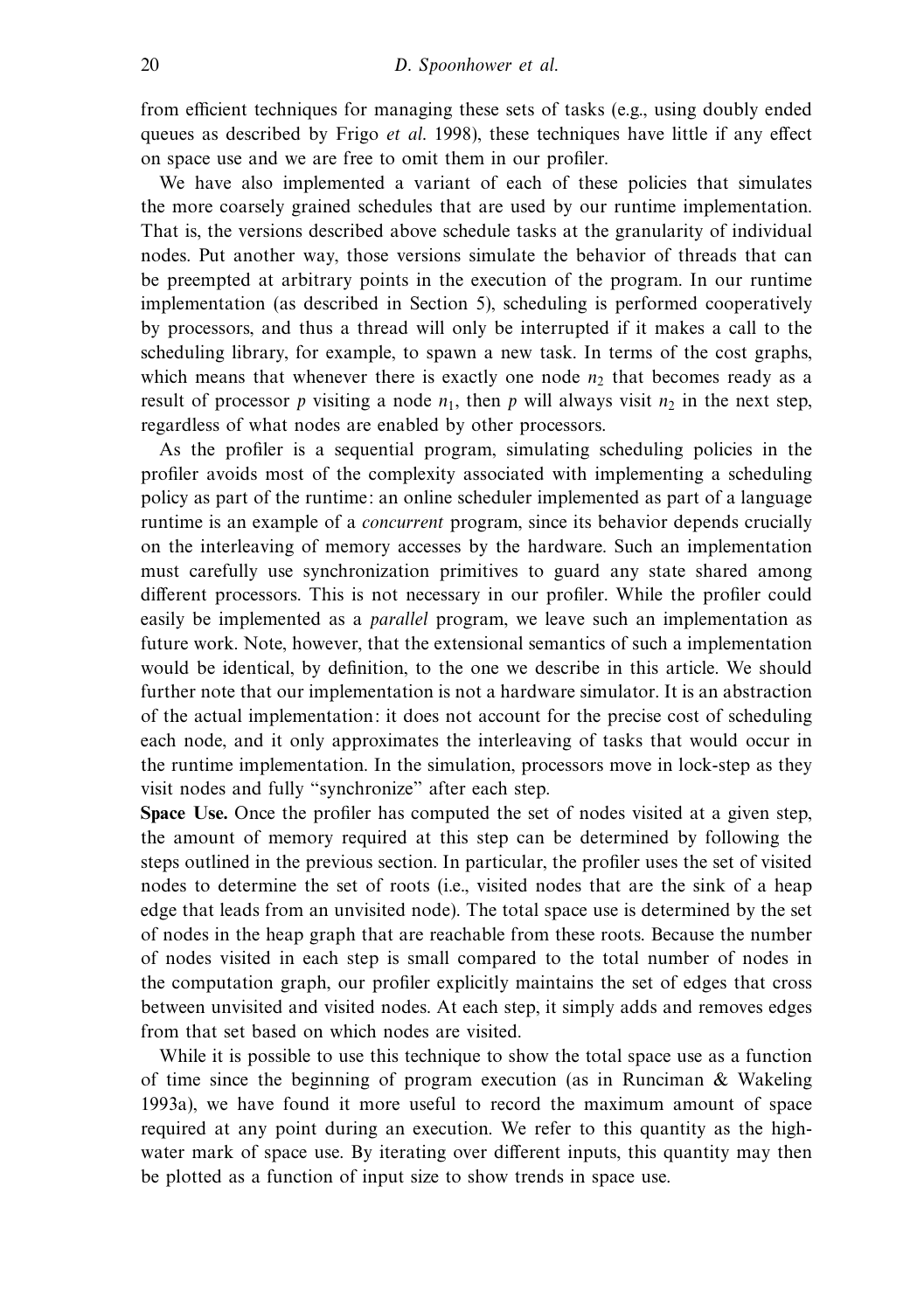The profiler is also able to attribute space use to variables and expressions found in the source program. To do so, it uses an extended version of the cost semantics that associates a source expression or other annotation with each node in the heap graph. For example, the node corresponding to the allocation of a sequential pair comprised of the values bound to variables x and y would be annotated with the source expression  $(x,y)$ . A node representing the allocation of a function value is annotated with the list of variables that appear freely in the body of the function (excluding the function argument). These lists are written within square brackets  $(e.g., [a,b,c])$ . For uses of values  $(e.g., in the applications of array primitives such$ as append) nodes are annotated with the source code of the application. Note that this means that the annotations of some nodes may be substrings of the annotations of other nodes. For example, there may be a node with an annotation such as  $\#1$  lr as well as one annotated append ( $\#1$  lr,  $\#2$  lr). While it is possible that this could lead to very long annotations, this has not been a problem in our experience. In general, ML programmers tend to name intermediate results (as is good programming practice), and this limits the length of annotations. In addition, if we only consider the annotations of nodes at the sources or sinks of root edges (as we do in the subsequent development), there will be little duplication of source code in the annotations in which we are interested.

These annotations support profiling both the creation of values and the uses of those values. If we are interested in what sort of values are present in the heap, then we look at the annotations associated with the sinks of heap edges. As noted in Section 3, the sink of a heap edge always represents a value. When showing space use (or "retainers" in the terminology of Runciman & Röjemo 1996), we instead consider the sources of heap edges. These correspond both to values as well as uses of those values (e.g., function applications, pair projections).

In this article, we focus on the uses of values (or retainers). Using annotations, our profiler is able to break down the total space use by attributing part of this total to each root. As described previously, the total space use is proportional to the total number of heap nodes reachable from the roots. For nodes that are reachable from more than one root, the space associated with that node is divided equally among all such roots. For example, if there are six nodes in the heap graph that are each reachable from three roots, then each root would be charged two units of space.

# *4.2 Visualization*

The cost graphs given by our semantics are often quite large and thus difficult for programmers to comprehend. We have implemented a method that distills these graphs and yields their essential components. As our goal is to produce a meaningful visual output, we associate a size and color with each node and edge. (In this writeup, we restrict ourselves to black and shades of gray.) As the computation and heap graphs share nodes, we show one superimposed over the other. The resulting graph can then be rendered into various image formats using generic graph layout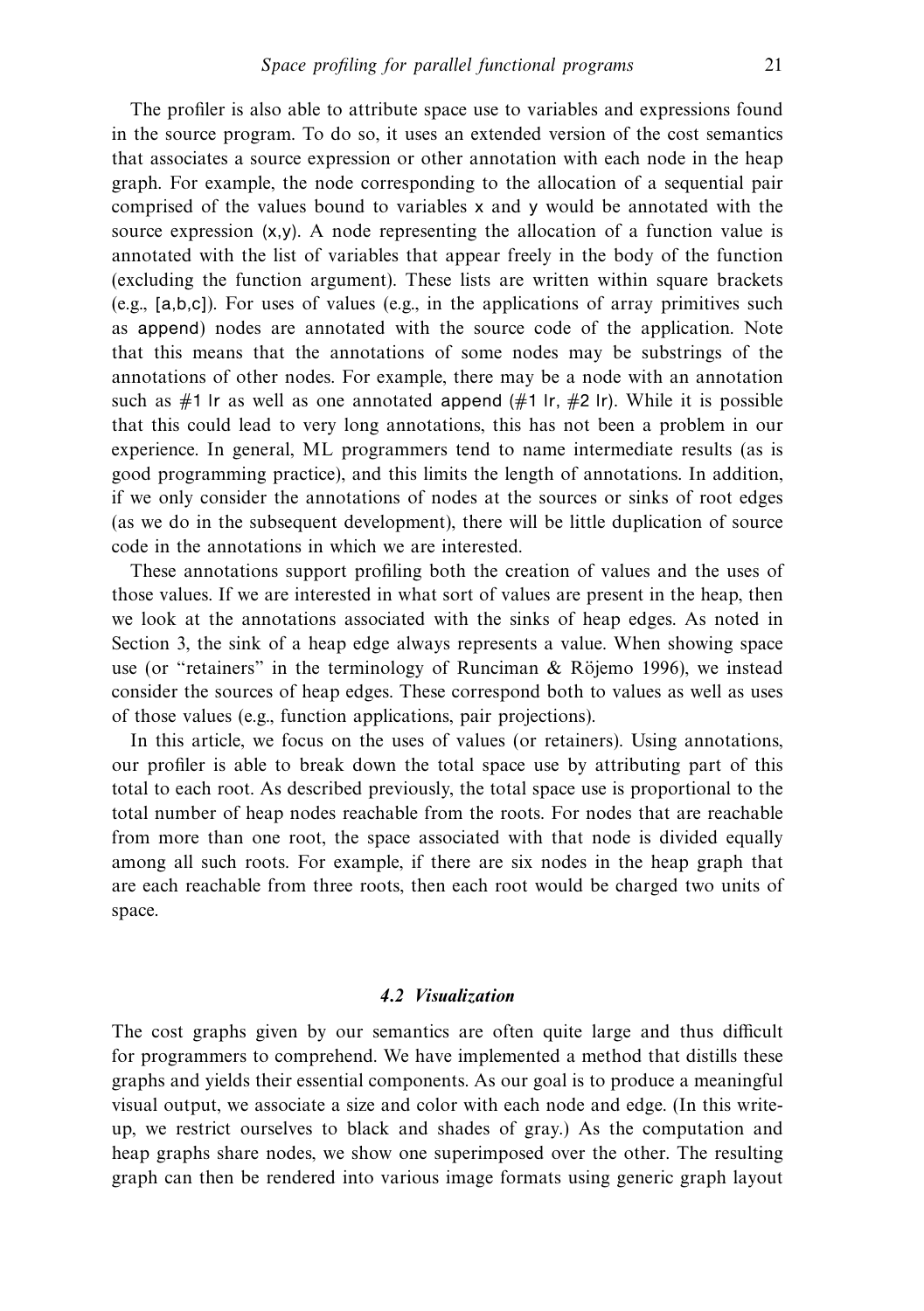software.<sup>1</sup> All of the graphs shown in this paper are mechanically generated from our cost semantics and an implementation of the following numbered rules. We determined these rules in part through experimentation, but in a large part upon the principles discussed below.

We are most interested in the parallel structure of program execution. Thus a series of nodes that describes sequential computation can be rendered as a single node. We use node size to indicate the amount of sequential computation and node position to indicate computational dependencies.

- 1. For each node *n* in the computation graph, if *n* has out-degree one, *n* has in-degree one, and the (sole) predecessor of *n* also has out-degree one, then coalesce *n* with its predecessor. The area of the resulting node is the sum of the area of the two coalesced nodes. Nodes in the original graph have unit area.
- 2. Remove edges between coalesced nodes in both the computation and heap graphs. (There are no self-edges in the result.)
- 3. Constrain the layout so that the vertical position of nodes respects the partial order determined by computation edges.
- 4. Constrain the layout so that the horizontal position of nodes reflects the sequential schedule: nodes that are scheduled earlier in the sequential schedule should appear further to the left.

In the output graph, we draw computation edges in a light gray as the structure of the computation graph can be roughly derived from the layout of the nodes: among vertically aligned nodes, those closer to the top of the graph must be executed first. Nodes are also drawn so that the sequential schedule follows a left-to-right traversal. Finally, we also omit arrowheads on edges as they add to visual clutter. An example of node coalescing is shown here.



Due to the structure of the cost graphs, coalescing will never create nonunique edges in the computation graph (i.e., more than one edge between the same pair of nodes). On the other hand, it will often be the case that there are several heap edges between the same pair of nodes. We considered trying to represent these duplicate heap edges, for example, by weighting heap edges in the output according to number of duplicates. This, however, ignores any sharing among these heap edges and may lead to confusing visual results (e.g., a group of heavy edges that represents a relatively small amount of heap space). For graphs distilled independently of a

<sup>&</sup>lt;sup>1</sup> We used Graphviz (http://www.graphviz.org/) to generate the graphs shown in this article.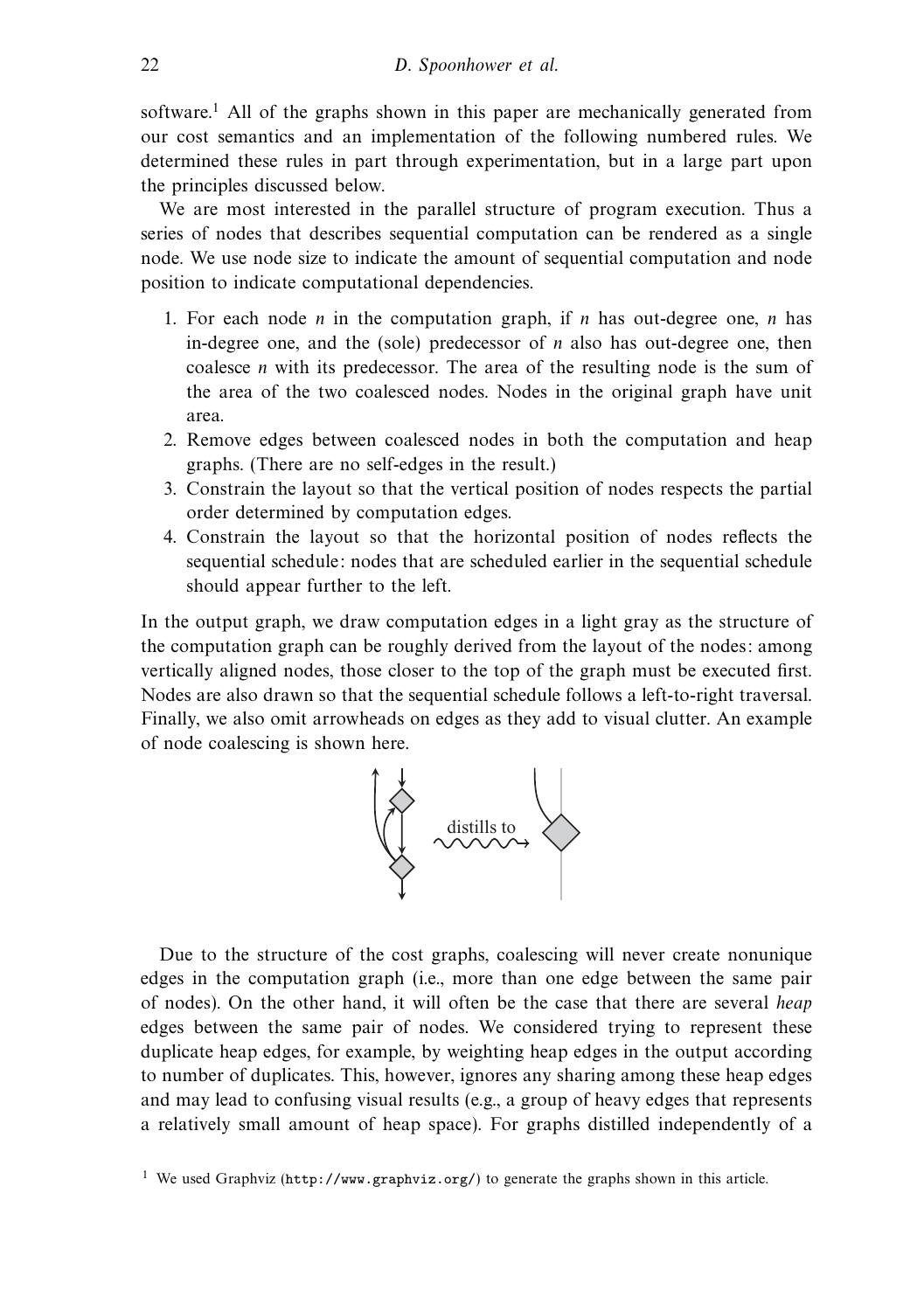particular point in time, duplicate heap edges are removed, and all heap edges are given the same weight.

If we restrict ourselves to a single moment in time, we can overcome the difficulties with representing sharing and also focus on the behavior of a specific scheduling policy and its effect on space use. We use the color of both nodes and heap edges to highlight the behavior of the scheduling policy at step  $N_i$ , the moment when space use reaches it high-water mark.

- 5. Fill nodes with black if they are executed at or before step  $N_i$ , and gray otherwise.
- 6. Draw heap edges that determine roots at step  $N_i$  in black and other heap edges in gray.

We must be careful about which nodes we coalesce, as we expect those heap edges that determine roots to connect only executed and unexecuted nodes.

7. Avoid coalescing two nodes if one has been executed at or before step  $N_i$  and the other has not.

Finally, now that we have restricted ourselves to a single moment in time, we can properly account for sharing in the heap graph.

8. Weight each heap edge according to its share of the total amount of heap space reachable from that edge at step *Ni*.

Thus the total space use at the high-water mark may be determined from the total weight of the black heap edges (i.e., those representing the roots). Generally, the above rules mean that the visual properties of distilled graphs can be interpreted as follows.

| The larger the | then the greater the    |
|----------------|-------------------------|
| graph height   | sequential dependencies |
| graph width    | possible parallelism    |
| node size      | computation             |
| edge thickness | space use               |

The sizes of graphs for several example applications are shown in Table 1, both before and after coalescing nodes and edges. These applications are described in Section 6.

## **5 Implementation**

In this section, we describe an implementation of a parallel functional language based on our semantics. This serves to validate our profiling results and demonstrate that implementations of our specification can achieve good parallel speed-ups.

Our implementation is an extension of MLton (Weeks 2006), a whole-program, optimizing compiler for Standard ML (Milner et al. 1997). This is the first parallel implementation of MLton. In keeping with the philosophy that performance-critical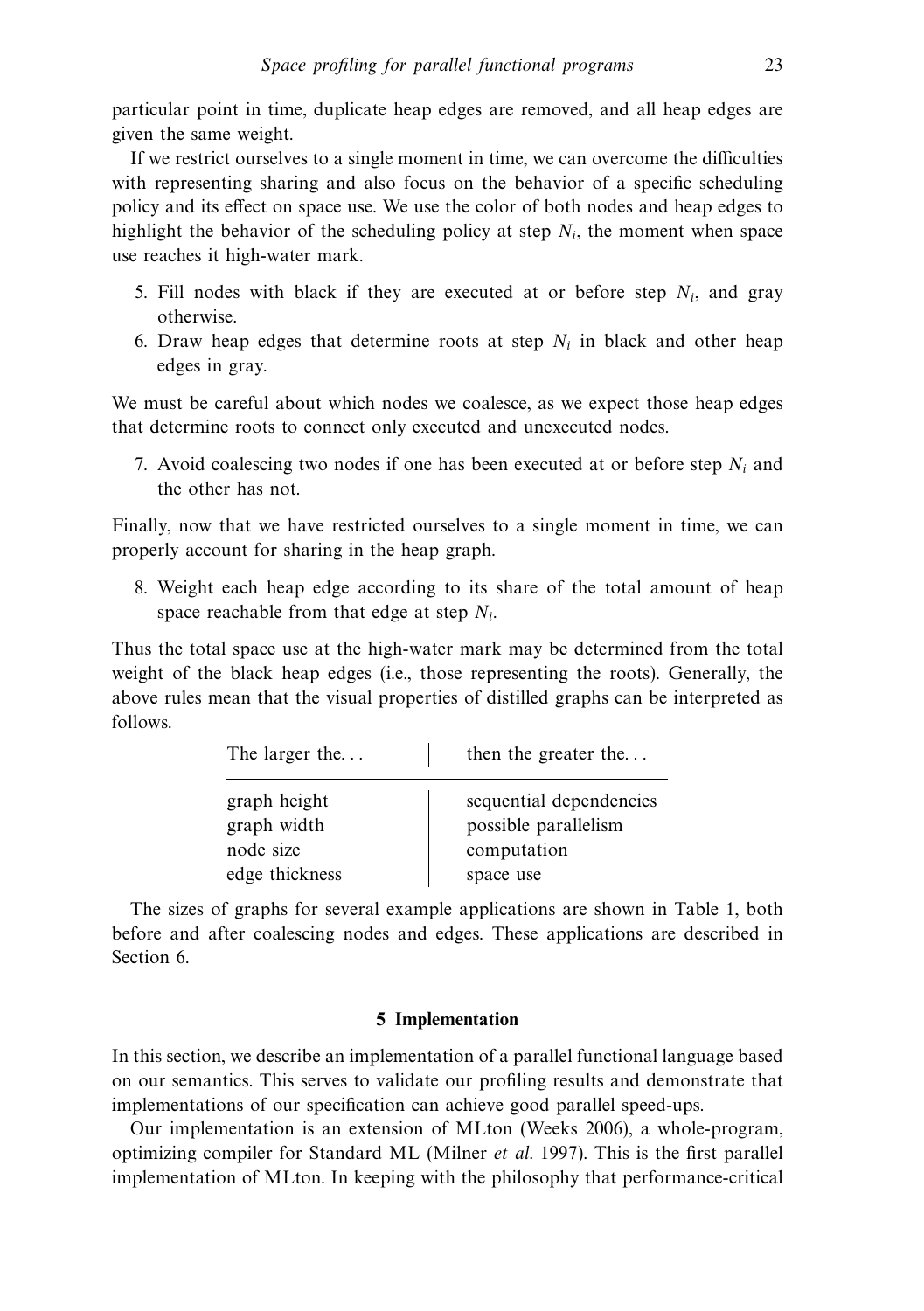| Application           | Input size |         | Original   | Distilled |            |  |
|-----------------------|------------|---------|------------|-----------|------------|--|
|                       |            | Nodes   | Heap edges | Nodes     | Heap edges |  |
| Matrix multiplication | 4          | 4,028   | 1,371      | 314       | 168        |  |
| , ,                   | 6          | 12,690  | 4,239      | 1,074     | 534        |  |
| , ,                   | 8          | 29,032  | 9,579      | 2,554     | 1,212      |  |
| Ouicksort             | 16         | 9.720   | 6.773      | 79        | 76         |  |
| $, \,$                | 24         | 21,496  | 15,341     | 119       | 116        |  |
| , ,                   | 32         | 37,880  | 27,365     | 159       | 156        |  |
| Quickhull             | 16         | 15,259  | 8,788      | 459       | 618        |  |
| ,,                    | 24         | 29.343  | 17.264     | 859       | 1,218      |  |
| , ,                   | 32         | 40,327  | 23,912     | 1,219     | 1,794      |  |
| $n$ -queens           | 4          | 16,985  | 7,959      | 79        | 91         |  |
| , ,                   | 5          | 82,377  | 38,252     | 264       | 402        |  |
| , ,                   | 6          | 397,873 | 175,821    | 759       | 1051       |  |

Table 1. Graph sizes before and after distillation

code can be written in a high-level language, we implemented as much of the runtime support for parallelism in SML as we could. That said, we were also required to make some changes and additions to the existing runtime system, which is written in C.

#### *5.1 Runtime system*

MLton is comprised of a compiler, a set of libraries, and a uniprocessor runtime system. Our first task was to make modifications to the runtime to ensure that shared resources would be safely accessed by concurrently executing processors. In our initial revision, we added a global mutex around all accesses to these shared resources. We then found the hottest code paths and replaced this mutex with lighterweight mechanisms or restructured the code to avoid synchronization altogether. In some cases, this required adding per-processor state. For example, each processor maintains a local allocation pool that it may use to satisfy allocation requests without synchronization. When the local pool is exhausted, the runtime uses an atomic compare-and-swap operation to claim a portion of memory from the global pool. We were also required to make some minor changes to the compiler and standard basis library to ensure thread safety.

We have not yet addressed the issue of parallel garbage collection in our implementation. However, we believe that previous work in parallel collection for SML (Cheng & Blelloch 2001) could be carried over in a straightforward manner.

Our runtime supports an additional runtime parameter that indicates how many processors to use.<sup>2</sup> For each processor, the runtime sets up the local processor

<sup>&</sup>lt;sup>2</sup> We envision a version that allows users to dynamically add and remove processors from the active set, but in the current implementation, this set remained fixed.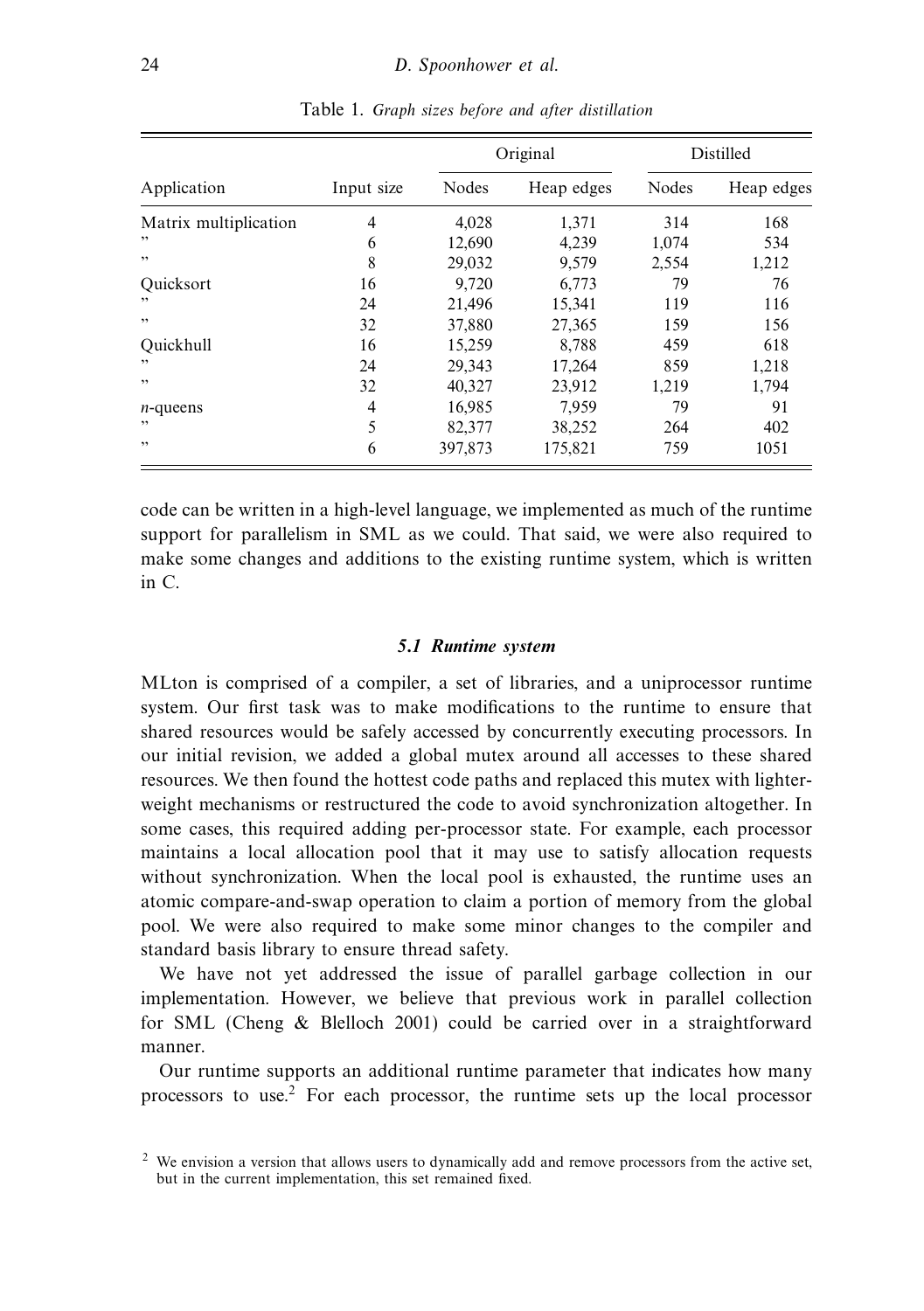```
signature SCHEDULING_POLICY =
sig
  (∗ processor identifier ∗)
  type proc = int
  (∗ abstract type of a task, defined elsewhere as unit → unit ∗)
  type work
  (∗ the first argument is the identifier of the current processor ∗)
  (∗ add new work to the queue; highest priority appears first ∗)
  val add : proc → work list → unit
  (∗ remove the next, highest priority work ∗)
  val get : proc → work option
  (∗ mark the most recent unit of work as done ∗)
  val finish : proc → unit
  (∗ is there higher priority work for the given processor? ∗)
  val shouldYield : proc → bool
end
```

```
Fig. 9. Signature for scheduling policies. Scheduling policies are defined by implementing
                                      this signature.
```
state and invokes the main scheduling loop. The remaining parallel functionality, including the scheduling loop, is handled by a set of SML modules, described below.

## *5.2 Scheduling policies*

At the core of our parallel library is the scheduling loop. The loop is run in parallel by each processor and consists of running a single task. It is the role of the scheduling policy to determine which task is run in each iteration of the loop. To plug-and-play with different scheduling policies, we developed a simple signature that any policy must implement (Figure 9).

Given the purpose of scheduling policies, the functions add and get should be self-explanatory. With respect to add, "priority" means the order in which tasks would have been evaluated by a sequential implementation. Each scheduling policy chooses whether or not to respect this priority when returning tasks from the get function: a policy's notion of priority may differ depending on how that policy organizes tasks.

The finish function is called once for each task removed from the queue. For many scheduling policies, finish does nothing. The final function shouldYield is used to avoid some nontrivial thread operations in cases where they are unnecessary. This function returns a boolean value that indicates whether or not there is any other ready task that has a higher priority (as assigned by the scheduling policy) than the task being evaluated by the current processor. If the result is true, then the current task should be suspended and enqueued. Otherwise, the current task can continue. The shouldYield operation is discussed in more detail in the description of the workstealing scheduler below. Though we present this interface as an SML signature, we believe that this abstraction would be useful for parallel implementations of other languages.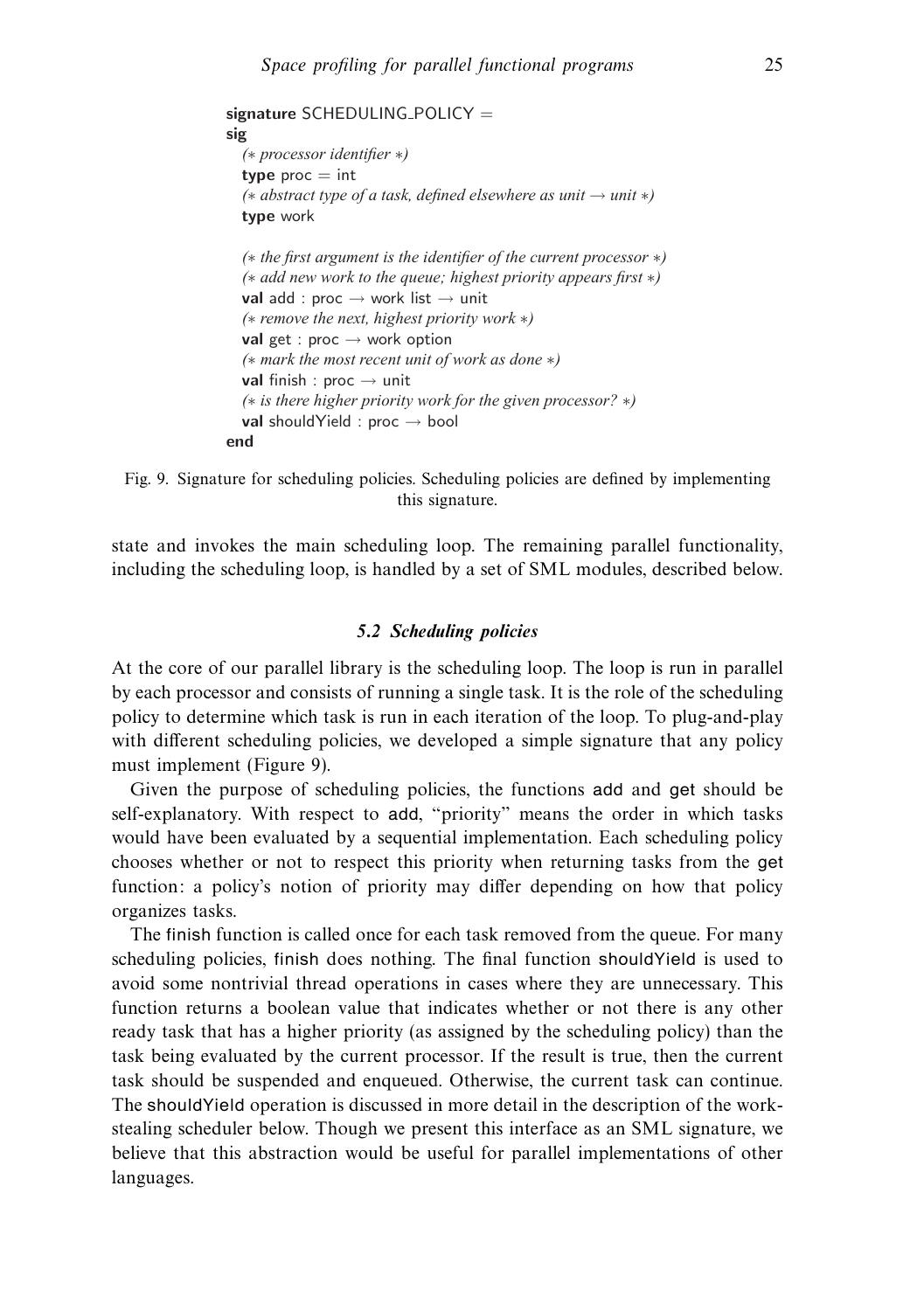We include three scheduling policies in our analysis and implementation: depthfirst, breadth-first, and work-stealing. Each is between 50 and 125 lines of SML in our implementation. These policies are all greedy, in that processors will not be kept idle if there are available tasks (as discussed in Section 3). Moreover, each permits rescheduling only at fork points and join points. These are features of the particular schedulers we study and not limitations of our framework.

**Breadth-First Scheduling.** The breadth-first policy is the simplest policy in our implementation. It maintains a single FIFO queue and uses a global lock to serialize concurrent access to the queue. This scheduling policy performs a left-to-right, breadth-first traversal of the computation graph and is equivalent to a round-robin scheduler. It is the "fairest" of the three schedulers we implemented in the following sense: if we consider each chain of nodes in the computation graph as a thread, it alternates scheduling each of these threads among the available processors.

**Depth-First Scheduling.** The parallel depth-first policy (Blelloch et al. 1999) prioritizes tasks according to a left-to-right depth-first traversal of the computation graph. Our implementation uses a single global queue and runs tasks from the front of the queue. This it not strictly a LIFO queue: to ensure that our implementation obeys the global left-to-right depth-first priority, the children of the leftmost task must be given higher priority than the children of nodes further to the right. (In a sense, priority is inherited.) To assign proper priorities, our implementation also maintains one "finger" for each processor that indicates where new tasks should be inserted into the queue (Blelloch et al. 1999). The finish function is used to clean up any state associated with this finger.

We also experimented with a scheduling policy without this complication (where the global queue is maintained as a LIFO stack). However, as noted above, this policy is not faithful to a depth-first scheduling policy. There is little theoretical work addressing this form of scheduling, and we have not considered it in our experimental results in Section 6.

**Work-Stealing Scheduling.** A work-stealing scheduling policy (Burton & Sleep 1981; Blumofe & Leiserson 1999) maintains a separate queue for each processor. Locally, each queue is maintained using a LIFO discipline. However, if one of the processors should exhaust its own queue, it randomly selects another processor to "steal" from and then removes the oldest task from that queue. In the common case, each processor only accesses its own queue, so we can use a more finely-grained synchronization mechanism than in the other two scheduling policies to serialize concurrent access. This leads to less contention and significantly smaller overhead compared to the breadth- and depth-first schedulers, both of which use a single global queue in our implementation.

Because a work-stealing policy favors local work, a dequeue that immediately follows an enqueue will always return the task that was enqueued. Our implementation avoids these two operations (and also avoids suspending the current thread) by always returning false as the result of shouldYield. The remainder of the parallel library checks the result of this function in cases where a dequeue will follow an enqueue.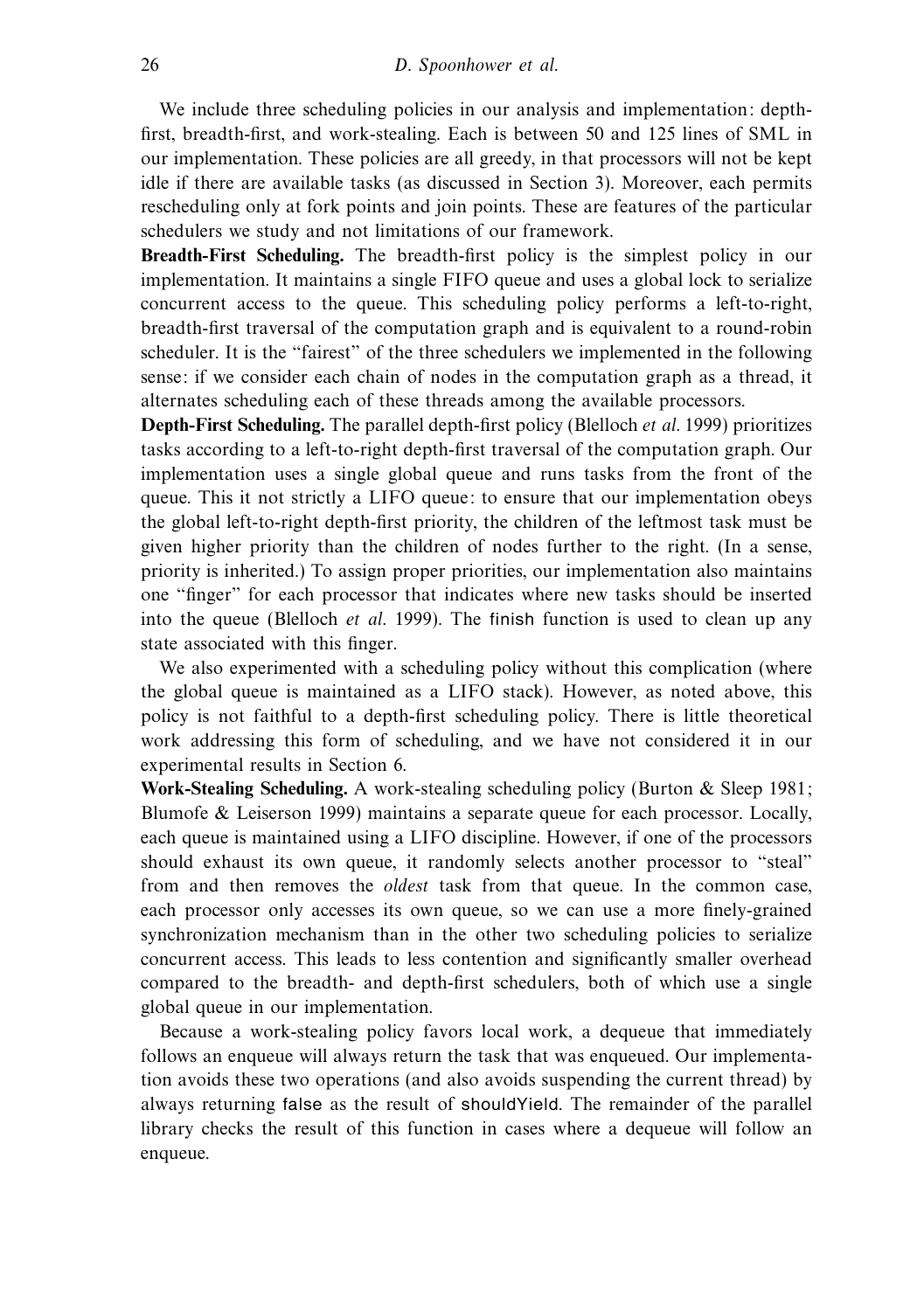## *5.3 Parallel library*

The lowest level parallel interface in our library provides methods for suspending and resuming computation along with adding new tasks to the work queue. It is built as a thin wrapper around MLton's user-level thread library. This wrapper adds the proper calls to the scheduling policy to ensure that tasks are initiated in the proper order and finished correctly. This interface, however, is not intended for programmers. Instead, we also provide routines for parallel pairs, futures, vector, and array manipulation based on these primitives. For example, the parallel pair construct used in our cost semantics is implemented by the following function.

(∗ run two functions, possibly in parallel, and return their results as a pair ∗) **val** fork : (unit  $\rightarrow \alpha$ ) \* (unit  $\rightarrow \beta$ )  $\rightarrow \alpha * \beta$ 

This function is implemented by (possibly) suspending the current computation and adding two new parallel tasks, one for each branch of the fork. Through the use of shared state and an atomic compare-and-swap operation, these tasks agree which of the two finished second. This task is responsible for adding a third task that will resume the suspended computation with the new pair. The other routines in our library are implemented in a similar manner, or by building upon functions such as fork.

# *5.4 Space profiling in MLton*

One method to measure space use is to record the maximum amount of live data found in the heap at the end of any garbage collection. Given the default behavior of most collectors, however, there is no way to understand the accuracy of this measurement. Using the collector to determine the high-water mark of space use with perfect accuracy would require a collection after every allocation or pointer update. This would be prohibitively expensive.

To rectify this problem, we have modified MLton's garbage collector to measure memory use with bounded error and relatively small effects on performance. To measure the high-water mark within a fraction *E* of the true value, we restrict the amount of memory available for new allocation as follows. At the end of each collection, given a high-water mark of *M* bytes and *L* bytes of live data currently in the heap, we restrict allocation so that no more than  $M * (1 + E) - L$  bytes will be allocated before the next collection. In the interim between collections (i.e., between measurements) the high-water mark will be no more than  $M*(1+E)$  bytes. That is, consider the worst-case scenario, where  $M * (1 + E)$  bytes of data was live at some point between collections. No more data could be live because there was *L* bytes live after the previous collection and only *M* ∗(1+*E*)−*L* additional bytes were allocated since then. Regardless of how many bytes are live at the next collection, the runtime will always report a high-water mark of at least *M*, because the high-water mark is a monotonically increasing value. (It will report more than *M* if more than *M* bytes of live data are discovered by the collector.) We will, therefore, achieve the desired level of accuracy. This technique differs from most collector implementations, which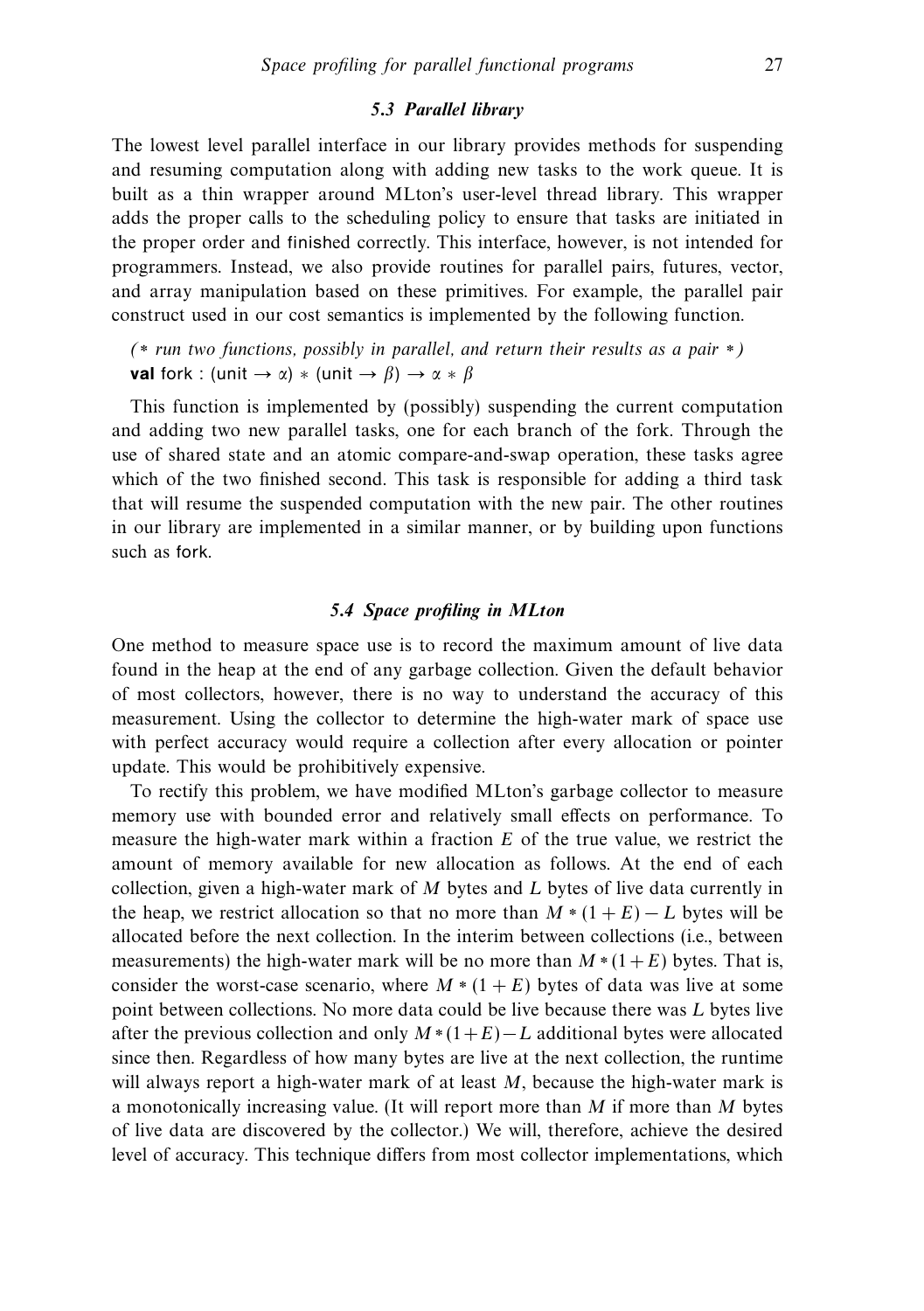use only the current amount of live data *L* in determining when to perform the next collection.

For example, suppose that during the execution of a program, we have already observed 10 MB of live data in the heap but at the present moment (just after completing a collection), there is only 5 MB of live data. If we are satisfied with knowing the high-water mark to within 20% of the true value, then we constrain the collector to allocate at most  $10*(1+0.2)-5=7$  MB before performing another collection. Even if all of this newly allocated data were to be live at some point in time, the high-water mark would never exceed 12 MB. At the end of the second collection, the runtime will report a high-water mark no less than 10 MB.

The two key properties of this technique are, first, that it slowly increases the threshold of available memory (yielding an accurate result) and second, that it dynamically sets the period between collections (as measured in bytes allocated) to avoid performing collections when doing so would not give any new information about the high-water mark. Continuing the example above, if a second collection found only 1 MB of live data, then there is no reason to perform another collection until at least 11 MB of new data have been allocated.

Note that this technique may also be combined with a generational garbage collector (Lieberman & Hewitt 1983; Ungar 1984), for example, as in MLton. In this case, limiting allocation simply means limiting the size of the nursery. As in an Appel-style generational collector (Appel 1989), all of the remaining space may be assigned to the older generation. Thus, this technique need not increase the frequency of major collections. When reporting the high-water mark after a minor collection, the collector must assume that all of the data in the older generation is live.

As we report in the next section, this technique has enabled us to measure space use with low overhead and predicable results and without additional effort by the programmer.

# **6 Empirical results**

Predictions about program performance based on a high-level semantics are only useful if those predictions are also realized by an efficient implementation. We validate our profiling tools empirically using an instrumented version of our MLton implementation. Because our profiling tools do not measure exact memory usage, we can only confirm that these predictions match the asymptotic behavior of our implementation on equivalent inputs: where the semantics predicts space use as a constant, linear, or super linear function of the input size, our MLton implementation delivers similar results.

We performed our experiments on a four-way dual-core x86-64 machine with 32 GBs of physical RAM running version 2.6.21 of the Linux kernel. Each of the four processor chips is a 3.4 GHz Intel Xeon, and together they provide eight independent execution units. In the remainder of this section, we will refer to each execution unit as a processor. We focus on measurements of space use but also report on scalability.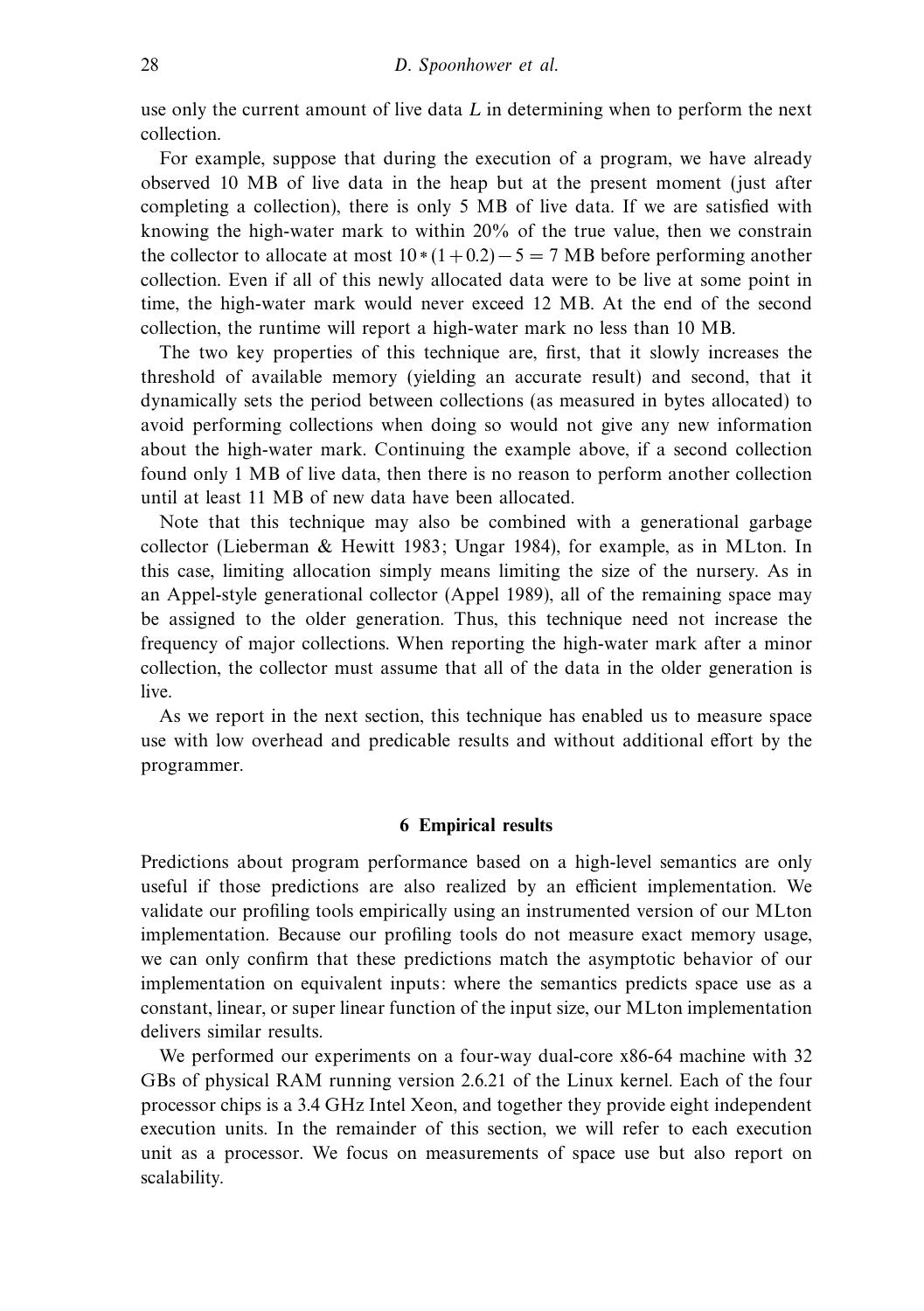| Name                  | Lines of code |
|-----------------------|---------------|
| Matrix multiplication | 165           |
| Quicksort             | 29            |
| Mergesort             | 132           |
| Selection sort        | 41            |
| Insertion sort        | 13            |
| Ouickhull             | 68            |
| $n$ -queens           | 40            |
| Barnes–Hut            | 379           |

Table 2. Lines of code in applications. This table shows the size of each of the applications described in the section. This does not include library routines such as the implementations of parallel vectors or the collection of matrix operations used in Barnes–Hut simulation

We implemented several small parallel applications as part of our study. These include the matrix multiplication example described above, several sorting algorithms, the Quickhull algorithm for finding the convex hull of a set of points (Preparata & Shamos 1988), the *n*-queens problem, and the Barnes–Hut simulation of gravitational bodies (Barnes & Hut 1986). Table 2 provides a list of these applications along with their sizes. Note that this includes a more sophisticated version of matrix multiplication, discussed in more detail in Section 6.2 below.

## *6.1 Space use*

For each application, we report the effect of scheduling policy and number of processors on the amount of memory required by the application. We measured the high-water mark of space use including both stacks and reachable objects in the heap. Measuring this quantity with complete accuracy would require traversing all reachable objects in the heap after every allocation and pointer mutation. Instead, we use the technique described in Section 5.4 to measure this quantity within a tunable bound. Figure 10 shows the high-water mark of space use for five of the applications in our study. Smaller values indicate better performance. We use different shapes to represent different policies:  $\times$  for breadth first, + for depth-first, and  $\Box$  for work-stealing. Larger symbols indicate more processors were made available; we show results for space use on one, two, and four processors.

**Matrix Multiplication.** The analysis in Section 2 (recall Figure 2(b)) predicts that the breadth-first scheduling policy uses asymptotically more space than the depth-first policy. A similar analysis predicts that breadth-first is far worse than work-stealing. Both these predictions are confirmed by the space use in our implementation, as plotted in Figure 10(a).

**Sorting.** We implemented several sorting algorithms including quicksort, mergesort, insertion sort, and selection sort. Figure 10(b) shows the space use of a functional implementation of quicksort where data are represented as binary trees with lists of elements at the leaves. In each recursive call, the first element is taken as the pivot element. This plot shows the behavior for the worst-case input: the input elements are given in reverse order. While we would expect quicksort to take time quadratic in the size of the input in this case, it is perhaps surprising that it also requires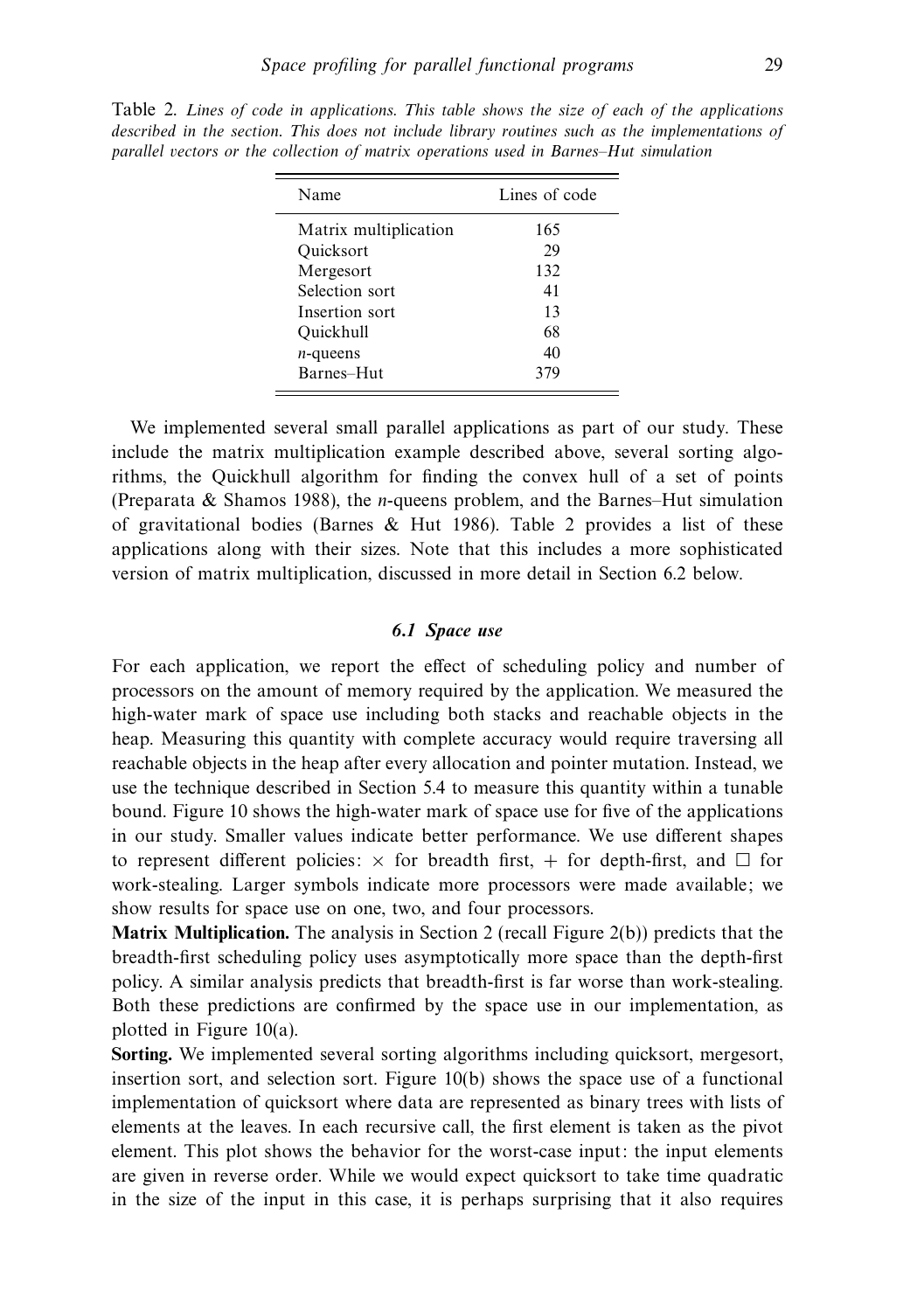

Fig. 10. Space use versus input size. Each plot shows the high-water mark of space use for one of five applications. We tested three scheduling policies (depth-first, breadth-first, and work-stealing) with up to four processors. Larger symbols indicate that more processors were used. Different scheduling policies yield dramatically different performance, as discussed in the text.

quadratic space. This behavior is also predicted by the cost semantics. The plot in Figure 11 is generated by our semantic profiler and shows the consumers of space for the depth-first policy at the high-water mark. The shape of this plot agrees with the data in Figure 10(b). The plot also shows that this space is referenced by various parts of the filter function. In particular, most of the live heap data is referenced by the variable xs that appears in the expressions tail xs, head xs, isnil xs, and filter xs as well as the closure [xs,filter,f].

The cost graphs in Figure 12 show that the high-water mark for this policy occurs after the left branch of each parallel fork has executed. As expected, there are few opportunities for parallel execution with this input because at each level of the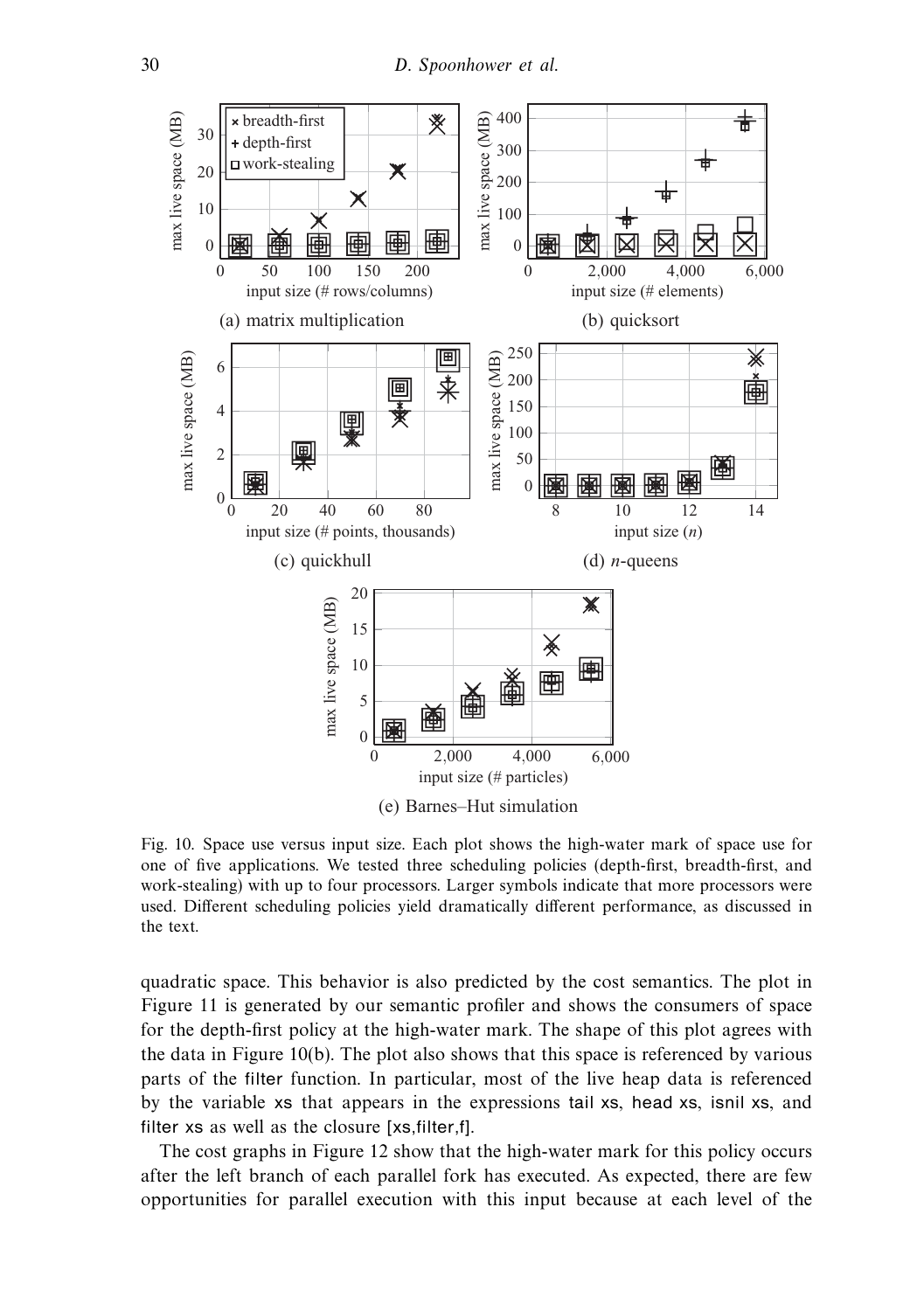

Fig. 11. Simulated space use for quicksort. This plot shows space use, as predicted by our profiler, as a function of input size when using a depth-first scheduling policy and a single processor. Overall, this plot agrees with the measurements shown in Figure 10(b). The legend shows how space use can be attributed to subexpressions of the program.



Fig. 12. Cost graphs for quicksort. These summarized graphs show the point at which the program reaches the high-water mark of space use under a depth-first scheduling policy: after the first completion of a recursive invocation with a nonempty input.

recursion, quicksort splits its input into a single element on the right and all the remaining elements on the left. However, until the partition is complete each branch on the right-hand side is still holding on to the recursive input. This analysis suggests an alternative implementation. If we introduce a join point between partitioning the elements and recursively sorting them, we can avoid the asymptotic increase in space use.

**Convex Hull.** This application computes the convex hull in two dimensions using the quickhull algorithm. (This name was first used by Preparata  $\&$  Shamos (1988).) We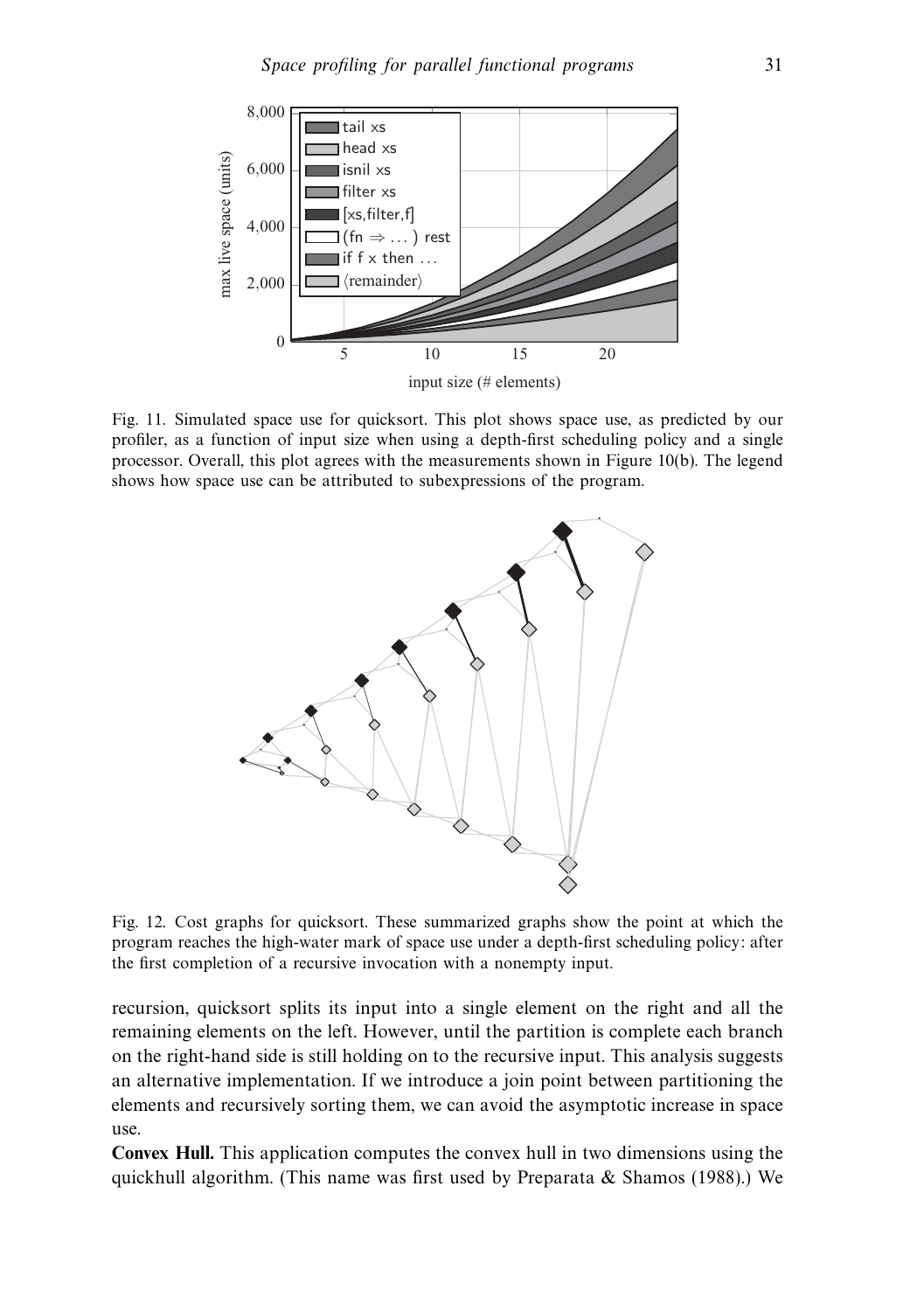

Fig. 13. Cost graphs for quickhull. Quickhull displays a more irregular form of parallelism. Heap edges show how data are split between different parallel branches. Portions of the graph labeled "A" and "B" are discussed in the text.

again show results for the worst-case input: the input points are arranged in a circle and so every point in the input is also in the hull. Figure 10(c) shows the high-water mark of space use, which again matches our cost semantics-based predictions (not shown).

Quickhull offers more parallelism than the previous example, but this parallelism is still more constrained than that found in matrix multiplication. The algorithm proceeds by partitioning the point set by dividing the plane in half (in parallel) and then recursively processing each half (in parallel). Between these two phases there is a synchronization. This is shown through the widening and narrowing of the graphs shown in Figure 13.

Nodes are colored to illustrate one point in the execution of the work-stealing scheduling policy with two processors. In this case, the work-stealing policy performs more poorly than either of the other two policies because it starts, but does not finish, computing these partitions. The point labeled "A" represents the code that allocates one set of points. The black lines extending to the right of this point indicate part of the program that will compute one half of a partition of these nodes. The circled nodes labeled "B" also compute half a partition, but have already completed their work and have allocated the result. At this point in time, the program is holding onto the entire original set plus half of the resulting partition. The same pattern appears for each processor. Neither of the other two scheduling policies exhibit this behavior.

*n***-Queens.** The *n*-queens problem asks for a placement of *n* tokens on an *n*-by-*n* grid such that no two tokens appear in the same row or column, or on the same diagonal. In the terminology of the game of chess, this would be a placement of *n* queens on the board such that no queen could attack any other queen. For a given *n* there may be zero or more solutions; our implementation finds all solutions for each board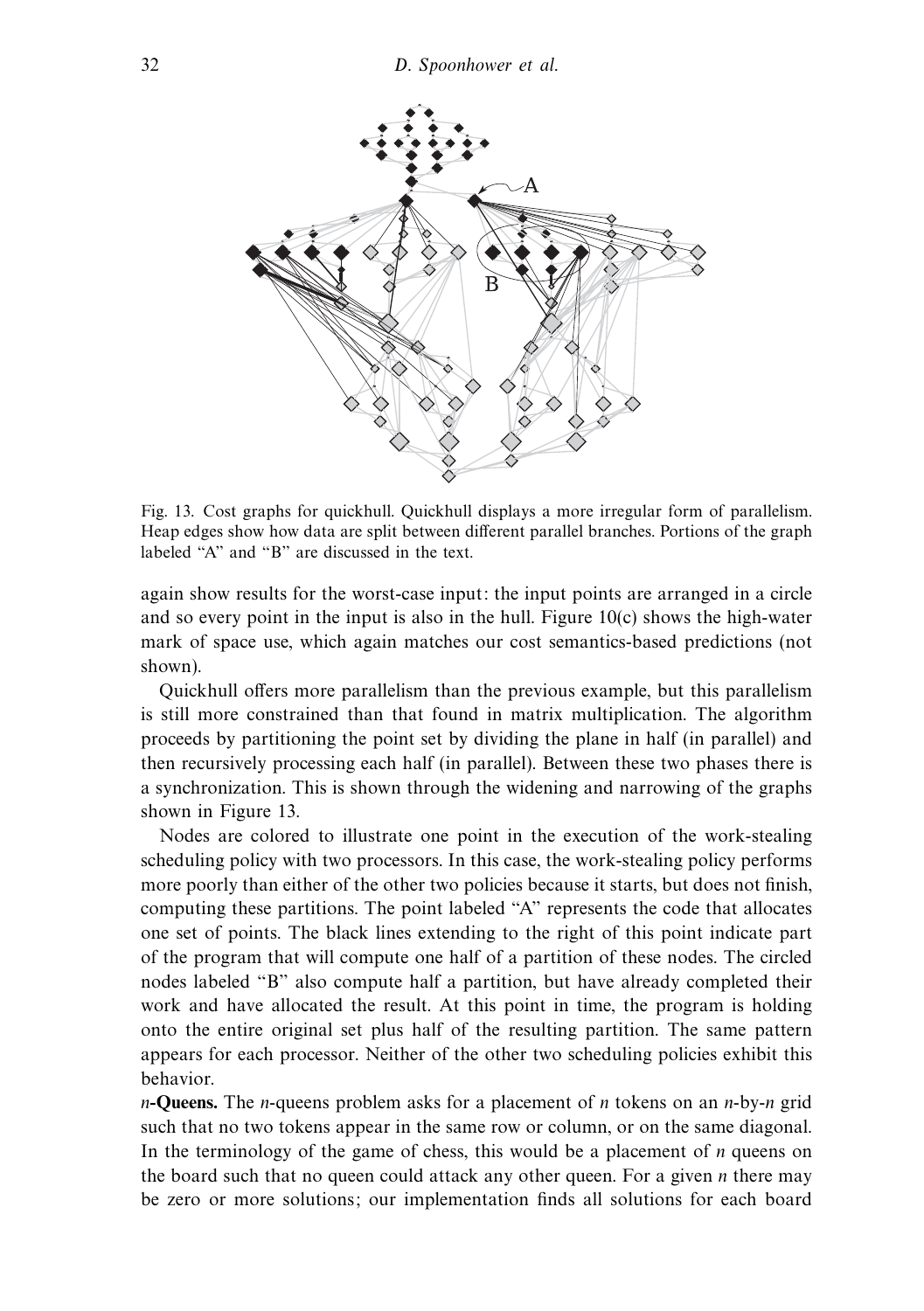

Fig. 14. Cost graphs for *n*-queens. This figure shows the graphs for  $n = 5$  and the breadth-first scheduler. This scheduler requires the most space when it is maintaining a large set of partial placements.

size. This problem is representative of a wide class of constraint problems that can be solved by some form of search. In this example, these constraints take the form of partial placements of less than *n* pieces. We represent these placements as lists of integer pairs, one element for each queen denoting the row and column where it is placed.

Figure 14 shows the cost graphs for the instance of this problem with  $n = 5$ . Each branch of the search after the initial placement can be computed independently, and these branches are arranged roughly as five columns of nodes. The graphs are highlighted to show the point at which the breadth-first scheduler reaches its highwater mark for space use. The breadth-first scheduler performs relatively poorly in this application because it explores too many branches in parallel and must maintain the sets of constraints for each of these branches. The profiler predicts that the space use for the breadth-first scheduler will grow faster than either of the other two scheduling policies. This is also reflected in our MLton implementation, as shown by the last two data points in Figure 10(d).

**Barnes-Hut Simulation.** Figure 10(e) shows space use for our implementation of the Barnes-Hut simulation. This algorithm approximates the gravitational force among particles in 3-space. The force on each particle is calculated either by computing the pairwise force between two particles or by approximating the effect of a distant set of particles as a single, more massive particle. Particles are organized using an octree. This algorithm and representation are easily adapted to a parallel setting: not only can the forces on each particle be computed in parallel, but the individual components of this force can also be computed in parallel.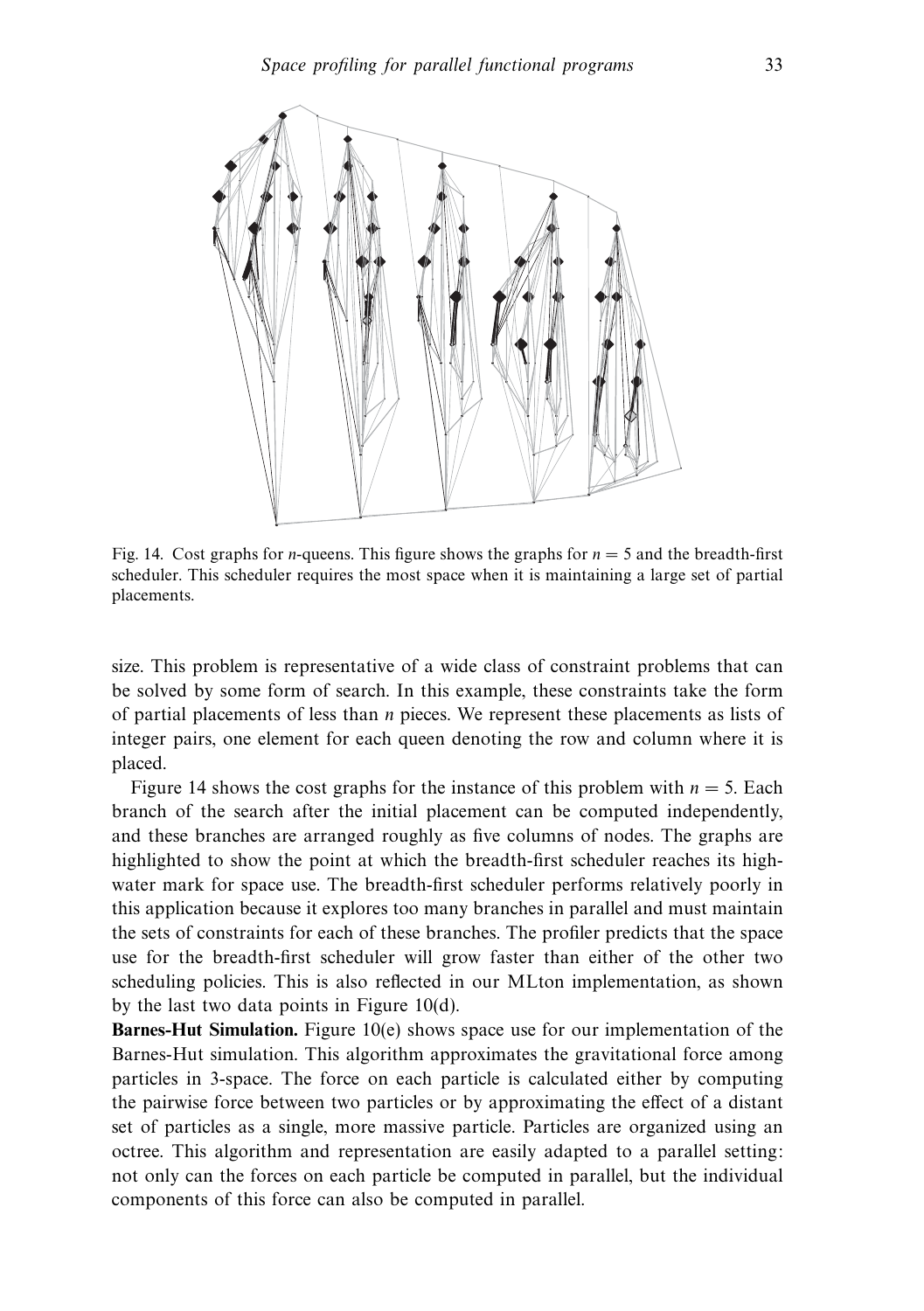

Fig. 15. Profiling space use. Four different space measurements (a) and the cost of obtaining these measurements (b). Execution times are normalized to an uninstrumented version and shown on a logarithmic scale.

Due to its complexity (e.g., use of modules, pattern matching), we have not implemented a version of this application that is compatible with our profiling tools. Applying our methodology informally, however, we expect the program to generate very wide cost graphs. Like the matrix multiplication example, the breadth-first scheduling policy performs poorly due to the large amount of available parallelism and the size of the intermediate results. Though its performance is not as bad as in the multiplication example, it is still significantly worse than the other two policies.

# *6.2 Overhead of space measurements*

Measuring space use precisely can be expensive. Using the technique described above, however, we can measure the high-water mark of space use within a fixed bound. Here, we compare the quality and cost of these measurements with those derived from a hand instrumented version. In Figure 15(a), we show space use for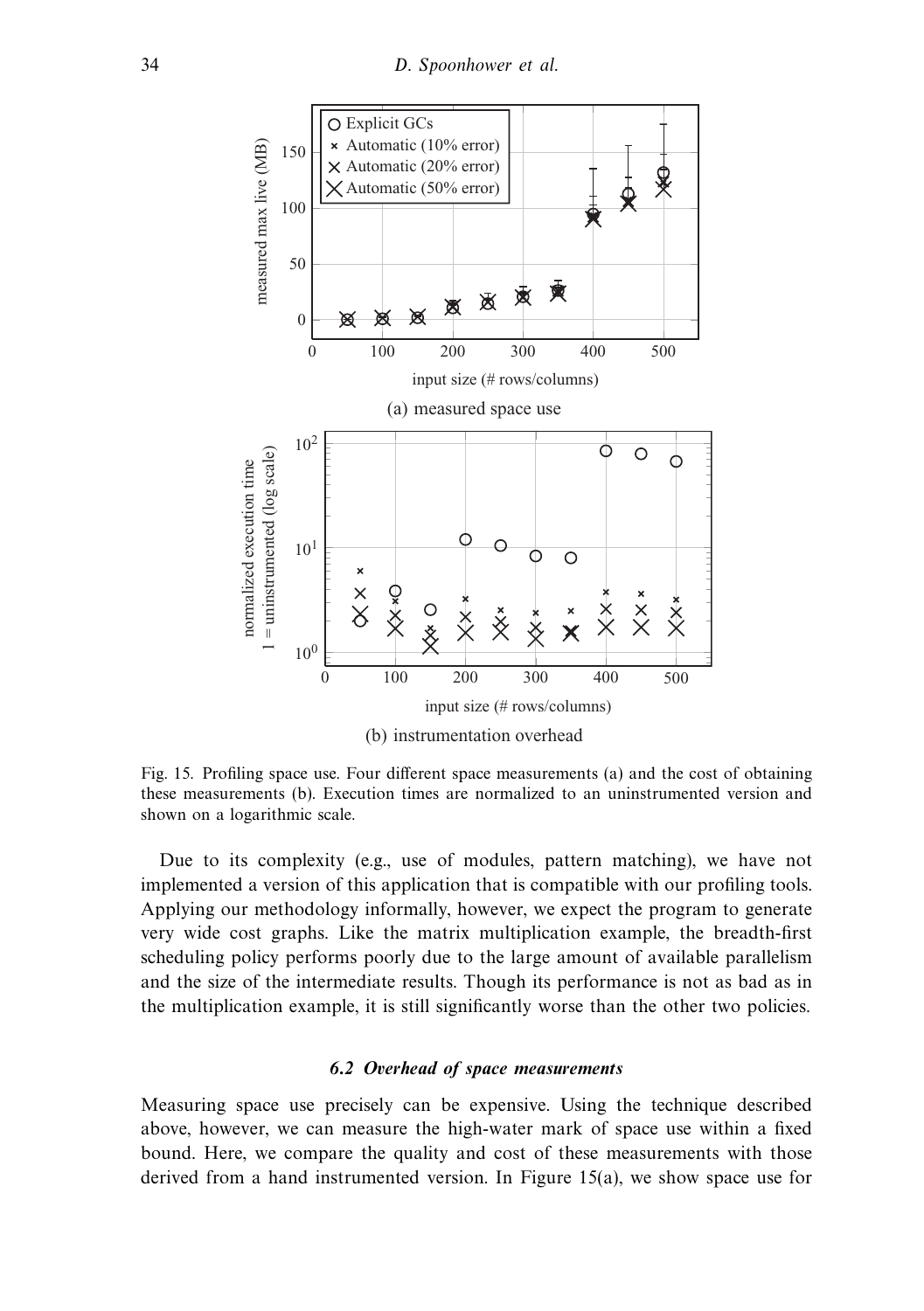|            |              | Measured space (MB)    |        |        | Time overhead |                     |      |      |
|------------|--------------|------------------------|--------|--------|---------------|---------------------|------|------|
|            |              | Automatic $(\%$ error) |        |        | Explicit      | Automatic (% error) |      |      |
| Input size | Explicit GCs | 10%                    | 20%    | 50%    | GCs           | 10%                 | 20%  | 50%  |
| 50         | 0.12         | 0.24                   | 0.24   | 0.24   | 2.00          | 6.00                | 3.67 | 2.33 |
| 100        | 0.86         | 1.54                   | 1.54   | 1.55   | 3.87          | 3.09                | 2.26 | 1.70 |
| 150        | 1.73         | 2.69                   | 2.65   | 2.55   | 2.56          | 1.71                | 1.46 | 1.15 |
| 200        | 10.16        | 11.49                  | 11.51  | 10.87  | 12.00         | 3.24                | 2.18 | 1.54 |
| 250        | 13.85        | 15.38                  | 14.94  | 15.16  | 10.50         | 2.54                | 1.97 | 1.56 |
| 300        | 19.73        | 19.88                  | 19.28  | 19.02  | 8.35          | 2.39                | 1.73 | 1.35 |
| 350        | 25.00        | 24.89                  | 24.61  | 22.34  | 8.00          | 2.49                | 1.61 | 1.52 |
| 400        | 90.43        | 89.22                  | 88.09  | 86.04  | 84.27         | 3.77                | 2.60 | 1.74 |
| 450        | 107.64       | 102.72                 | 101.31 | 99.33  | 78.92         | 3.62                | 2.54 | 1.74 |
| 500        | 125.96       | 116.93                 | 118.05 | 111.54 | 66.79         | 3.19                | 2.40 | 1.71 |
| average    |              |                        |        |        |               | 3.20                | 2.24 | 1.63 |

Table 3. Profiling space use. These data are presented graphically in Figure 15. Measured space use is the amount of space reported by each method. A bound on the actual space use can be derived by adding the appropriate percentage. Time overhead is reported as the ratio between the instrumented and uninstrumented execution times. Averages are reported for the time overhead of restricted allocation measurements.

blocked matrix multiplication measured four different ways. Blocked multiplication is a version of multiplication where the input matrices are partitioned and the products of the partitions are computed before summing them to yield the final result. It is often chosen because it offers much better cache behavior. We found it to be an example that was difficult to instrument in a way that was accurate but not prohibitively slow.

All data shown in this figure use the breadth-first scheduler and one processor. The first series  $\circ$  shows the measurements obtained when additional garbage collections are explicitly added by the programmer. The other three series show the results using the restricted allocation technique with bounds of 10%, 20%, and 50%, respectively. These bounds are shown with error bars, but only positive errors are shown (as the true high-water mark cannot be smaller than the reported value). The reported values appear at the bottom of the indicated ranges. The gap between inputs of sizes of 150 and 200 as well as the one between 350 and 400 are due to an additional level of recursion in the algorithm. That is, the algorithm has a fixed maximum size at which submatrices are multiplied directly rather than by partitioning them, and input sizes such as 200 and 400 require an additional partition. Table 3 shows the data used in these plots. The space use measurements for the restricted allocation technique are reported values; the true values may be 10%, 20% or 50% higher. (For an input size of 500, the 50% datum indicates that as much as much as 167.31 MB were used.)

We take the measurements derived from the explicitly added garbage collections to be the most accurate measurement of memory use. In each case, this technique reported the greatest values. The data show that the restricted allocation measurements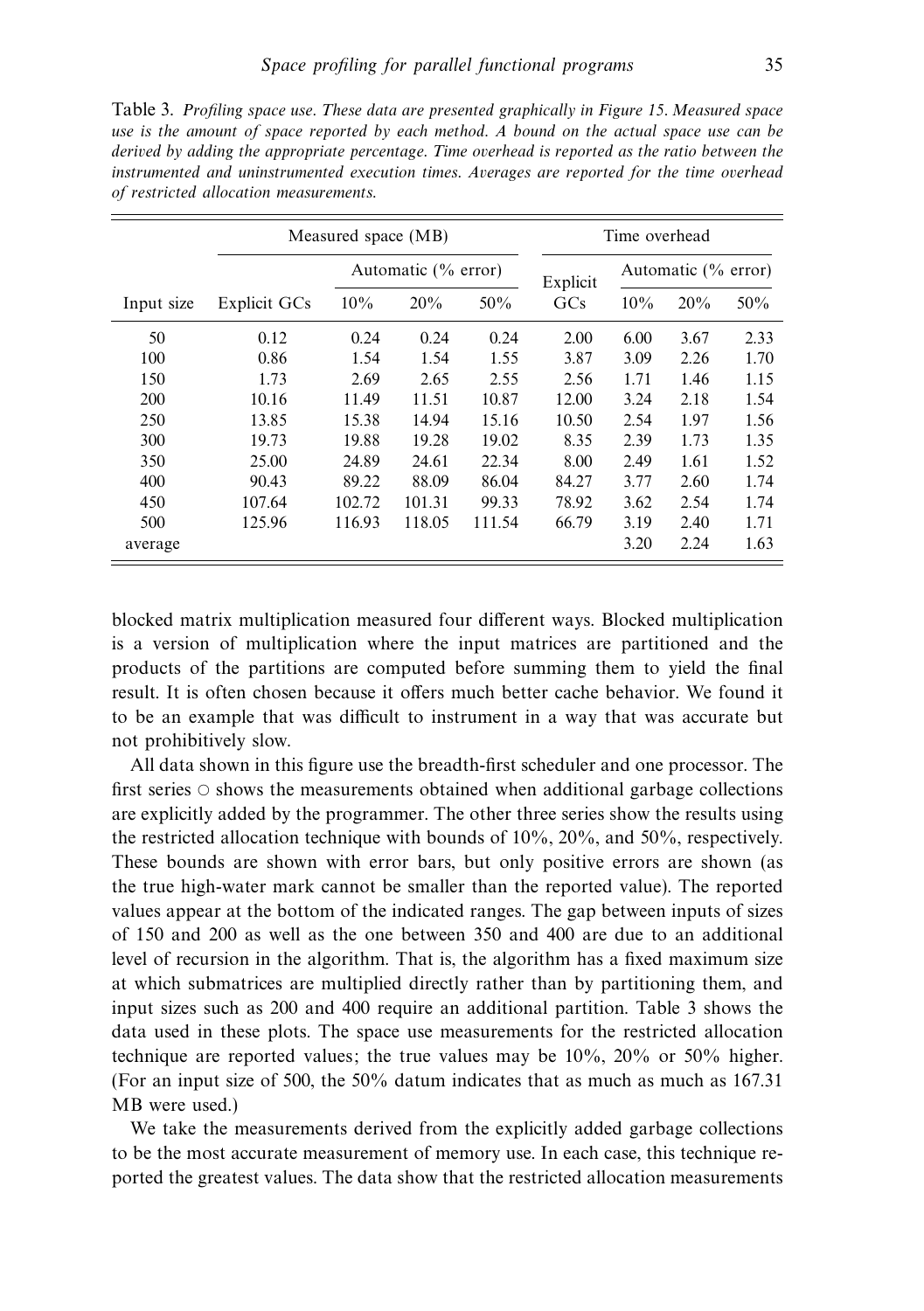are much more accurate than we might expect. For example, the 50% bound seems to be overly conservative: the actual measurements are within 15% of the measurement derived using explicit garbage collections.

In addition to requiring less knowledge on the part of the programmer and yielding measurements with a bounded error, this technique requires less time to perform the same measurements. Figure 15(b) shows the execution time of these four instrumented versions. Values are normalized to the execution time of an uninstrumented version and shown on a logarithmic scale. By "uninstrumented," we mean a version of the algorithm without any explicit calls to the garbage collector or additional restrictions on the amount of allocation between collections; that is, the allocator and garbage collector are the unmodified MLton versions. As in the case of the space measurements themselves, the time required to take these measurements increases significantly at input sizes of 200 and 400, when the size of the input requires an additional level of recursion. In Table 3, we also report averages over the range of input sizes for the restricted allocation technique. On average, the ratio between the time required to measure space use with a 10% (20%, 50%) bound and the time required by the uninstrumented version is 3.20 (2.24, 1.63, respectively).

## *6.3 Parallel efficiency*

As the purpose of parallelism is to improve performance, we also report parallel efficiency. Efficiency is a measure of how well an implementation scales up as more processors are added. While we are still working to improve the performance of our implementation, these data should be sufficient to convince the reader that we have not "cooked" our implementation simply to match the space use predictions of our semantic profiler.

We depart from common practice by plotting efficiency rather than execution time or speed-up. While execution time is easy to interpret, it is difficult to use plots of execution time to ascertain trends in data or to make comparisons between different applications or scheduling policies. Plots showing speed-up ameliorate these problems by normalizing parallel execution time using the sequential execution time. However, it is still difficult to understand the effect on performance when using a small number of processors (including the overhead for a single processor) as speed-up devotes little space to this portion of the plot. In addition, comparing trends in the performance requires the reader to compare the relative curvature of different data sets. Finally, efficiency is a direct indication of the cost (or overhead) of adding additional processors and makes it more clear how this cost might be related to the number of processors.

**Parallel efficiency** is defined as 100 $\cdot T_1 / (T_P \cdot P)$ , where  $T_1$  is the sequential execution time and  $T_p$  is the execution time on  $P$  processors. Equivalently, efficiency is equal to the speed-up divided by the number of processors. Efficiency can be interpreted as the percentage of processor cycles that are being used to run the application rather than performing some form of communication or synchronization. Thus 100% efficiency corresponds to a linear speed-up. As an example, if a scheduling policy is 80% efficient with two processors, then it will achieve a speed-up of 1.6. If efficiency falls to 70% with three processors, then it will only achieve a speed-up of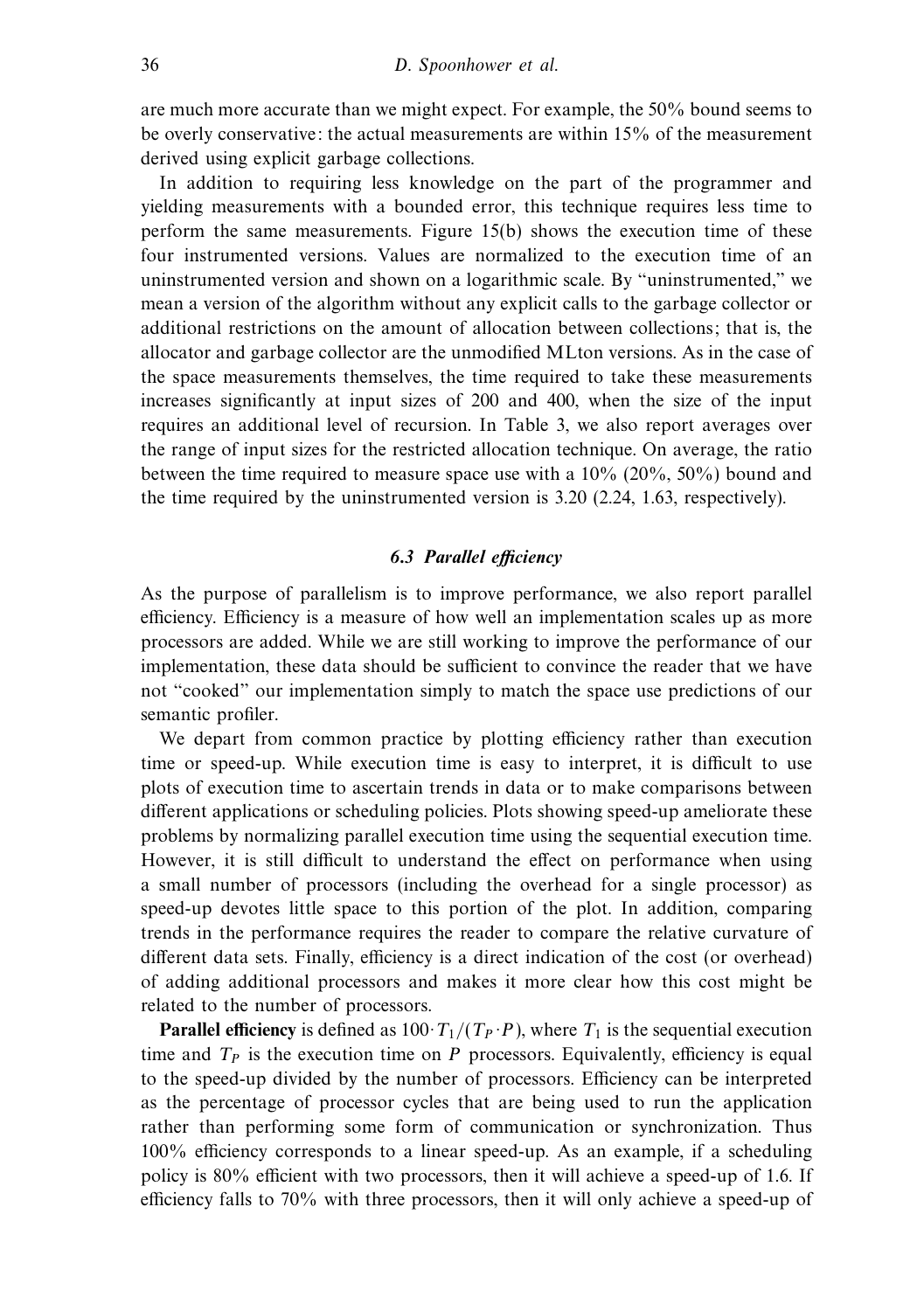

Fig. 16. Parallel efficiency. As a measure of scalability, we plot efficiency as a function of the number of processors. As discussed in the text, efficiency is defined as  $100 \cdot T_1/(T_P \cdot P)$  where  $T_1$  is the sequential execution time and  $T_P$  is the execution time on *P* processors. 100% efficiency is equivalent to a linear speed-up.

2.1. Intuitively, efficiency tells us how much more computational throughput we get for each additional processor.

Though we might hope for applications and scheduling policies that are 100% efficient, we expect some overhead from parallel execution. Practically speaking, we are looking for applications and scheduling policies where efficiency is independent of the number of processors. This indicates that adding additional processors will continue to improve performance at the same rate. In plots such as those shown below, efficiency that is independent of the number of processors will appear as a horizontal line.

Figure 16 shows parallel efficiency for one to eight processors for five applications. In these plots, we do not include the cost of garbage collection. As we argued above,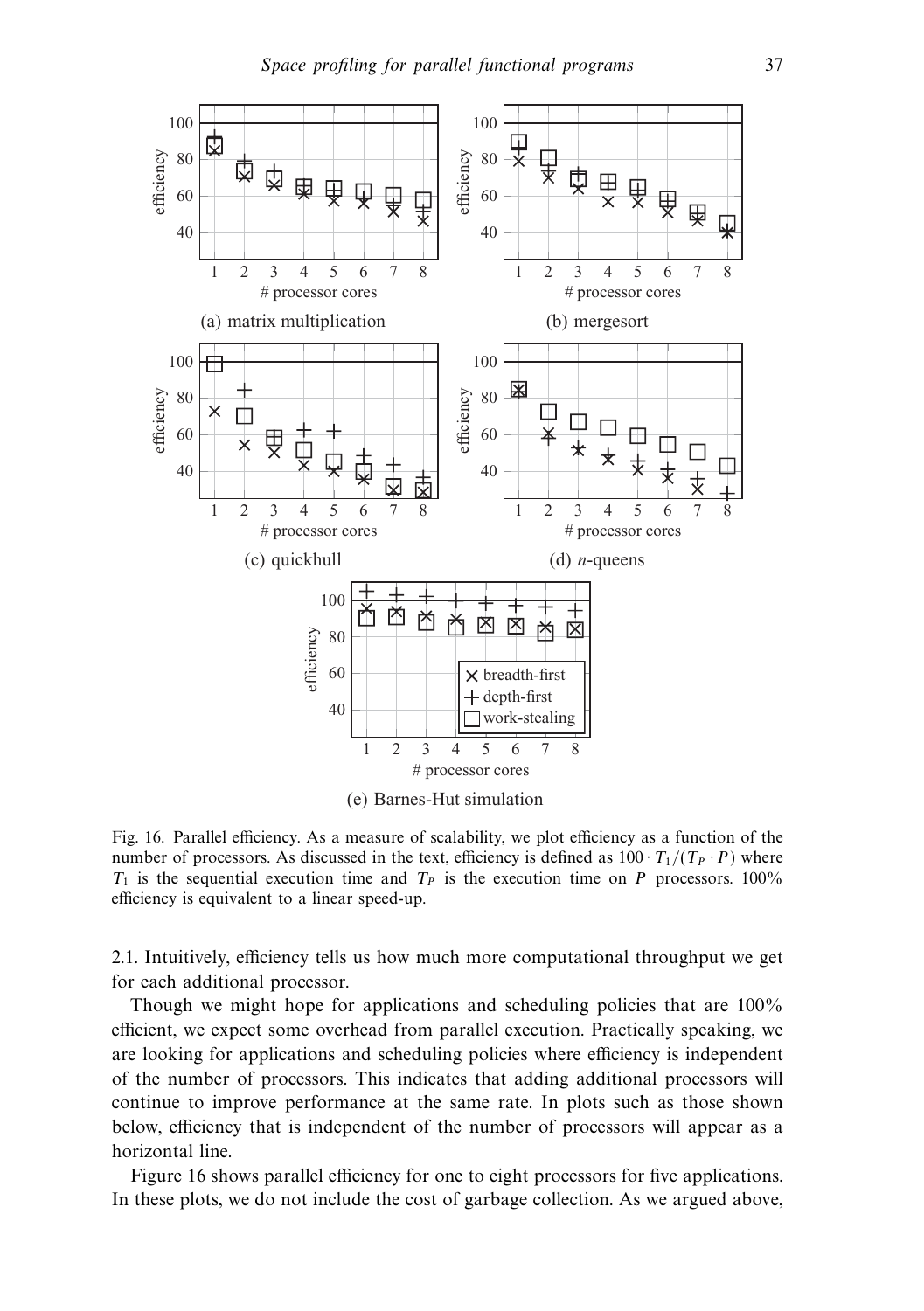previous work has shown that garbage collection can be performed efficiently in parallel. We do, however, include overhead due to synchronization and contention for other shared resources.

We chose benchmarks for this set of measurements not based on interesting space use patterns, but instead by looking for applications with a reasonable potential for parallel execution. In each case the sequential execution time  $T_1$  is the execution time on a single processor without any of the support required for parallel execution. In our implementation, support for parallel execution is controlled using a compiletime constant. Though we performed some experiments with variations in task granularity, we report on only a single granularity for each example. In each case, this granularity was chosen to limit the overhead when run on a single processor to an acceptable amount (typically no more than  $10\% - 20\%$ ).

Figure 16(a) shows overhead for a blocked version of matrix multiplication. Part (b) shows overhead for parallel mergesort on uniformly randomly distributed input. Part (c) shows the overhead of quickhull for points distributed uniformly on a circle. Part (d) shows the overhead for the *n*-queens problem with  $n = 14$  and where no parallelism is used for subproblems of size 6 or less. Part (e) shows the overhead for the Barnes–Hut simulation with points distributed uniformly randomly. Though all of these applications show some potential for faster execution, some scale better than others. In addition, there are some clear differences in the performance trends for different scheduling policies. For example, in the matrix multiplication example, the initial cost of adding parallelism is greater for the work-stealing scheduler when compared to the depth-first scheduler (leading to lower efficiency with one processor). This cost levels off as more processors are added: work stealing is more efficient for five or more processors. In this case, the efficiency of the work-stealing scheduler is less dependent on the number of processors. In Part (c), the point for the depth-first schedule with one processor is not shown due to the ranges we selected for the plots; this point lies at 113% efficiency. That is, the depth-first scheduler with one processor is 13% faster than the sequential version of this algorithm. We attribute this to the fact the scheduler is fixed at compile-time and that MLton is a whole-program compiler: we believe this choice of scheduler causes a small perturbation of the code in the inner loop of the algorithm that results in faster execution. In the cases of mergesort and quickhull, there does not seem to be enough parallelism to efficiently leverage all of the processors available on this hardware. In all cases, however, using more processors leads to lower efficiency per processor, most likely because of contention on the memory bus. In contrast, the *n*-queens problem provides many opportunities for parallel execution: given a placement of pieces in the first *k* rows, each valid placement in row  $k + 1$  is considered in parallel. In this case, the more efficient data structures of the work-stealing scheduler (e.g. per-processor queues) lead to better use of parallel resources. The final point for the breadth-first scheduler does not appear within the selected range; with eight processors, the breadth-first scheduler is only 23% efficient. Finally, the Barnes-Hut simulation scales the best of any of our applications. It performs significantly more sequential computation than the other examples relative to the size of the data structures it builds. As in the case of the Quickhull algorithm, the depth-first scheduler achieves an efficiency greater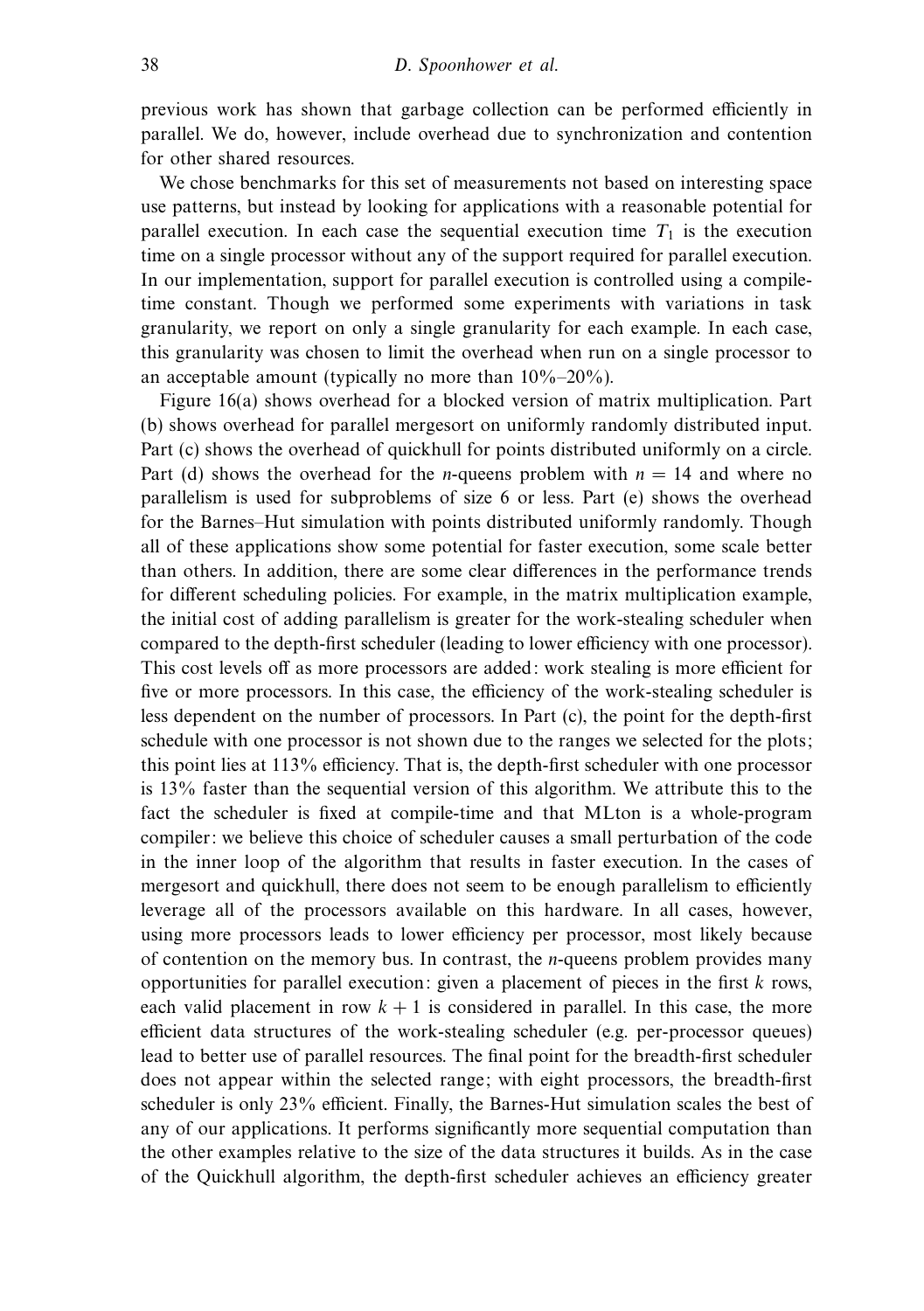than 100% (or equivalently a super-linear speed-up for up to three processors); we believe this is again due to the whole-program optimizations performed by the compiler.

#### **7 Discussion**

# *7.1 Alternative rules*

There are a number of design choices latent in the inference rules given in Figure 4. Different rules would have led to constraints that were either too strict (and unimplementable) or too lax.

Consider as an example the following alternative rule for the evaluation of function application. The premises remain the same, and the only difference from the conclusion in Figure 4 is highlighted with a rectangle.

$$
e_1 \Downarrow \langle f.x.e_3 \rangle^{\ell_1}; g_1; h_1 \quad e_2 \Downarrow v_2; g_2; h_2 \quad \cdots e_1 \ e_2 \Downarrow v_3; g_1 \oplus g_2 \oplus \boxed{g_3 \oplus [n]}; h_1 \cup h_2 \cup h_3 \cup \{(n,\ell_1), (n,\text{loc}(v_2))\}
$$

This rule yields the same extensional result as the version given in Figure 4, but it admits more implementations. Recall that the heap edges  $(n, \ell_1)$  and  $(n, \text{loc}(v_2))$ represent possible last uses of the function and its argument. This variation of the rule moves those dependencies until after the evaluation of the function body.

This rule allows implementations to preserve these values, even in the case where they are not used during the function application or in subsequent evaluation. This includes the case where these values are bound to variables that do not appear in the program text of the function body or after the application. This is precisely the constraint described by Shao & Appel (1994) as "safe-for-space."

In contrast, the original version of this rule requires that these values be considered for reclamation by a garbage collector as soon as the function is applied. Note, however, that the semantics does not specify how the implementation makes these values available for reclamation: it is left to the implementer to determine whether this is achieved through closure conversion, by clearing slots in the stack frame, or by some other means.

As this example suggests, there is some leeway in the choice of the semantics itself. Our goal was to find a semantics that describes a set of common implementation techniques. When they fail to align, our experience suggests that either the semantics or the implementation can be adjusted to allow them to fit together.

## *7.2 Program optimizations*

In validating our work, we discovered one example where we were required to change the language implementation. We came across an example where our implementation failed to distinguish two scheduling policies as our profiler had predicted. Specifically, instead of one policy leading to linear use of space and the other to quadratic use of space, the program required quadratic space under both policies.

Some investigation revealed that the problem was not in our semantics or our parallel implementation, but in an existing optimization in MLton: reference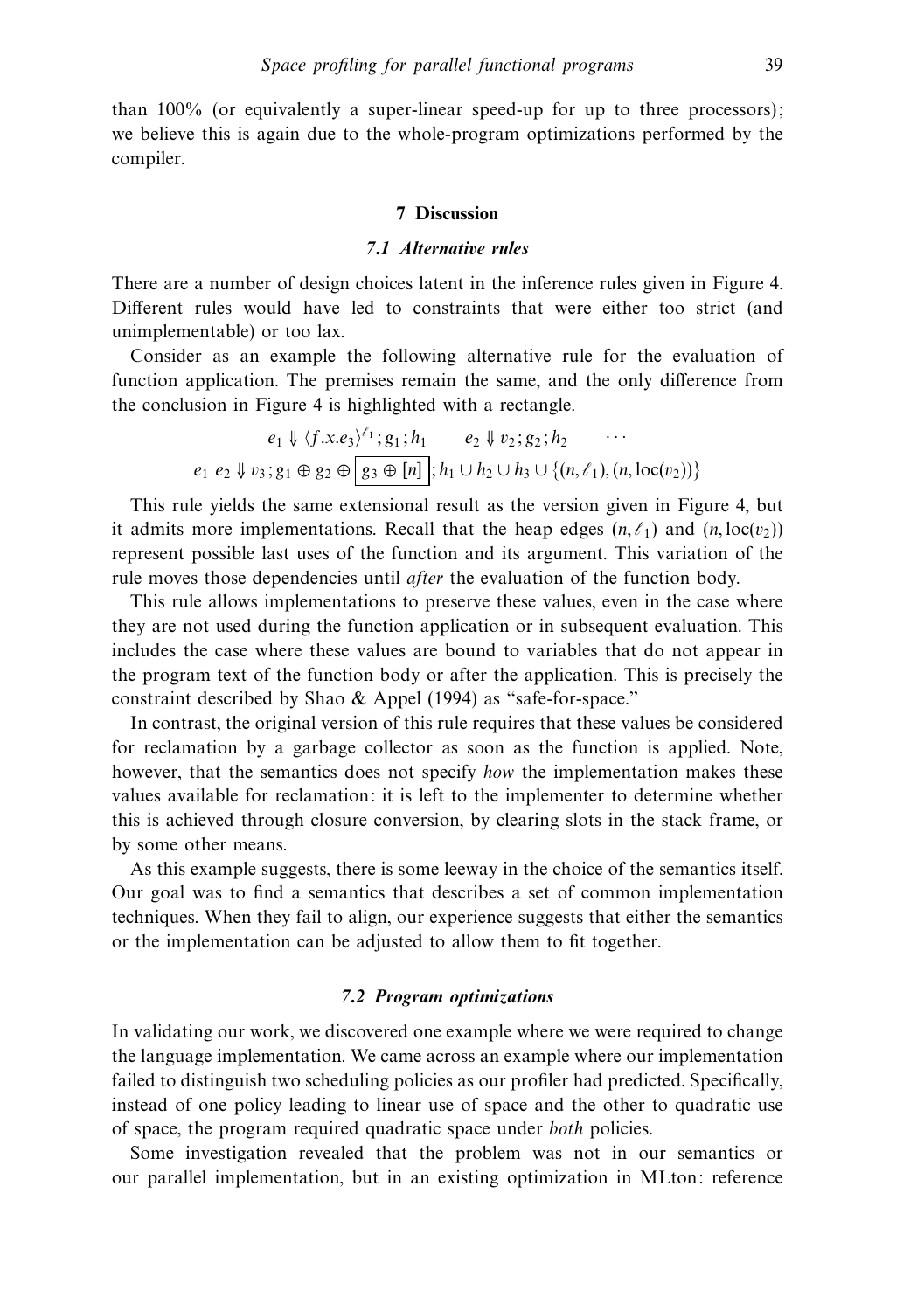flattening. Analogously to tuple flattening, references that appear in a heap-allocated data structure (e.g., a record) may be **flattened** or treated as a mutable field within that structure. At run time, such a reference is represented as a pointer to the containing structure. Accesses to the reference must compute an offset from that pointer.

This optimization can save some space by eliminating the memory cell associated with the reference. However, it can also increase the use of space. As the reference is represented as a pointer to the entire structure, all of the elements of the structure will be reachable anywhere the reference is reachable. If the reference would have outlived its enclosing structure then flattening will extend the lifetime of the other components.

To avoid asymptotically increasing the use of space, MLton uses the types of the other components of the structure to conservatively estimate the size of each component. If any component could be of unbounded size then the reference is not flattened. The problem was that this analysis was not sufficiently conservative in its treatment of recursive types. Though a single value of a recursive type will only require bounded space, an unbounded number of these values may be reachable through a single pointer. Based on our reporting, this problem has been corrected in a recent version of MLton. The fix requires this optimization to consider any record that contains a field with a recursive type to be of potentially unbounded size. With this change, the example that previously required quadratic space could be run using only linear space (as a function of its input size).

As flattening and other program optimizations affect space use, it is critical that the language provides a specification of performance at the level of the source code. This specification can then be used to guide programmers expectations about performance and validate compiler optimizations.

## *7.3 Nested parallelism*

Another form of "flattening" appears in implementations of nested parallelism (e.g., Blelloch & Sabot 1990; Blelloch et al. 1994; Chakravarty & Keller 2000). Here, flattening refers to a compilation technique where by nested parallelism (where parallel tasks may spawn new parallel tasks) is transformed into flat parallelism (where parallel tasks are spawned only at the top level). This automatically balances work by simultaneously exposing all available parallelism.

Though this technique is largely implemented by the compiler and less so by the language runtime, we can still reason about it using cost graphs and our scheduling formalism: flattening can be described as a constrained form of breadth-first scheduling. This characterization agrees with our experience with the flattening implementation of NESL (Blelloch *et al.* 1994): examples such as matrix multiplication required so much space that they were unrunnable for even moderately sized inputs, requiring the user to scale back parallelism explicitly. These space use problems in NESL are an important part of the motivation for the current work.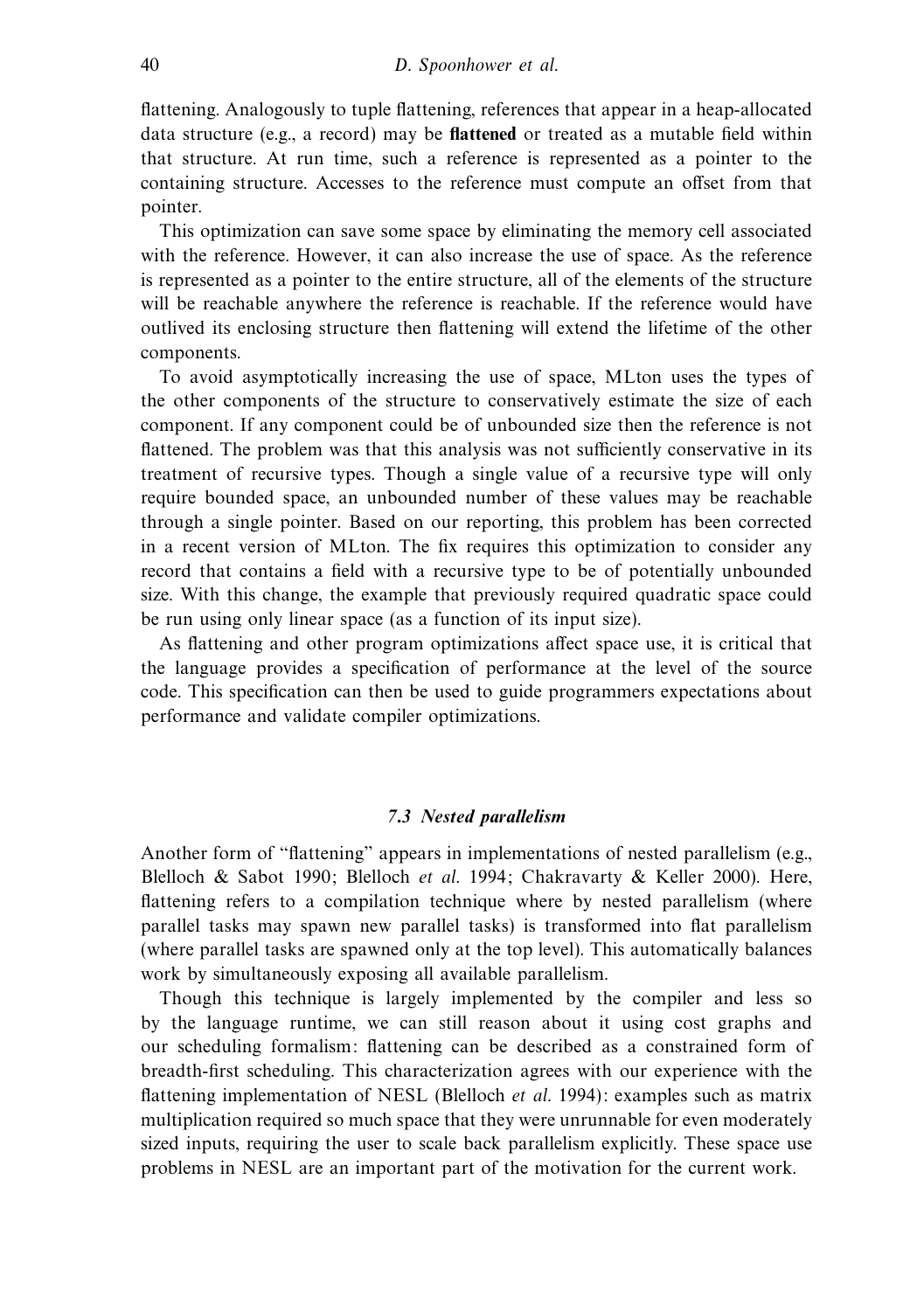#### **8 Related work**

**Parallelism and Concurrency.** Many researchers have studied how to improve performance by exploiting the parallelism implicit in side-effect free languages. This includes work on data-flow languages (e.g., Arvind et al. 1989), lazy parallel functional languages (e.g., Aditya *et al.* 1995), and nested data parallel languages (e.g., Blelloch et al. 1994; Chakravarty & Keller 2000; Peyton Jones et al. 2008). Like these languages, we provide a deterministic semantics and rely on the language implementation to spawn new tasks and synchronize on results. Unlike languages such as Concurrent ML (Reppy 1999) or JoCaml (Conchon & Fessant 1999), we provide no explicit concurrency constructs to the programmer. Manticore (Fluet et al. 2007) subsumes both paradigms and provides for both implicit parallelism and explicit concurrency.

**Profiling.** In their seminal work on space profiling for lazy functional programs, Runciman & Wakeling (1993a) demonstrate the use of a profiler to reduce the space use of a functional program by more than two orders of magnitude. Like the current work, they measure space use by looking at live data in the heap. However, their tool is tied to a particular sequential implementation. Sansom & Peyton Jones (1992, 1995) extend this work with a notion of "cost center" that enables the programmer to designate how resource use is attributed to different parts of the source program.

There has been a series of works on profiling methods and tools for parallel functional programs (Hammond & Peyton Jones 1992; Runciman & Wakeling 1993b; Hammond et al. 1995; Charles & Runciman 1998). This work focuses on the overhead of parallel execution instead of how different parallel implementations affect the performance of the application. None of this work measures how different scheduling policies affect space use.

Scheduling. Scheduling policies and their effects on space use have been studied extensively in the algorithms community (e.g., Blelloch et al. 1999; Blumofe  $\&$ Leiserson 1999). Our representation of parallel tasks as directed graphs is inspired by this work. However, we use these graphs as part of a formal semantics rather than simply as an abstract model of computation.

Most implementations of data parallel languages have provided only a single scheduling policy that is either left unspecified or fixed as part of a compilation technique. In contrast, Fluet et al. (2008) make scheduling policies explicit using an intermediate language and support nested scheduling policies. It would be interesting to see how our cost semantics could serve as a specification for such policies.

Evaluation strategies (Trinder et al. 1998) enable the programmer to explicitly control the parallel evaluation structure (e.g., divide-and-conquer). Like much of the work on profiling parallel functional programs, this focuses on when to spawn parallel tasks and how much work to perform in each task (i.e., granularity) instead of the order in which parallel tasks are evaluated.

In the course of their profiling work, Hammond & Peyton Jones (1992) considered two different scheduling policies. While one uses a LIFO strategy and the other FIFO, both use an evaluation strategy that shares many attributes with a workstealing policy. These authors found that for their implementation, the choice of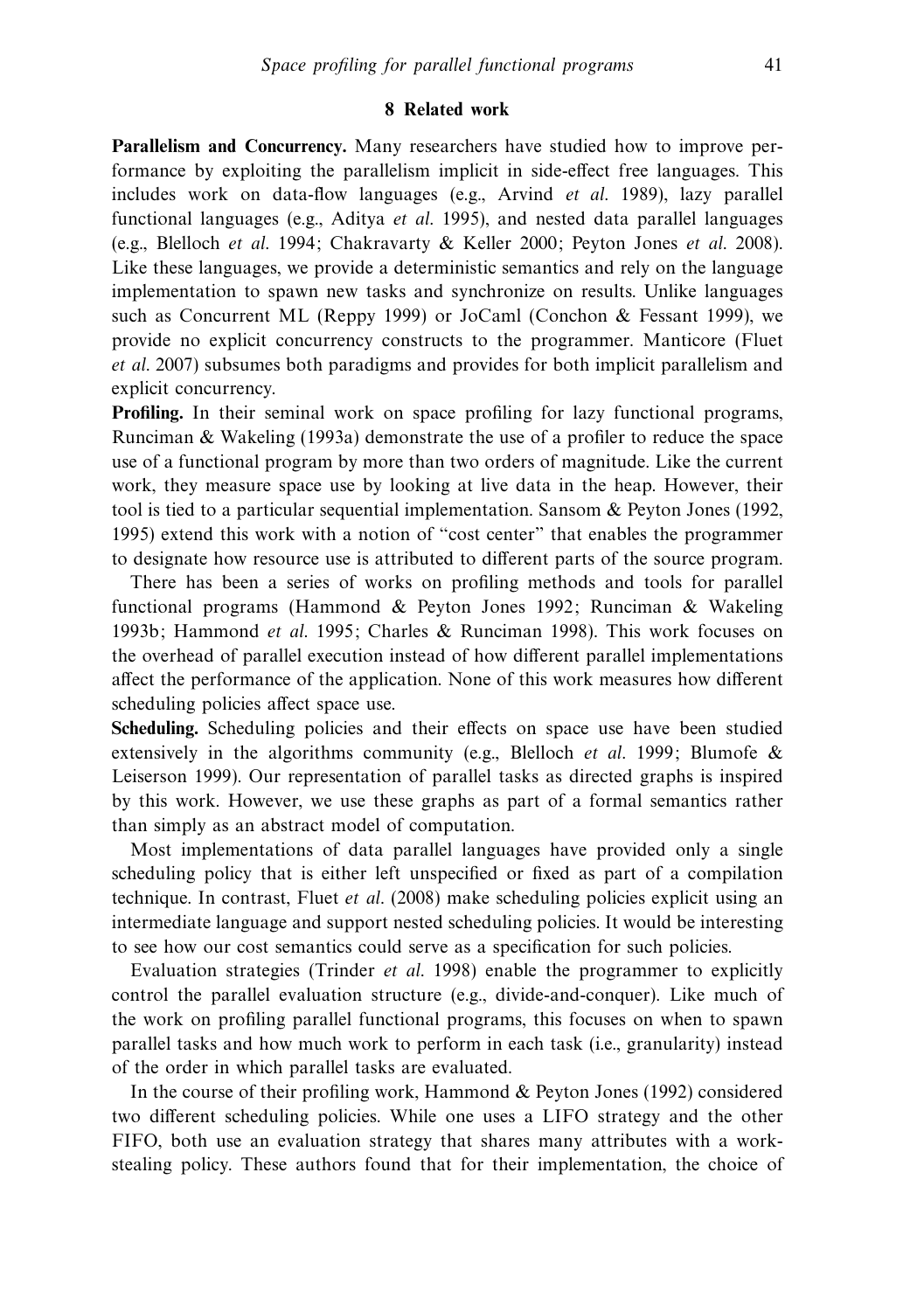policy did not usually affect the running time of programs, with the exception of the case where they also throttled the creation of new parallel threads. In this case, the LIFO scheme gave better results. Except for the size of the thread pool itself, they did not consider the effect of policy on space use.

**Cost Semantics.** Language semantics extended with some notion of cost have been used to reason about the time complexity of sequential functional programs (Sands 1990; Rosendahl 1989; Roe 1991). Sansom & Peyton Jones (1995) used a cost semantics in the design of their profiler. However, their profiling results are derived from an instrumented version of their compiler and runtime system, not from the semantics itself.

A cost semantics similar to the one used in the current work was introduced by Greiner & Blelloch (1999). That work gave an upper bound on space use and assumed a fixed scheduling policy (depth-first). Our semantics extends this work by adding heap edges to the cost associated with each closed program. This enables us to reason about different scheduling policies and attribute space use to different parts of the program.

Lazy, purely functional programs can be evaluated in many different ways, and different strategies for evaluation can yield wildly different performance results. Ennals (2004) uses a cost semantics to compare the work performed by a range of sequential evaluation strategies, ranging from lazy to eager. Like the current work, he also uses cost graphs with distinguished types of edges, though his edges serve different purposes. He does not formalize the use of space by these different strategies. Likewise, program transformations that change the order of evaluation can also affect performance. Gustavsson  $\&$  Sands (1999) give a semantic definition of what it means for a transformation to be "safe-for-space" (Shao & Appel 1994). They provide several laws to help prove that a given transformation does not asymptotically increase the space use of sequential, call-by-need programs.

Jay et al. (1997) describe a static framework for reasoning about the costs of parallel execution using a monadic language. Static cost models have also been used to automatically choose a parallel implementation at compile-time based on hardware performance parameters (Hammond et al. 2003) and to inform the granularity of scheduling (Loidl & Hammond 1996). This work complements ours in that it focuses on how the sizes of program data structures affect parallel execution (e.g., through communication costs), rather than how different parallel schedules affect the use of space at a given point in time.

# **9 Conclusion**

We have described and demonstrated the use of a semantic space profiler for parallel functional programs. One beauty of functional programming is that it isolates programmers from gritty details of the implementation and the target architecture, whether that architecture is sequential or parallel. However, when profiling functional programs, and especially parallel functional programs, there is a tension between providing information that relates to the source code and information that accurately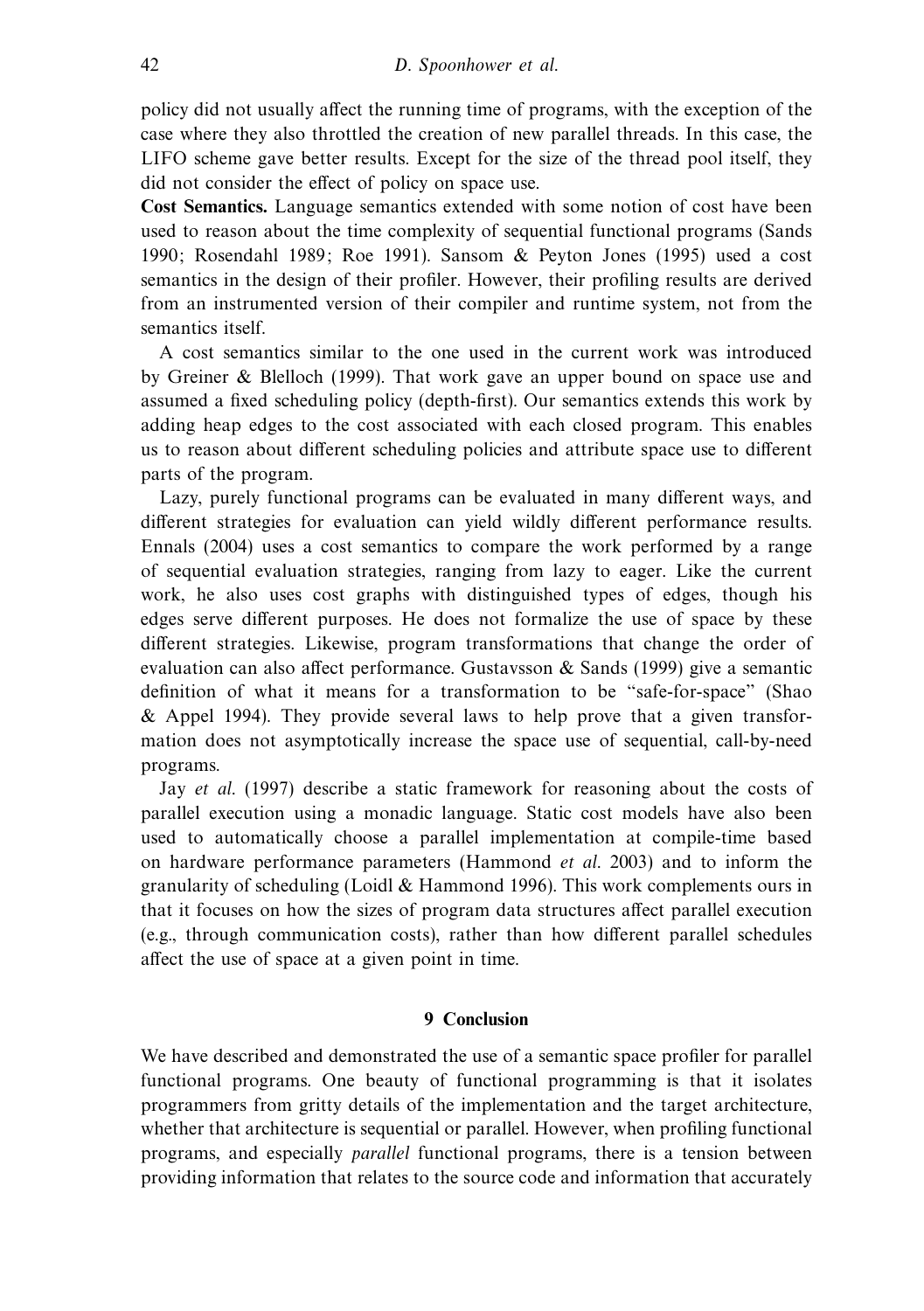reflects the implementation. In our profiling framework, a cost semantics plays a critical role in balancing that tradeoff.

We have focused on using our framework to measure and reason about the performance effects of different scheduling policies. One possible direction for future work is to study other important aspects of a parallel implementation such as task granularity. We believe there is a natural way to fit this within our framework, by viewing task granularity as a part of the scheduling policy.

We invite readers to download and experiment with our prototype implementation, available from the first author's website<sup>3</sup> or the shared-heap-multicore branch of the MLton repository.

## **Acknowledgments**

This work was funded in part by an IBM OCR gift, the Center for Computational Thinking sponsored by Microsoft, and a gift from Intel. We would like to thank the MLton developers for their support and advice. We would also like to thank Simon Peyton Jones, the ICFP reviewers, and the referees for their helpful comments.

#### **References**

- Aditya, S., Arvind, Jan-Willem, M. & Augustsson, L. (June 1995) Semantics of pH: A Parallel Dialect of Haskell. Tech. Rep. Computation Structures Group Memo 377-1. MIT.
- Appel, A. W. (1989) Simple generational garbage collection and fast allocation, Softw. Prac. Exp., 19 (2): 171–183.
- Appel, A. W., Duba, B. & MacQueen, D. B. (Nov. 1988) Profiling in the Presence of Optimization and Garbage Collection. Tech. Rep. CS-TR-197-88. Princeton University.
- Arvind, N., Rishiyur, S. & Pingali, K. K. (1989) I-structures: Data structures for parallel computing, ACM Trans. Program. Lang. Syst., 11 (4): 598–632.
- Barnes, J. & Hut, P. (1986) A hierarchical O(N log N) force-calculation algorithm, Nature, 324 (4): 446–449.
- Blelloch, G. E., Hardwick, J. C., Sipelstein, J., Zagha, M. & Chatterjee, S. (1994) Implementation of a portable nested data-parallel language, J. Parallel Distrib. Comput., 21 (1): 4-14.
- Blelloch, G. E., Gibbons, P. B. & Matias, Y. (1999) Provably efficient scheduling for languages with fine-grained parallelism,  $J. ACM, 46 (2)$ : 281–321.
- Blelloch, G. & Greiner, J. (1995) Parallelism in sequential functional languages. In Proceedings of the International Conferance on Functional Programming Language and Computer Architecture. ACM, pp. 226–237.
- Blelloch, G. E. & Sabot, G. W. (1990) Compiling collection-oriented languages onto massively parallel computers, J. Parallel Distrib. Comput., 8 (2): 119–134.
- Blumofe, R. D. & Leiserson, C. E. (1998) Space-efficient scheduling of multithreaded computations, SIAM J. Comput., 27 (1): 202–229.
- Blumofe, R. D. & Leiserson, C. E. (1999) Scheduling multithreaded computations by work stealing. J. ACM, 46 (5): 720–748.
- Burton, F. W. & Sleep, M. R. (1981) Executing functional programs on a virtual tree of processors. In Proceedings of the Conference on Functional Program Language and Computer Architecture. ACM, pp. 187–194.

 $3$  http://www.cs.cmu.edu/~spoons/parallel/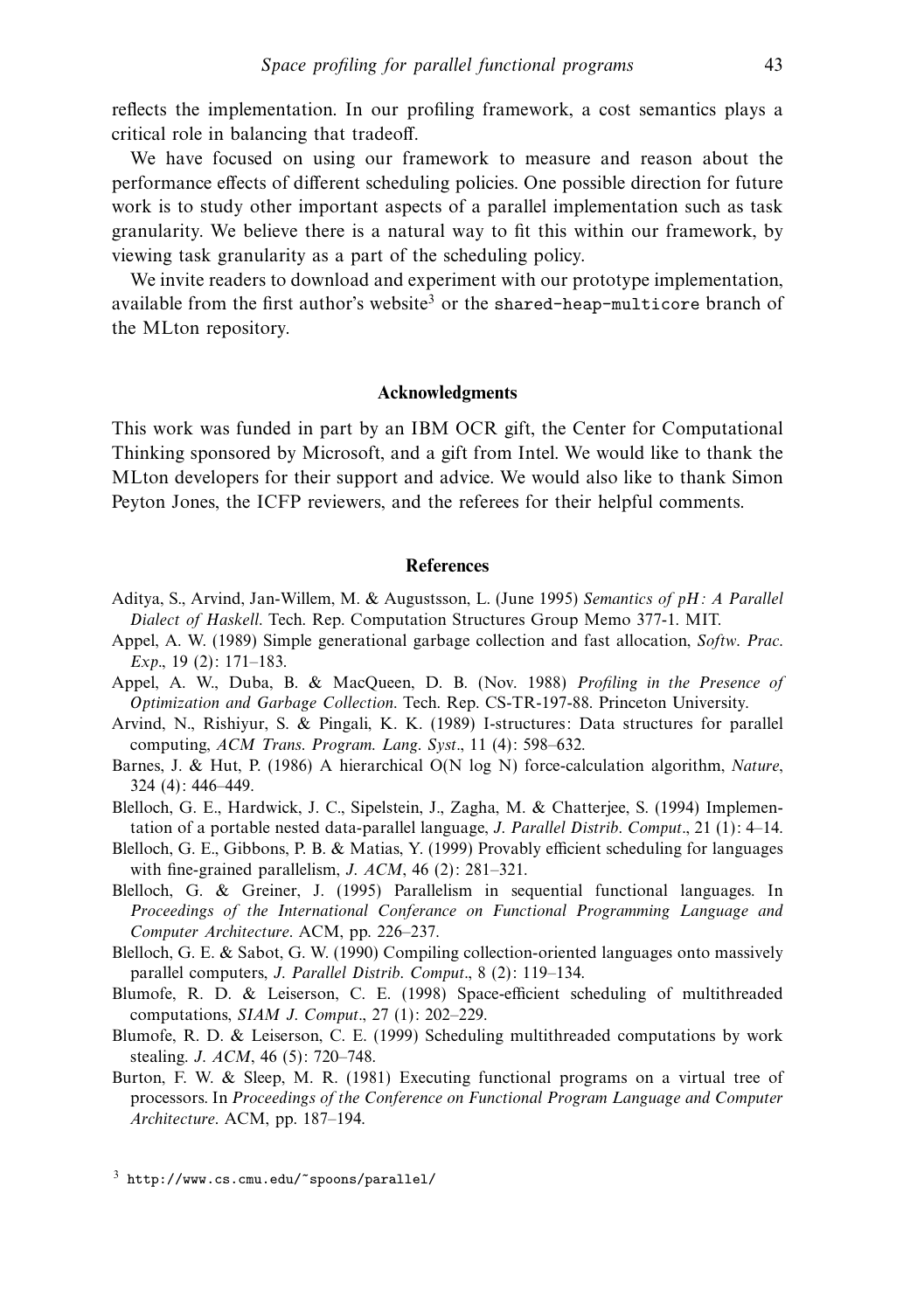- Chakravarty, M. M. T. & Keller, G. (2000) More types for nested data parallel programming. In Proceeding of the International Conferance on Functional Programming. ACM, pp. 94– 105.
- Charles, N. & Runciman, C. (1998) An interactive approach to profiling parallel functional programs. In Selected Papers of the Workshop on the Implementation of Functional Language. Springer, pp. 20–37.
- Cheng, P. & Blelloch, G. E. (2001) A parallel, real-time garbage collector, Sigplan Not., 36 (5): 125–136.
- Conchon, S. & Fessant, F. L. (1999) Jocaml: Mobile agents for Objective-Caml. In Proceedings of the International Symposium on Agent Systems and Applications. IEEE, pp. 22–29.
- Cousot, P. & Cousot, R. (1977) Abstract interpretation: A unified lattice model for static analysis of programs by construction or approximation of fixpoints. In Proceedings of the Symposium on Principles of Programming Language. ACM, pp. 238–252.
- Ennals, R. (2004) Adaptive Evaluation of Non-Strict Programs. PhD thesis, University of Cambridge.
- Fluet, M., Ford, N., Rainey, M., Reppy, J., Shaw, A. & Xiao, Y. (2007) Status report: The Manticore project. In *Proceedings of the Workshop on ML*. ACM, pp. 15–24.
- Fluet, M., Rainey, M. & Reppy, J. (2008) A scheduling framework for general-purpose parallel languages. In Proceedings of the International Conference on Functional Programming. ACM, pp. 241–252.
- Frigo, M., Leiserson, C. E. & Randall, K. H. (1998) The implementation of the Cilk-5 multithreaded language. In Proceedings of the Conferance on Programming Language, Design and Implementation. ACM, pp. 212–223.
- Greiner, J. & Blelloch, G. E. (1999) A provably time-efficient parallel implementation of full speculation, ACM Trans. Program. Lang. Syst., 21 (2): 240–285.
- Gustavsson, J. & Sands, D. (1999) A foundation for space-safe transformations of call-byneed programs. In Proceedings of Workshop on Higher Order Operational Techniques in Semantics. Elsevier, pp. 69–86.
- Hammond, K., Berthold, J. & Loogen, R. (2003) Automatic skeletons in template Haskell, Parallel Process. Lett., 13 (3): 413–424.
- Hammond, K., Loidl, H.-W. & Partridge, A. S. (1995) Visualising granularity in parallel programs: A graphical winnowing system for Haskell. In Proceedings of Conferance on High Performance Functional Computing. Denver, CO, pp. 208–221.
- Hammond, K. & Peyton Jones, S. L. (Sept. 1992) Profiling scheduling strategies on the GRIP multiprocessor. In Proceedings of the International Workshop on the Parallel Implementation of Functional Language. RWTH Aachen, Germany, pp. 73–98.
- Jay, C. B., Cole, M., Sekanina, M. & Steckler, P. (1997) A monadic calculus for parallel costing of a functional language of arrays. In Proceedings of the International Euro-Par Conferance on Parallel Processing. Springer-Verlag, pp. 650–661.
- Lieberman, H. & Hewitt, C. (1983) A real-time garbage collector based on the lifetimes of objects, Commun. ACM, 26 (6): 419–429.
- Loidl, H.-W. & Hammond, K. (1996) A sized time system for a parallel functional language. In Proceedings of the Glasgow Workshop on Functional Programming. Department of Computing Science, University of Glasgow.
- Milner, R., Tofte, M., Harper, R. & MacQueen, D. (1997) The Definition of Standard ML (Revised). MIT Press.
- Peyton J., Simon, L., Roman, K., Gabriele, K. & Chakravarty, M. M. T. (2008) Harnessing the multicores: Nested data parallelism in Haskell. In Proceedings of the IARCS Annual Conferance on Foundations of Software Technology and Theoretical Computer Science. Leibniz International Proceedings in Informatics.
- Preparata, F. P. & Shamos, M. I. (1988) Computational Geometry An Introduction, 2nd ed. Springer-Verlag.
- Reppy, J. H. (1999) Concurrent Programming in ML. Cambridge University Press.